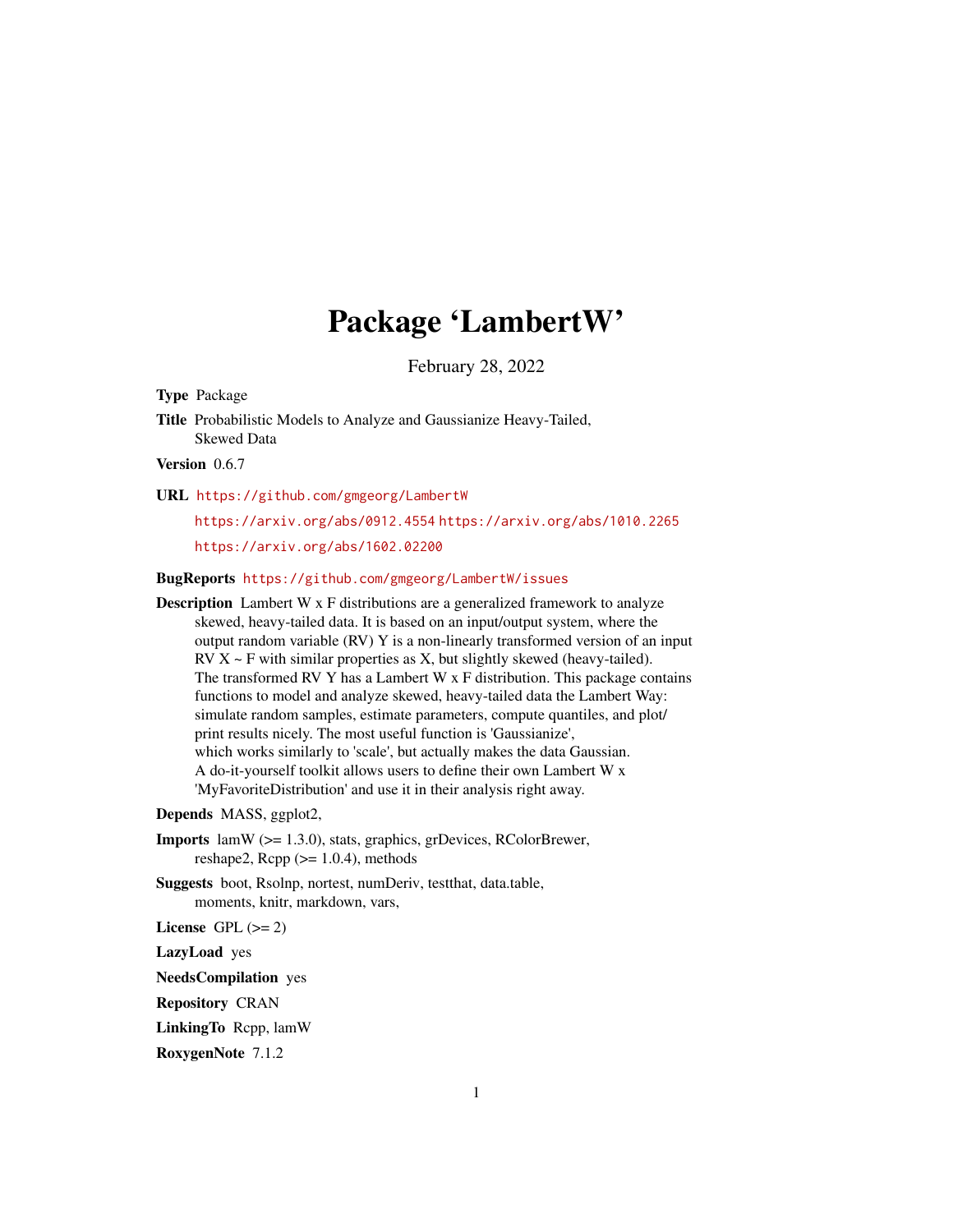**Encoding UTF-8** VignetteBuilder knitr Author Georg M. Goerg [aut, cre] Maintainer Georg M. Goerg <im@gmge.org> Date/Publication 2022-02-28 10:00:05 UTC

## R topics documented:

|    | $\overline{3}$ |
|----|----------------|
|    | $\overline{4}$ |
|    | 6              |
|    | 8              |
|    | 9              |
| 10 |                |
| 11 |                |
| 12 |                |
| 13 |                |
| 14 |                |
| 15 |                |
| 17 |                |
| 18 |                |
| 19 |                |
| 20 |                |
| 23 |                |
| 24 |                |
| 25 |                |
| 26 |                |
| 27 |                |
| 27 |                |
| 28 |                |
|    |                |
| 31 |                |
| 32 |                |
| 35 |                |
| 41 |                |
| 42 |                |
| 43 |                |
| 46 |                |
|    |                |
| 49 |                |
|    |                |
|    |                |
|    |                |
|    |                |
|    |                |
|    |                |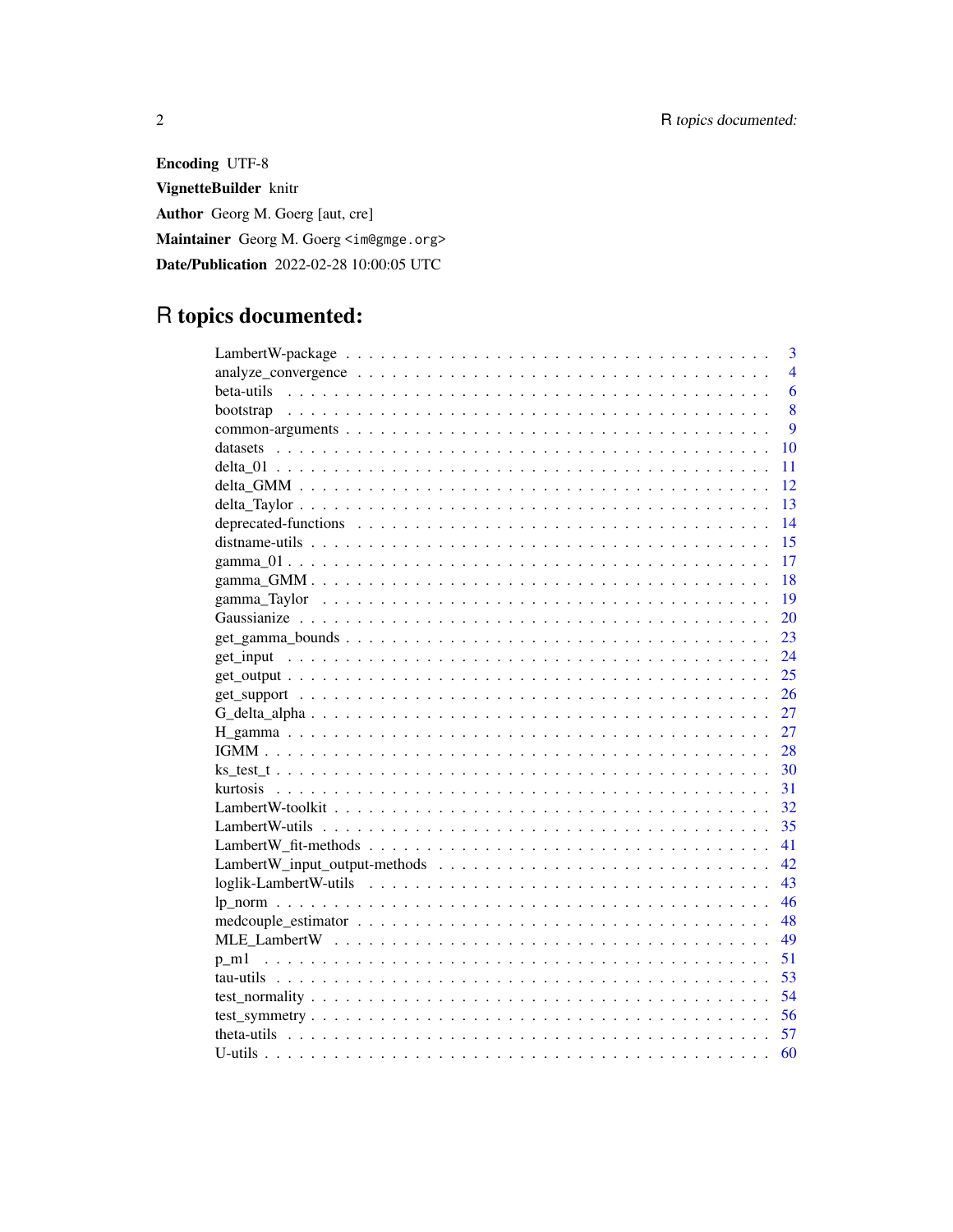#### <span id="page-2-0"></span>LambertW-package 3

| Index |  |
|-------|--|
|       |  |
|       |  |
|       |  |
|       |  |

LambertW-package *R package for Lambert W*× *F distributions*

#### Description

This package is based on notation, definitions, and results of Goerg (2011, 2015, 2016). I will not include these references in the description of each single function.

Lambert  $W \times F$  distributions are a general framework to model and transform skewed, heavy-tailed data. Lambert W×F random variables (RV) are based on an input/ouput system with input RV  $X \sim$  $F_X(x | \beta)$  and output Y, which is a non-linearly transformed version of X – with similar properties to X, but slightly skewed and/or heavy-tailed. Then Y has a 'Lambert W  $\times F_X$ ' distribution - see References.

[get\\_distnames](#page-14-1) lists all implemented Lambert  $W \times F$  distributions in this package. If you want to generate a skewed/heavy-tailed version of a distribution that is not implemented, you can use the do-it-yourself modular toolkit ([create\\_LambertW\\_input](#page-31-1) and [create\\_LambertW\\_output](#page-31-1)). It allows users to quickly implement their own Lambert W x 'MyFavoriteDistribution' and use it in their analysis right away.

This package contains several functions to analyze skewed and heavy-tailed data: simulate random samples ([rLambertW](#page-34-1)), evaluate pdf and cdf ([dLambertW](#page-34-1) and [pLambertW](#page-34-1)), estimate parameters ([IGMM](#page-27-1) and [MLE\\_LambertW](#page-48-1)), compute quantiles ([qLambertW](#page-34-1)), and plot/print results nicely ([plot.LambertW\\_fit](#page-40-1), [print.LambertW\\_fit](#page-40-1), [summary.LambertW\\_fit](#page-40-1)).

Probably the most useful function is [Gaussianize](#page-19-1), which works similarly to [scale](#page-0-0), but makes your data Gaussian (not just centers and scales it, but also makes it symmetric and removes excess kurtosis).

If you use this package in your work please cite it (citation("LambertW")). You can also send me an implementation of your 'Lambert  $W \times$  YourFavoriteDistribution' to add to the Lambert W package (and I will reference your work introducing your 'Lambert  $W \times$  YourFavoriteDistribution' here.)

Feel free to contact me for comments, suggestions, code improvements, implementation of new input distributions, bug reports, etc.

#### Author(s)

Author and maintainer: Georg M. Goerg (im (at) gmge.org)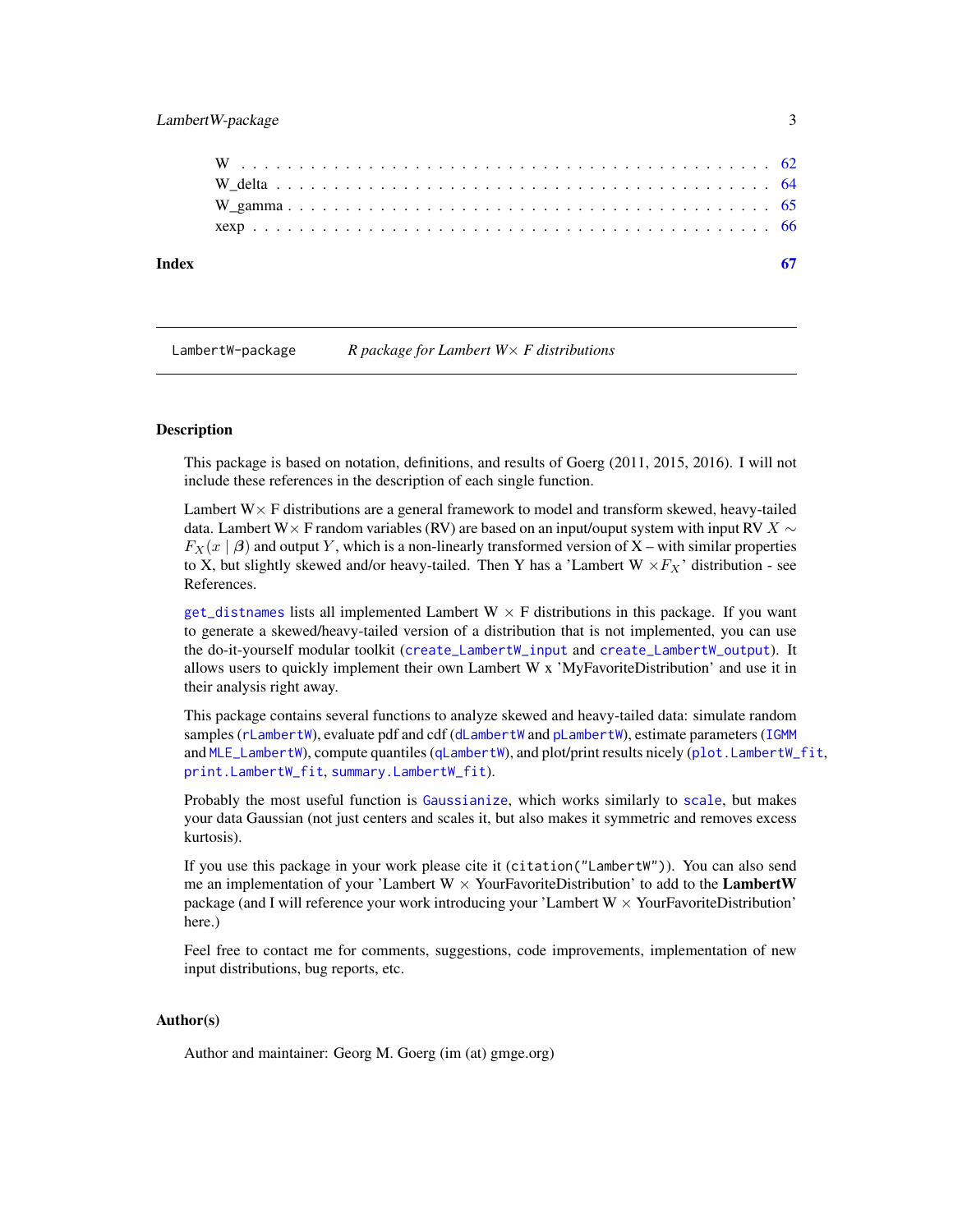#### <span id="page-3-0"></span>References

Goerg, G.M. (2011). "Lambert W Random Variables - A New Family of Generalized Skewed Distributions with Applications to Risk Estimation". Annals of Applied Statistics, 5 (3), 2197- 2230. (<https://arxiv.org/abs/0912.4554>).

Goerg, G.M. (2015). "The Lambert Way to Gaussianize heavy-tailed data with the inverse of Tukey's h transformation as a special case". The Scientific World Journal: Probability and Statistics with Applications in Finance and Economics. Available at [https://www.hindawi.com/journals/](https://www.hindawi.com/journals/tswj/2015/909231/) [tswj/2015/909231/](https://www.hindawi.com/journals/tswj/2015/909231/).

Goerg, G.M. (2016). "Rebuttal of the "Letter to the Editor of Annals of Applied Statistics" on Lambert W x F distributions and the IGMM algorithm". Available on arxiv.

#### Examples

```
## Not run:
# Replicate parts of the analysis in Goerg (2011)
data(AA)
y <- AA[AA$sex=="f", "bmi"]
test_normality(y)
fit.gmm <- IGMM(y, type = "s")
summary(fit.gmm) # gamma is significant and positive
plot(fit.gmm)
# Compare empirical to theoretical moments (given parameter estimates)
moments.theory <-
mLambertW(theta = list(beta = fit.gmm$tau[c("mu_x", "sigma_x")],
                        gamma = fit.gmm$tau["gamma"]),
           distname = "normal")
TAB <- rbind(unlist(moments.theory),
             c(mean(y), sd(y), skewness(y), kurtosis(y)))
rownames(TAB) <- c("Theoretical (IGMM)", "Empirical")
TAB
x <- get_input(y, fit.gmm$tau)
test_normality(x) # input is normal \rightarrow fit a Lambert W x Gaussian by MLE
fit.ml <- MLE_LambertW(y, type = "s", distname = "normal", hessian = TRUE)
summary(fit.ml)
plot(fit.ml)
## End(Not run)
```
<span id="page-3-2"></span><span id="page-3-1"></span>analyze\_convergence *Analyze convergence of Lambert W estimators*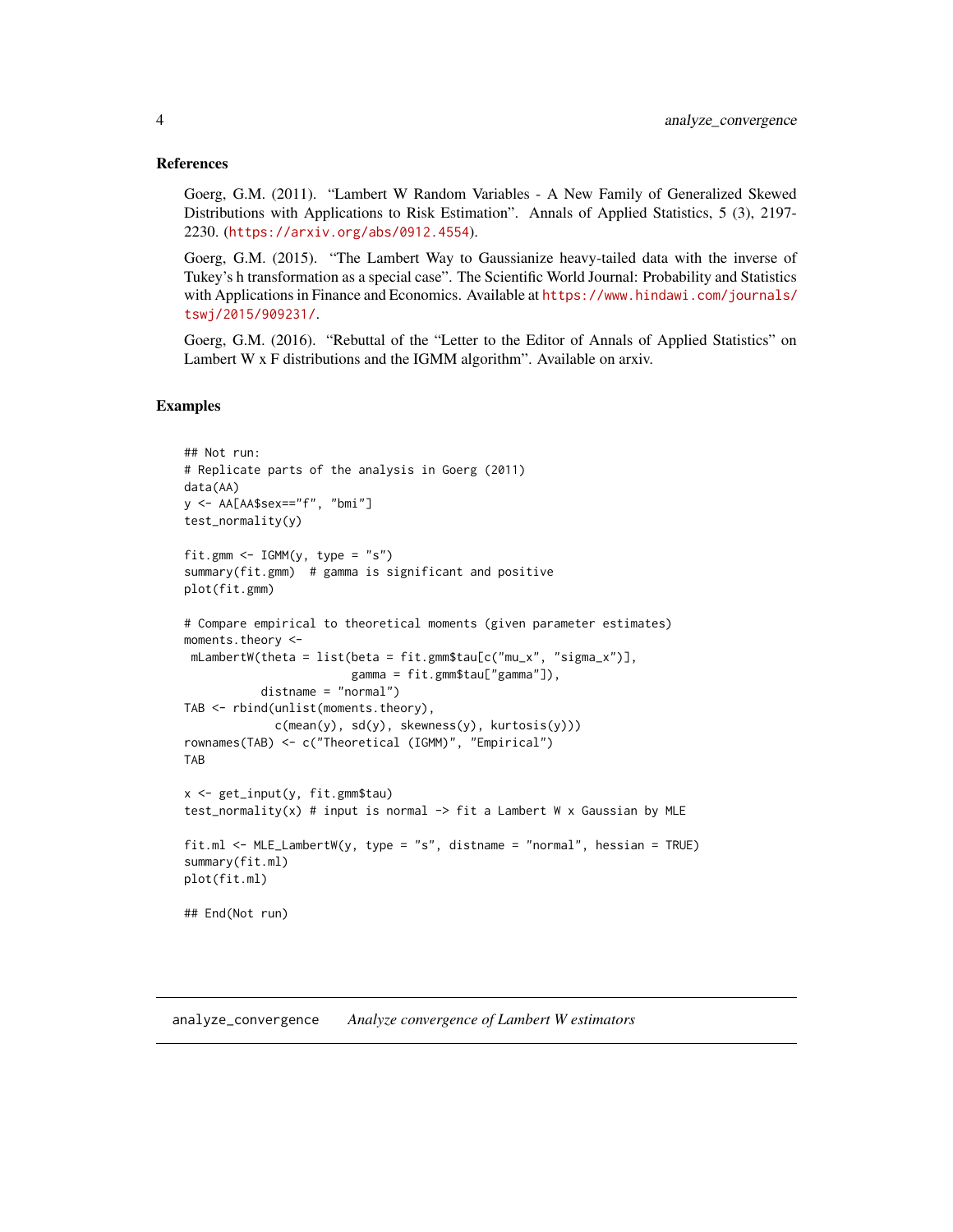<span id="page-4-0"></span>Analyzes the feasibility of a Lambert W x F distribution for a given dataset based on bootstrapping. In particular it checks whether parameter estimates support the hypothesis that the data indeed follows a Lambert W x F distribution with finite mean and variance of the input distribution, which is an implicit assumption of Lambert W x F random variables in Goerg (2011).

See Goerg (2016) for an alternative definition that does not rely on fnite second order moments (set use.mean.variance = FALSE to use that type of Lambert  $W \times F$  distributions).

#### Usage

```
analyze_convergence(
 LambertW_fit,
  sample.sizes = round(seq(0.2, 1, length = 5) * length(LambertW_fit$data)),
  ...
)
## S3 method for class 'convergence_LambertW_fit'
summary(object, type = c("basic", "norm", "perc", "bca"), ...)
## S3 method for class 'convergence_LambertW_fit'
plot(x, \ldots)
```
#### Arguments

| LambertW_fit, object, x |              |                                                                                                                                                                                                                                                                |
|-------------------------|--------------|----------------------------------------------------------------------------------------------------------------------------------------------------------------------------------------------------------------------------------------------------------------|
|                         |              | an object of class "LambertW_fit" with an IGMM or MLE_LambertW estimate.                                                                                                                                                                                       |
|                         | sample.sizes | sample sizes for several steps of the convergence analysis. By default, one of<br>them equals the length of the original data, which leads to improved plots (see<br>plot.convergence_LambertW_fit); it is not necessary, though.                              |
|                         | $\cdots$     | additional arguments passed to bootstrap or boot.ci in <b>boot</b> package.                                                                                                                                                                                    |
|                         | type         | type of confidence interval from bootstrap estimates. Passes this argument along<br>to boot.ci. However, contrary to the type argument in boot.ci, the summary<br>function can only take one of c("basic", "norm", "perc", "bca"). See boot.ci<br>for details. |

#### Details

Stehlik and Hermann (2015) show that when researchers use the IGMM algorithm outlined in Goerg (2011) erroneously on data that does not have finite input variance (and hence mean), the algorithm estimates do not converge.

In practice, researchers should of course first check if a given model is appropriate for their datagenerating process. Since original Lambert W x F distributions assume that mean and variance are finite, it is not a given that for a specific dataset the Lambert W x F setting makes sense.

The bootstrap analysis reverses Stehlik and Hermann's argument and checks whether the IGMM estimates  $\{\hat{\tau}^{(n)}\}_n$  converge for increasing (bootstrapped) sample size n: if they do, then modeling the data with a Lambert W x F distribution is appropriate; if estimates do not converge, then this indicates that the input data is too heavy tailed for a classic skewed location-scale Lambert W x F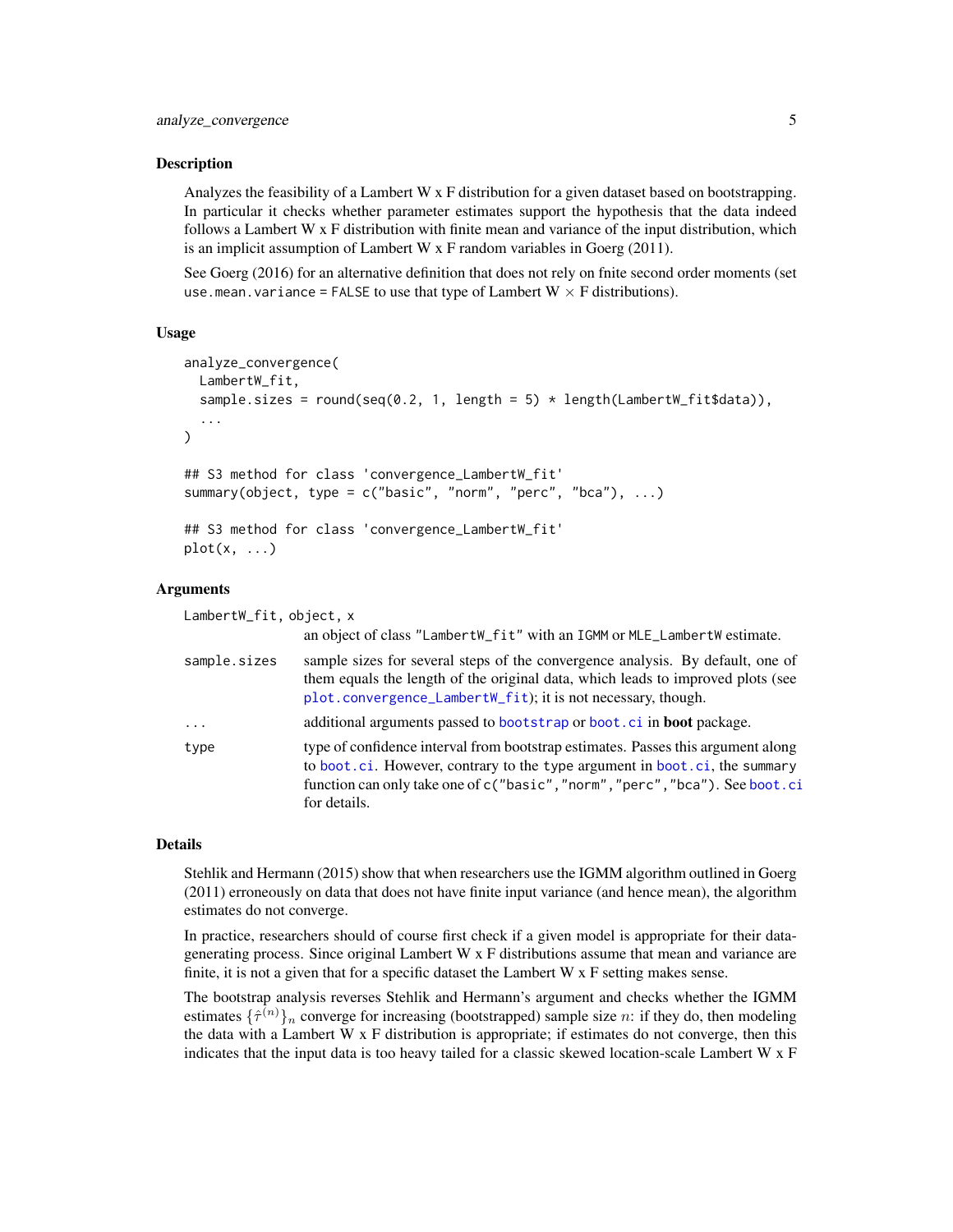framework. In this case, take a look at (double-)heavy tailed Lambert W  $x$  F distributions (type = 'hh') or unrestricted location-scale Lambert W x F distributions (use.mean.variance = FALSE). For details see Goerg (2016).

#### References

Stehlik and Hermann (2015). "Letter to the Editor". Ann. Appl. Stat. 9 2051. doi:10.1214/15- AOAS864 – <https://projecteuclid.org/euclid.aoas/1453994190>

#### Examples

```
## Not run:
sim.data <- list("Lambert W x Gaussian" =
                    rLambertW(n = 100, distname = "normal",theta = list(gamma = 0.1, beta = c(1, 2)),
                 "Cauchy" = r \cdot \text{c^2} (n = 100))
# do not use lapply() as it does not work well with match.call() in
# bootstrap()
igmm.ests <- list()
conv.analyses <- list()
for (nn in names(sim.data)) {
  igmm.ests[[nn]] <- IGMM(sim.data[[nn]], type = "s")
 conv.analyses[[nn]] <- analyze_convergence(igmm.ests[[nn]])
}
plot.lists <- lapply(conv.analyses, plot)
for (nn in names(plot.lists)) {
 plot.lists[[nn]] <- lapply(plot.lists[[nn]], "+", ggtitle(nn))
}
require(gridExtra)
for (jj in seq_along(plot.lists[[1]])) {
 grid.arrange(plot.lists[[1]][[jj]], plot.lists[[2]][[jj]], ncol = 2)
}
## End(Not run)
```
beta-utils *Utilities for parameter vector beta of the input distribution*

#### <span id="page-5-1"></span>Description

The parameter  $\beta$  specifies the input distribution  $X \sim F_X(x \mid \beta)$ .

beta2tau converts  $\beta$  to the transformation vector  $\tau = (\mu_x, \sigma_x, \gamma = 0, \alpha = 1, \delta = 0)$ , which defines the Lambert W $\times$  F random variable mapping from X to Y (see [tau-utils](#page-52-1)). Parameters  $\mu_x$  and  $\sigma_x$  of X in general depend on  $\beta$  (and may not even exist for use mean. variance = TRUE; in this case beta2tau will throw an error).

<span id="page-5-0"></span>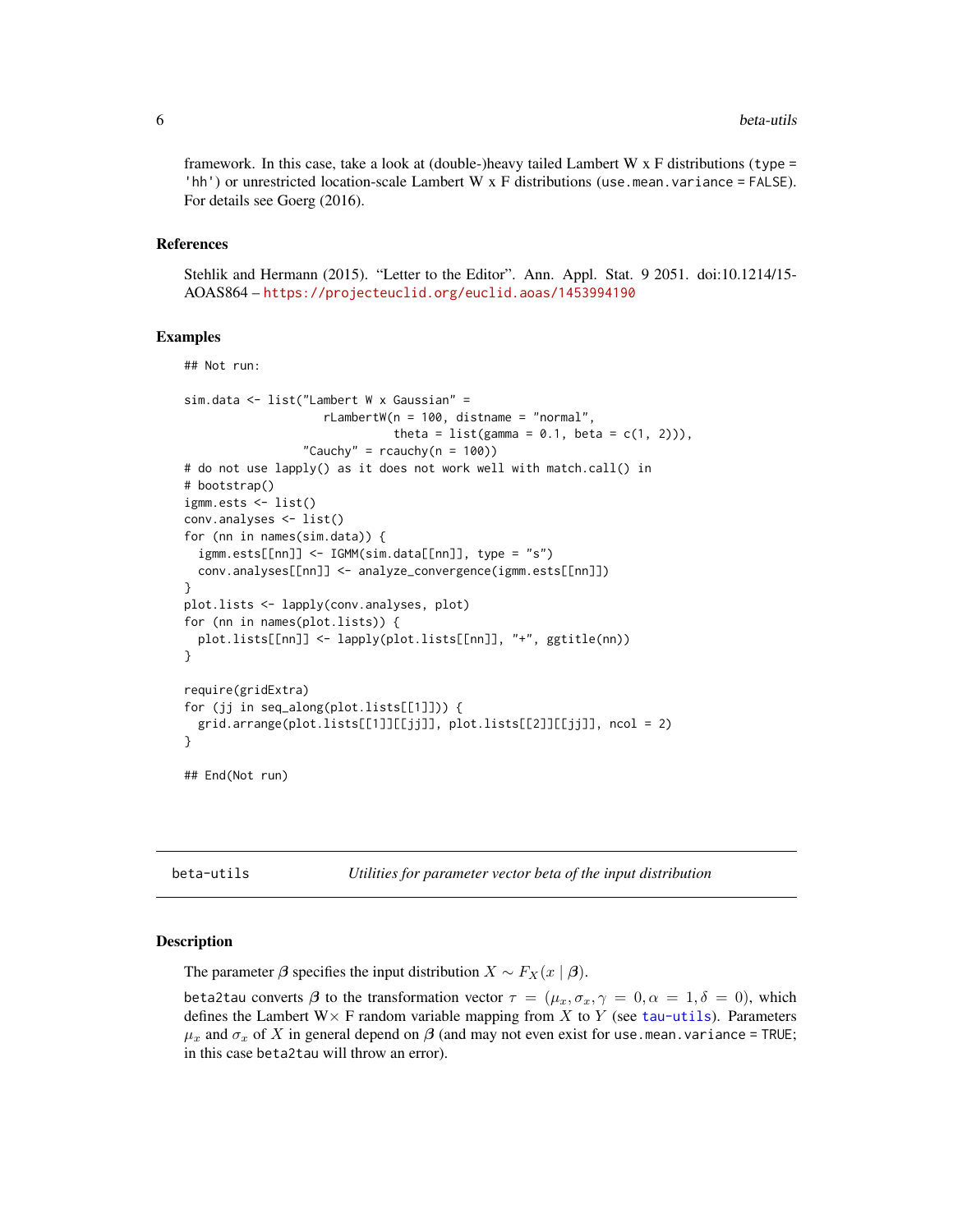#### <span id="page-6-0"></span>beta-utils 7

check\_beta checks if  $\beta$  defines a valid distribution, e.g., for normal distribution 'sigma' must be positive.

estimate\_beta estimates  $\beta$  for a given  $F_X$  using MLE or methods of moments. Closed form solutions are used if they exist; otherwise the MLE is obtained numerically using [fitdistr](#page-0-0).

get\_beta\_names returns (typical) names for each component of  $\beta$ .

Depending on the distribution  $\beta$  has different length and names: e.g., for a "normal" distribution beta is of length 2 ("mu", "sigma"); for an "exp"onential distribution beta is a scalar (rate "lambda").

#### Usage

```
beta2tau(beta, distname, use.mean.variance = TRUE)
```
check\_beta(beta, distname)

estimate\_beta(x, distname)

```
get_beta_names(distname)
```
#### Arguments

| beta              | numeric; vector $\beta$ of the input distribution; specifications as they are for the                                                                                                                        |
|-------------------|--------------------------------------------------------------------------------------------------------------------------------------------------------------------------------------------------------------|
|                   | R implementation of this distribution. For example, if distname $=$ "exp", then                                                                                                                              |
|                   | beta = $2$ means that the rate of the exponential distribution equals $2$ ; if distiname<br>$=$ "normal" then beta = $c(1, 2)$ means that the mean and standard deviation are<br>1 and 2, respectively.      |
| distname          | character; name of input distribution; see get_distnames.                                                                                                                                                    |
| use.mean.variance |                                                                                                                                                                                                              |
|                   | logical; if TRUE it uses mean and variance implied by $\beta$ to do the transformation<br>(Goerg 2011). If FALSE, it uses the alternative definition from Goerg (2016) with<br>location and scale parameter. |
| x                 | a numeric vector of real values (the <i>input</i> data).                                                                                                                                                     |

#### Details

estimate\_beta does not do any data transformation as part of the Lambert  $W \times F$  input/output framework. For an initial estimate of  $\theta$  for Lambert W  $\times$  F distributions see [get\\_initial\\_theta](#page-56-1) and [get\\_initial\\_tau](#page-52-2).

A quick initial estimate of  $\theta$  is obtained by first finding the (approximate) input  $\hat{x}_{\hat{\theta}}$  by [IGMM](#page-27-1), and then getting the MLE of  $\beta$  for this input data  $\hat{x}_{\hat{\theta}} \sim F_X(x \mid \beta)$  (usually using fitdistr). then getting the MLE of  $\beta$  for this input data  $\hat{x}_{\widehat{\theta}} \sim F_X(x \mid \beta)$  (usually using [fitdistr](#page-0-0)).

#### Value

beta2tau returns a numeric vector, which is  $\tau = \tau(\beta)$  implied by beta and distname.

check\_beta throws an error if  $\beta$  is not appropriate for the given distribution; e.g., if it has too many values or if they are not within proper bounds (e.g., beta['sigma'] of a "normal" distribution must be positive).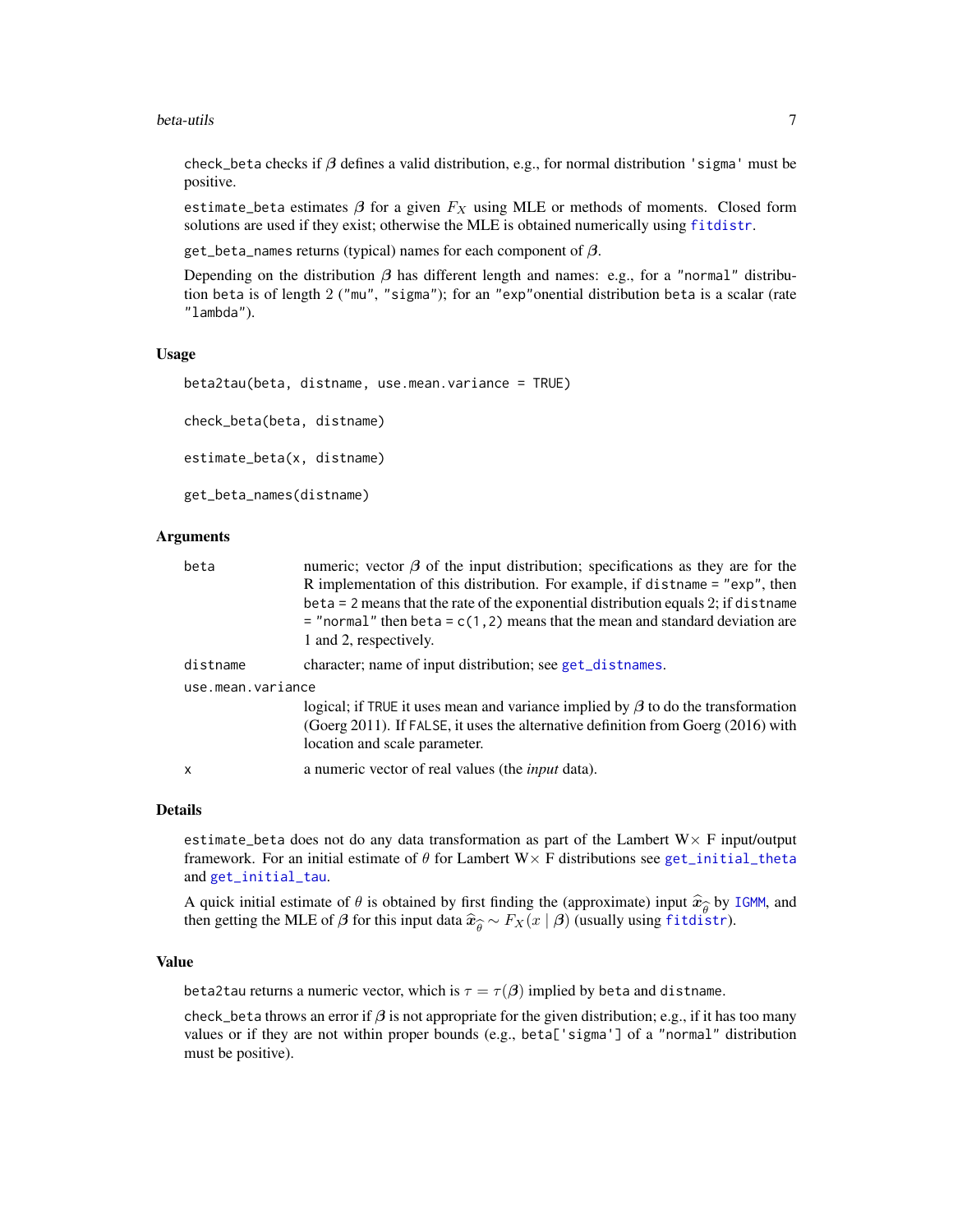#### <span id="page-7-0"></span>8 bootstrap

estimate\_beta returns a named vector with estimates for  $\beta$  given x.

get\_beta\_names returns a vector of characters.

### See Also

[tau-utils](#page-52-1), [theta-utils](#page-56-2)

#### Examples

```
# By default: delta = gamma = 0 and alpha = 1
beta2tau(c(1, 1), distance = "normal")## Not run:
  beta2tau(c(1, 4, 1), distname = "t")## End(Not run)
beta2tau(C(1, 4, 1), distance = "t", use mean-variance = FALSE)beta2tau(c(1, 4, 3), distname = "t") # no problem
## Not run:
check_beta(beta = c(1, 1, -1), distname = "normal")
## End(Not run)
set.seed(124)
xx <- rnorm(100)^2
estimate_beta(xx, "exp")
estimate_beta(xx, "chisq")
```
<span id="page-7-1"></span>bootstrap *Bootstrap Lambert W x F estimates*

#### Description

Analyzes the Lambert W x F for a given dataset based on bootstrapping. Depends on the boot package and returns a "boot" object.

#### Usage

```
bootstrap(object, ...)
## S3 method for class 'LambertW_fit'
bootstrap(object, sample.size = length(object$data), R = 100, ...)
```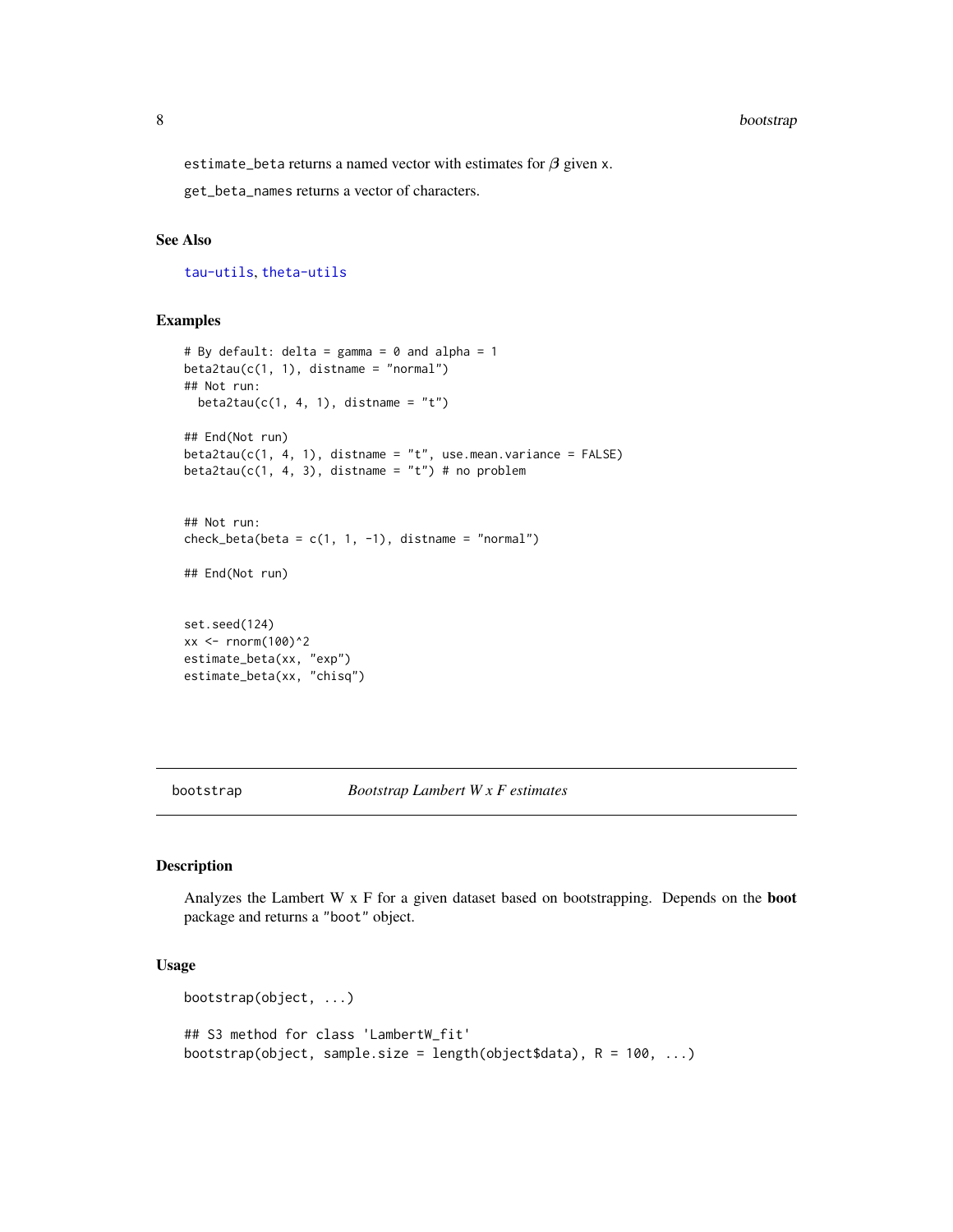#### <span id="page-8-0"></span>Arguments

| object                  | an object of class "LambertW_fit"; usually output of IGMM or MLE_LambertW.   |
|-------------------------|------------------------------------------------------------------------------|
| $\cdot$ $\cdot$ $\cdot$ | additional arguments passed to boot.                                         |
| sample.size             | sample size of the bootstrap. By default, equal to the original data length. |
| R                       | number of replicates for the bootstrap. See boot for details.                |

#### Value

An object of class "boot" representing the bootstrap analysis of  $\hat{\theta}$  (or  $\hat{\tau}$ ) of an Lambert W x F estimator (LambertW\_fit).

#### Examples

```
## Not run:
yy \le rLambertW(n = 1000, theta = list(delta = c(0.1), beta = c(2, 1)),
                distname = "normal")
mod.igmm <- IGMM(yy, type = "h")
boot.est <- bootstrap(mod.igmm, R = 100)
# use summary and plot from 'boot' pkg
plot(boot.est, 3)
summary(boot.est)
```
## End(Not run)

common-arguments *Common arguments for several functions*

#### Description

Reference list of most common function arguments in this package.

#### Arguments

| y        | a numeric vector of real values (the observed data).                                                                                       |
|----------|--------------------------------------------------------------------------------------------------------------------------------------------|
| distname | character; name of input distribution; see get_distnames.                                                                                  |
| type     | type of Lambert W $\times$ F distribution: skewed "s"; heavy-tail "h"; or skewed<br>heavy-tail "hh".                                       |
| theta    | list; a (possibly incomplete) list of parameters alpha, beta, gamma, delta.<br>complete_theta fills in default values for missing entries. |
| beta     | numeric vector (deprecated); parameter $\beta$ of the input distribution. See check_beta<br>on how to specify beta for each distribution.  |
| gamma    | scalar (deprecated); skewness parameter; default: 0.                                                                                       |
| delta    | scalar or vector (length 2) (deprecated); heavy-tail parameter(s); default: 0.                                                             |
| alpha    | scalar or vector (length 2) (deprecated); heavy tail exponent(s); default: 1.                                                              |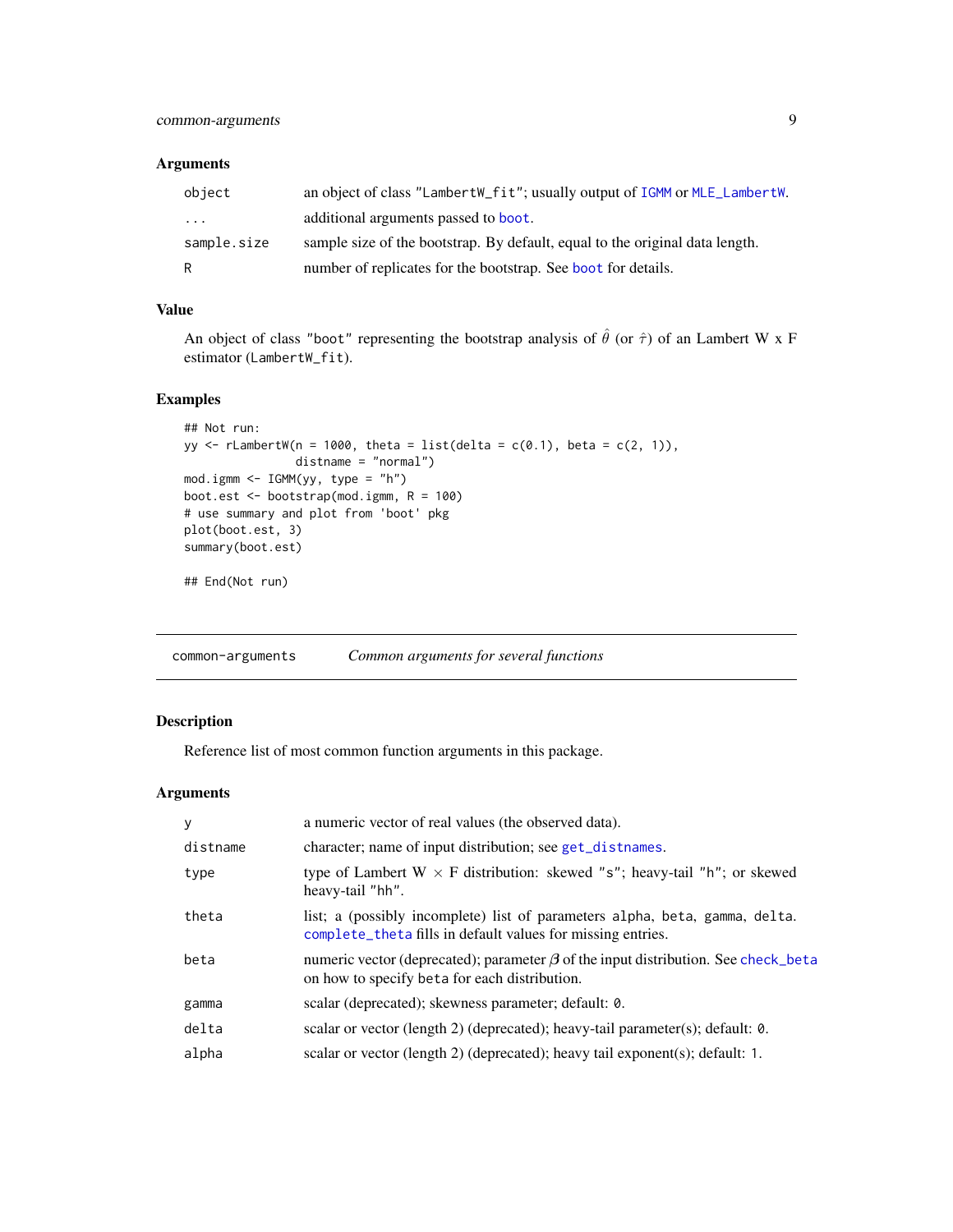<span id="page-9-0"></span>

| tau               | named vector $\tau$ which defines the variable transformation. Must have at least<br>'mu_x' and 'sigma_x' element; see complete_tau for details.                                                             |
|-------------------|--------------------------------------------------------------------------------------------------------------------------------------------------------------------------------------------------------------|
| return.u          | logical; if TRUE, it returns the standardized input that corresponds to $U$ , which is<br>the zero-mean and/or unit-variance version of input $X \sim F_X$ .                                                 |
| use.mean.variance |                                                                                                                                                                                                              |
|                   | logical; if TRUE it uses mean and variance implied by $\beta$ to do the transformation<br>(Goerg 2011). If FALSE, it uses the alternative definition from Goerg (2016) with<br>location and scale parameter. |

| datasets<br><i>Datasets</i> |
|-----------------------------|
|-----------------------------|

Collection of datasets in this package.

The Australian athletes dataset (AA) were collected in a study of how data on various characteristics of the blood varied with sport body size and sex of the athlete.

The SolarFlares data are 12, 773 observations of peak gamma-ray intensity of solar flares recorded from Feb, 1980 - Dec, 1989. It was analyzed for power-law properties in Clauset et al. (2009) and comes originally from Dennis et al. (1991). Thanks to the authors for giving permission to include the dataset in this package.

#### Format

AA is a data. frame with 13 columns and 202 rows. See ais dataset in the **DAAG** package for details.

#### Source

AA was the basis for the analyses that are reported in Telford and Cunningham (1991).

Resources on the SolarFlares dataset can be found at:

<http://tuvalu.santafe.edu/~aaronc/powerlaws/data.htm>

<https://ui.adsabs.harvard.edu/abs/1991chxb.book.....D/abstract>

See also References.

#### References

Telford, R.D. and Cunningham, R.B. 1991. Sex, sport and body-size dependency of hematology in highly trained athletes. Medicine and Science in Sports and Exercise 23: 788-794.

Dennis, B. R.; Orwig, L. E.; Kennard, G. S.; Labow, G. J.; Schwartz, R. A.; Shaver, A. R.; Tolbert, A. K. (1991). "The Complete Hard X Ray Burst Spectrometer Event List, 1980-1989." NASA Technical Memorandum 4332.

Clauset, A., C. R. Shalizi, and M. E. J. Newman (2009). "Power-law distributions in empirical data". SIAM Review 51, 661-703 (2009). See also [http://tuvalu.santafe.edu/~aaronc/](http://tuvalu.santafe.edu/~aaronc/powerlaws/) [powerlaws/](http://tuvalu.santafe.edu/~aaronc/powerlaws/).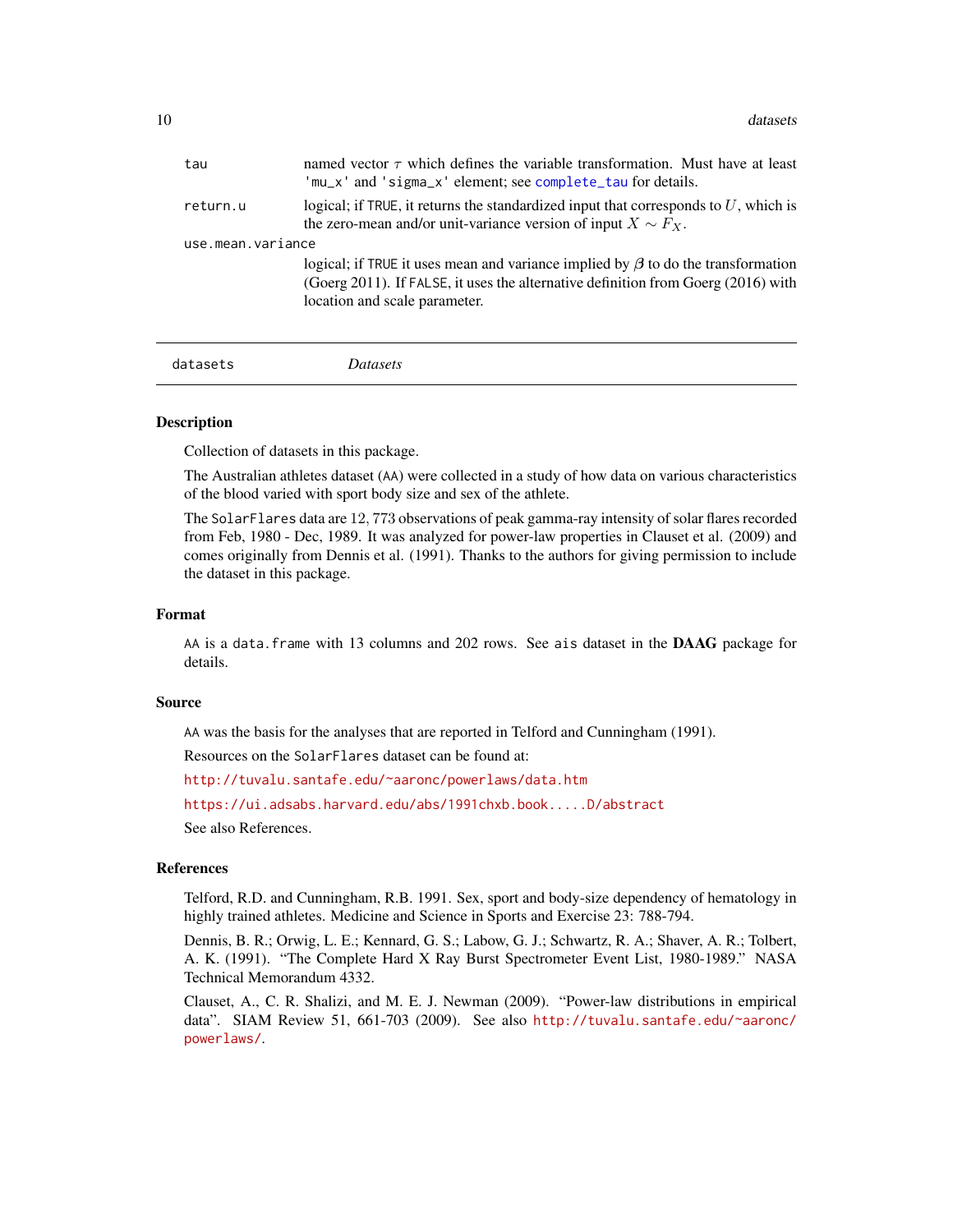<span id="page-10-0"></span>Computes the input mean  $\mu_x(\delta)$  and standard deviation  $\sigma_x(\delta)$  for input  $X \sim F(x \mid \beta)$  such that the resulting heavy-tail Lambert W x F RV Y with  $\delta$  has zero-mean and unit-variance. So far works only for Gaussian input and scalar  $\delta$ .

The function works for any output mean and standard deviation, but default values are  $\mu_y = 0$  and  $\sigma_y = 1$  since they are the most useful, e.g., to generate a standardized Lambert W white noise sequence.

#### Usage

delta\_01(delta, mu.y = 0, sigma.y = 1, distname = "normal")

#### **Arguments**

| delta    | scalar; heavy-tail parameter.                                              |
|----------|----------------------------------------------------------------------------|
| mu.v     | output mean; default: 0.                                                   |
| sigma.v  | output standard deviation; default: 1.                                     |
| distname | string; distribution name. Currently this function only supports "normal". |

#### Value

5-dimensional vector ( $\mu_x(\delta)$ ,  $\sigma_x(\delta)$ , 0,  $\delta$ , 1), where  $\gamma = 0$  and  $\alpha = 1$  are set for the sake of compatiblity with other functions.

```
delta_01(0) # for delta = 0, input == output, therefore (0,1,0,0,1)# delta > 0 (heavy-tails):
# Y is symmetric for all delta:
# mean = 0; however, sd must be smaller
delta_01(0.1)
delta_01(1/3) # only moments up to order 2 exist
delta_01(1) # neither mean nor variance exist, thus NA
```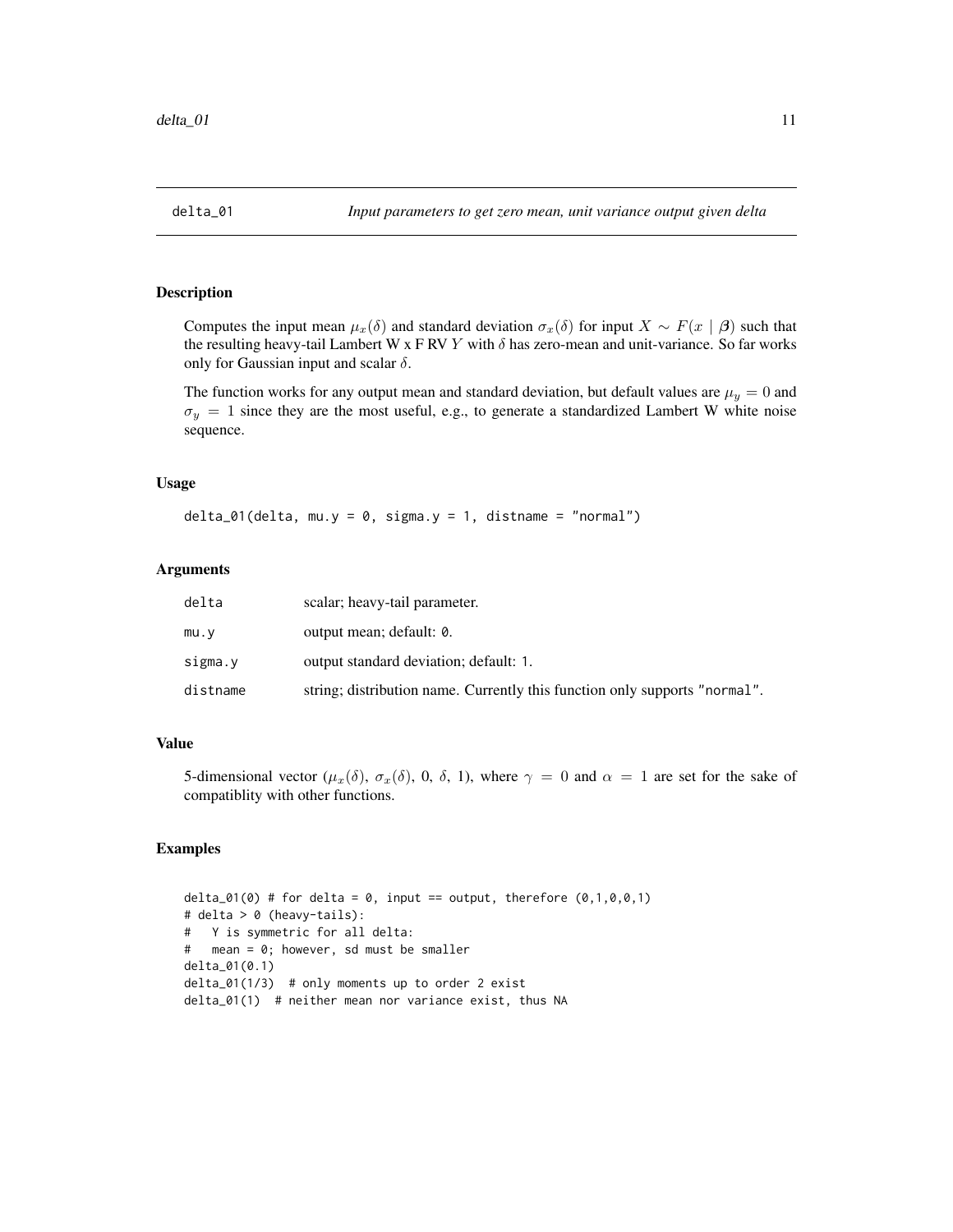<span id="page-11-1"></span><span id="page-11-0"></span>

This function minimizes the Euclidean distance between the sample kurtosis of the back-transformed data  $W_\delta(z)$  and a user-specified target kurtosis as a function of  $\delta$  (see References). Only an iterative application of this function will give a good estimate of  $\delta$  (see [IGMM](#page-27-1)).

#### Usage

```
delta_GMM(
  z,
  type = c("h", "hh"),kurtosis.x = 3,
  skewness.x = 0,
 delta.init = delta_Taylor(z),
  tol = .Machine$double.eps^0.25,
  not.negative = FALSE,
 optim.fct = c("nlm", "optimize"),
  lower = -1,upper = 3)
```
#### Arguments

| Z            | a numeric vector of data values.                                                                                                                                                |
|--------------|---------------------------------------------------------------------------------------------------------------------------------------------------------------------------------|
| type         | type of Lambert $W \times F$ distribution: skewed "s"; heavy-tail "h"; or skewed<br>heavy-tail "hh".                                                                            |
| kurtosis.x   | theoretical kurtosis of the input X; default: 3 (e.g., for $X \sim$ Gaussian).                                                                                                  |
| skewness.x   | theoretical skewness of the input X. Only used if type = "hh"; default: $\theta$ (e.g.,<br>for $X \sim$ symmetric).                                                             |
| delta.init   | starting value for optimization; default: delta_Taylor.                                                                                                                         |
| tol          | a positive scalar; tolerance level for terminating the iterative algorithm; default:<br>.Machine\$double.eps^0.25.                                                              |
| not.negative | logical; if TRUE the estimate for $\delta$ is restricted to the non-negative reals. Default:<br>FALSE.                                                                          |
| optim.fct    | which R optimization function should be used. Either 'optimize' (only for<br>type = 'h' and if not. negative = FALSE) or 'nlm'. Performance-wise there is<br>no big difference. |
| lower, upper | lower and upper bound for optimization if optim. fct = 'optimize' and not. negative<br>$=$ FALSE. Default: $-1$ and 3 (this covers most real-world heavy-tail scenarios).       |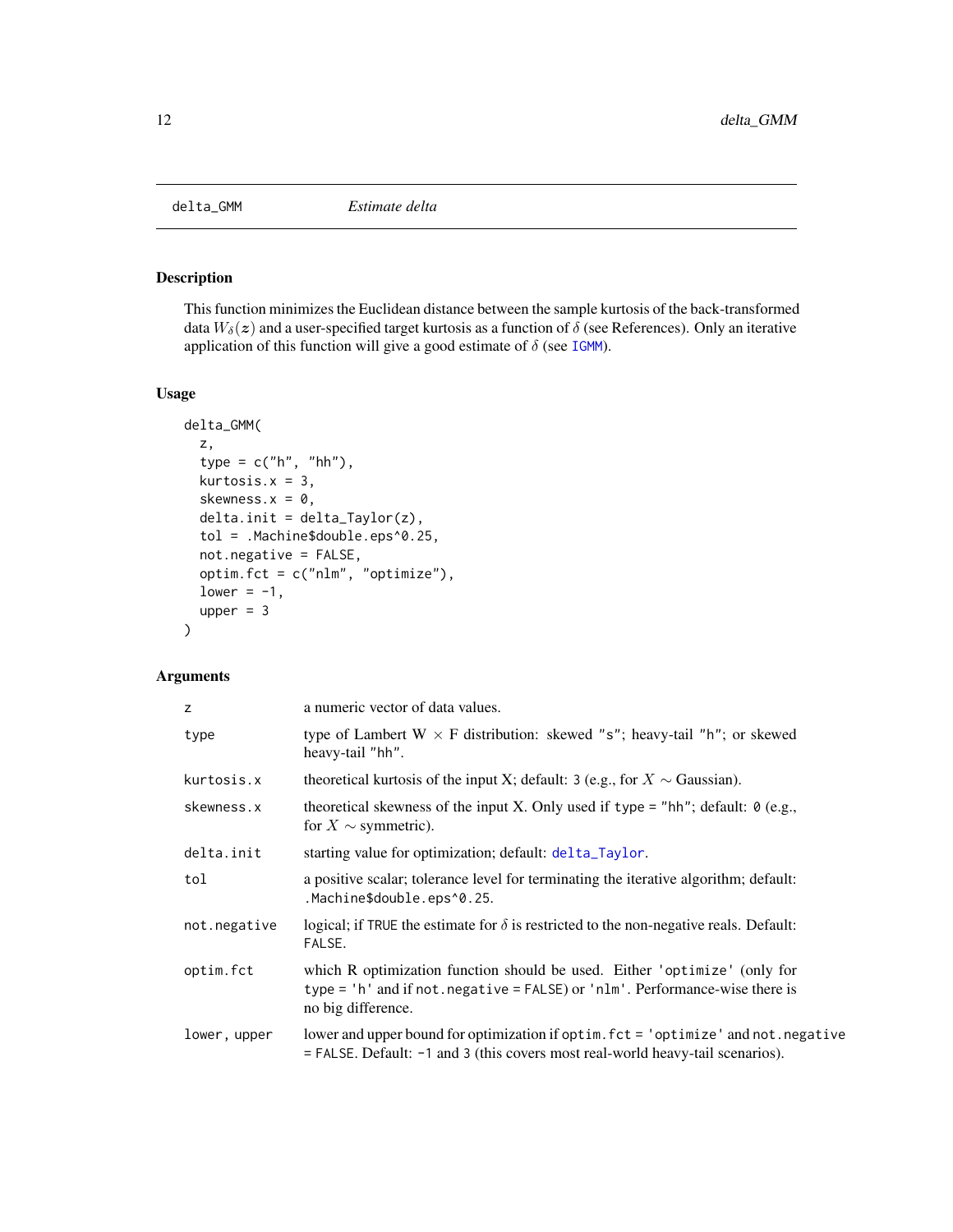<span id="page-12-0"></span>delta\_Taylor 13

#### Value

A list with two elements:

| delta      | optimal $\delta$ for data z,              |
|------------|-------------------------------------------|
| iterations | number of iterations (NA for 'optimize'). |

#### See Also

[gamma\\_GMM](#page-17-1) for the skewed version of this function; [IGMM](#page-27-1) to estimate all parameters jointly.

#### Examples

```
# very heavy-tailed (like a Cauchy)
y \le r rLambertW(n = 1000, theta = list(beta = c(1, 2), delta = 1),
               distname = "normal")
delta_GMM(y) # after the first iteration
```
<span id="page-12-1"></span>delta\_Taylor *Estimate of delta by Taylor approximation*

#### Description

Computes an initial estimate of  $\delta$  based on the Taylor approximation of the kurtosis of Lambert W  $\times$  Gaussian RVs. See Details for the formula.

This is the initial estimate for [IGMM](#page-27-1) and [delta\\_GMM](#page-11-1).

#### Usage

```
delta_Taylor(y, kurtosis.y = kurtosis(y), distance = "normal")
```
#### Arguments

|            | a numeric vector of data values.                                    |
|------------|---------------------------------------------------------------------|
| kurtosis.y | kurtosis of $y$ ; default: empirical kurtosis of data $y$ .         |
| distname   | string; name of the distribution. Currently only supports "normal". |

#### Details

The second order Taylor approximation of the theoretical kurtosis of a heavy tail Lambert W x Gaussian RV around  $\delta = 0$  equals

$$
\gamma_2(\delta) = 3 + 12\delta + 66\delta^2 + \mathcal{O}(\delta^3).
$$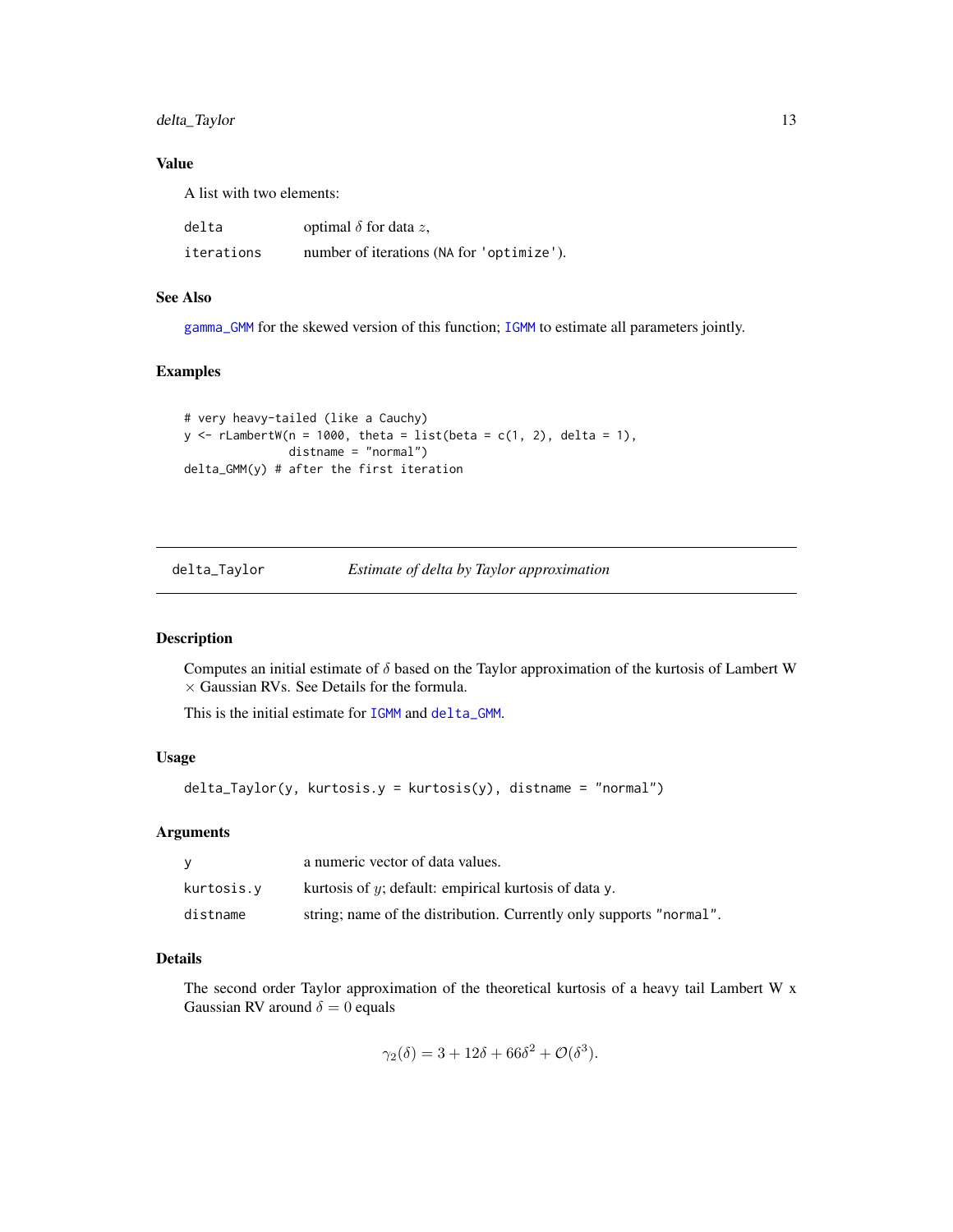<span id="page-13-0"></span>Ignoring higher order terms, using the empirical estimate on the left hand side, and solving for  $\delta$ yields (positive root)

$$
\widehat{\delta}_{Taylor} = \frac{1}{66} \cdot \left( \sqrt{66 \widehat{\gamma}_2(\mathbf{y}) - 162} - 6 \right),\,
$$

where  $\hat{\gamma}_2(\mathbf{y})$  is the empirical kurtosis of y.

Since the kurtosis is finite only for  $\delta < 1/4$ , delta\_Taylor upper-bounds the returned estimate by 0.25.

#### Value

scalar; estimated  $\delta$ .

#### See Also

[IGMM](#page-27-1) to estimate all parameters jointly.

#### Examples

```
set.seed(2)
# a little heavy-tailed (kurtosis does exist)
y \le r rLambertW(n = 1000, theta = list(beta = c(0, 1), delta = 0.2),
               distname = "normal")
# good initial estimate since true delta=0.2 close to 0, and
# empirical kurtosis well-defined.
delta_Taylor(y)
delta_GMM(y) # iterative estimate
y \le r rLambertW(n = 1000, theta = list(beta = c(0, 1), delta = 1),
               distname = "normal") # very heavy-tailed (like a Cauchy)
delta_Taylor(y) # bounded by 1/4 (as otherwise kurtosis does not exist)
delta_GMM(y) # iterative estimate
```
deprecated-functions *List of deprecated functions*

#### Description

These functions have been deprecated in v0.5 of LambertW mostly for sake of following R style guides with respect to naming of functions. This means that all deprecated functions here have an analogous function with a similar – more style consistent – name. See also the NEWS file.

Deprecated functions still work as expected, but they print out a warning suggesting to use the new function (name).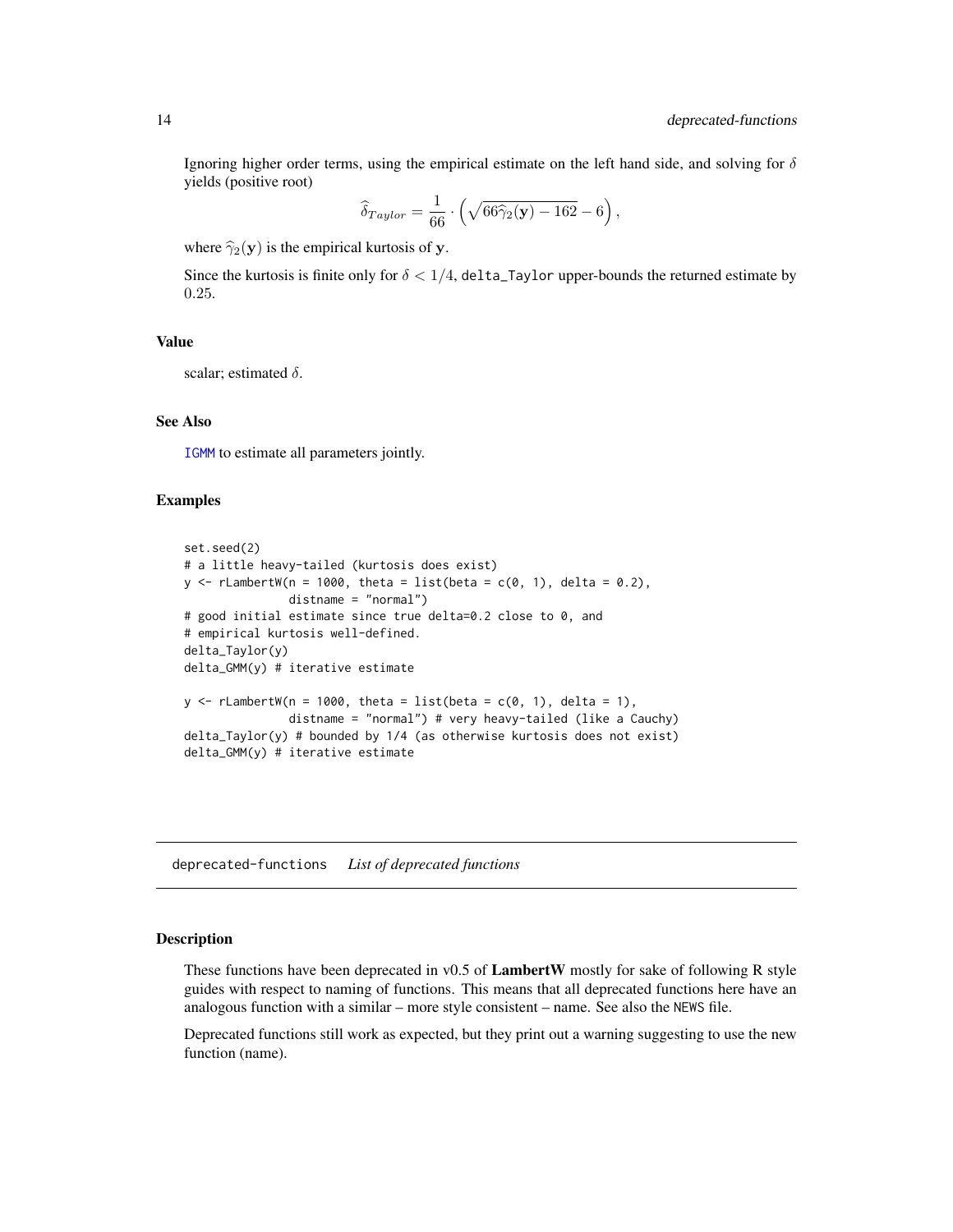#### <span id="page-14-0"></span>distname-utils 15

#### Usage

```
beta_names(...)
   bounds_theta(...)
   d1W_1(z, W.z = W(z, branch = -1))p_1(\ldots)params2theta(...)
   skewness_test(...)
   starting_theta(...)
   support(...)
   normfit(...)
   theta2params(...)
   vec.norm(...)
   W_1(z)W_gamma_1(z, gamma)
   H(\ldots)Arguments
```

| $\cdot$ | arguments passed to deprecated functions. |
|---------|-------------------------------------------|
| Z, W, Z | see deriv W                               |
| gamma   | see W_gamma.                              |

distname-utils *Utilities for distributions supported in this package*

#### <span id="page-14-1"></span>Description

The Lambert  $W \times F$  framework can take any (continuous) random variable with distribution F and make it skewed (type = "s"), heavy tailed (type = "h"), or both (type = "hh").

In principle, this works for any F. Of course, this package implements only a finite number of distributions, which can be specified with the distname argument. Most functions in this package, however, also allow you to pass your own distribution and parameters and create a Lambert  $W \times F$ version of it.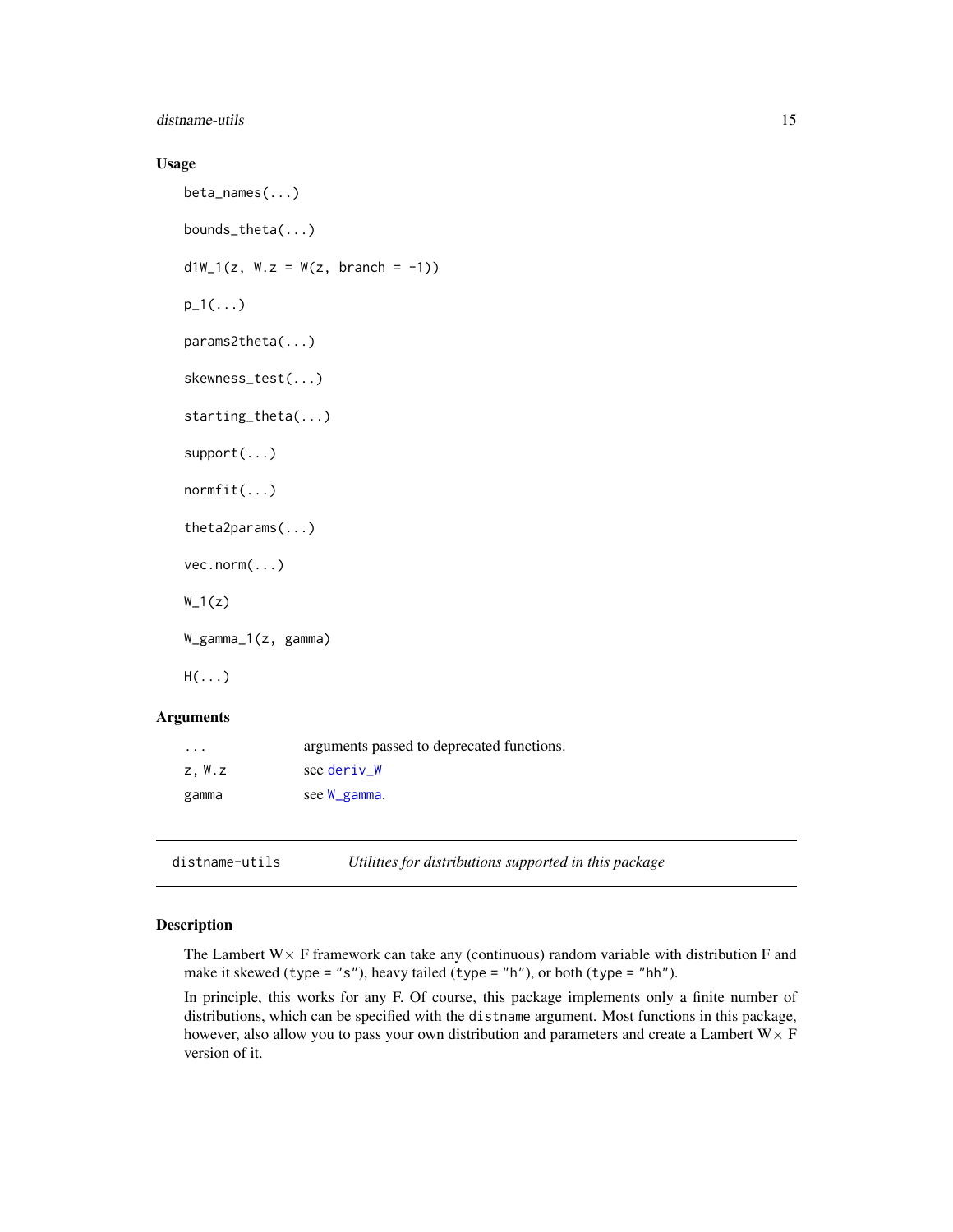check\_distname checks if the distribution specified by the distname argument is implemented in this package.

get\_distname\_family determines whether a distribution is a location, scale, or location-scale family. It also returns whether the distribution is supported on non-negative values only.

get\_distnames lists all currently implemented distributions  $F_X$ .

#### Usage

```
check_distname(distname)
```

```
get_distname_family(distname)
```

```
get_distnames()
```
#### Arguments

distname character; name of input distribution; see [get\\_distnames](#page-14-1).

#### Value

check\_distname returns (invisible) that the distribution is implemented, or throws an error otherwise.

get\_distname\_family returns a list with

location logical; if TRUE, the distribution is a location family, scale logical; if TRUE, the distribution is a scale family. is.non.negative logical; if TRUE, the distribution has support only for the non-negative reals (this is usually the case when location = FALSE and scale = TRUE)

get\_distnames returns a vector of strings in alphabetical order. It lists all supported distributions. Each string can be passed as the distname argument to several functions in this package.

#### See Also

[create\\_LambertW\\_input](#page-31-1), [create\\_LambertW\\_output](#page-31-1).

#### Examples

check\_distname("normal") ## Not run: check\_distname("my\_great\_distribution") ## End(Not run) get\_distname\_family("normal")

<span id="page-15-0"></span>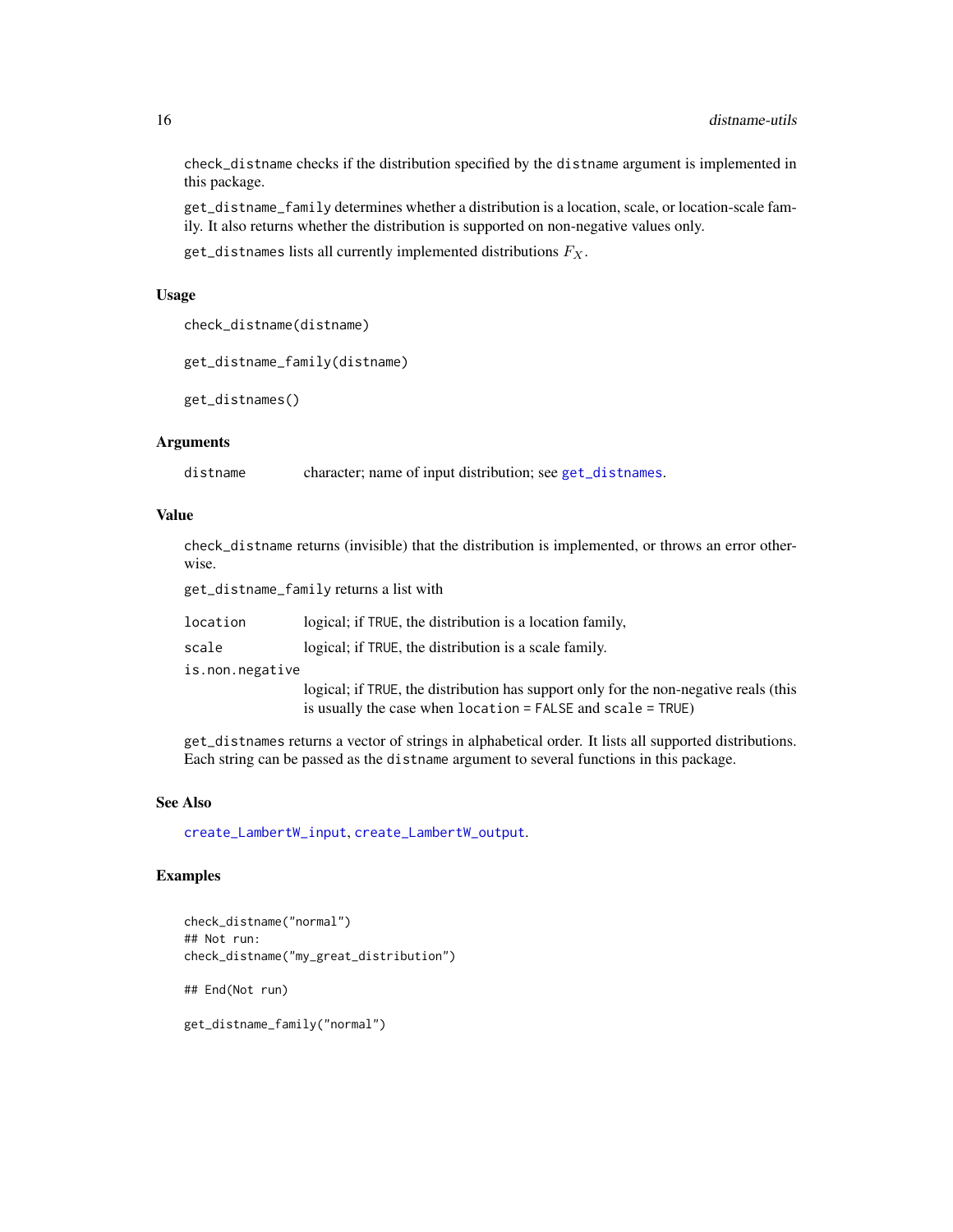<span id="page-16-0"></span>

Computes the input mean  $\mu_x(\gamma)$  and standard deviation  $\sigma_x(\gamma)$  for input  $X \sim F(x \mid \beta)$  such that the resulting skewed Lambert W x F RV Y with  $\gamma$  has zero-mean and unit-variance. So far works only for Gaussian input and scalar  $\gamma$ .

The function works for any output mean and standard deviation, but  $\mu_y = 0$  and  $\sigma_y = 1$  are set as default as they are the most useful, e.g., to generate a standardized Lambert W white noise sequence.

#### Usage

gamma\_01(gamma, mu.y = 0, sigma.y = 1, distname = "normal")

#### **Arguments**

| gamma    | skewness parameter                                              |
|----------|-----------------------------------------------------------------|
| mu.v     | output mean; default: 0.                                        |
| sigma.v  | output standard deviation; default: 1.                          |
| distname | string; name of distribution. Currently only supports "normal". |

#### Value

A 5-dimensional vector  $(\mu_x(\gamma), \sigma_x(\gamma), \gamma, 0, 1)$ , where  $\delta = 0$  and  $\alpha = 1$  are set for the sake of compatiblity with other functions.

#### Examples

gamma\_01(0) # for gamma = 0, input == output, therefore  $(0,1,0,0,1)$ # input mean must be slightly negative to get a zero-mean output gamma\_01(0.1) # gamma = 0.1 means it is positively skewed gamma\_01(1)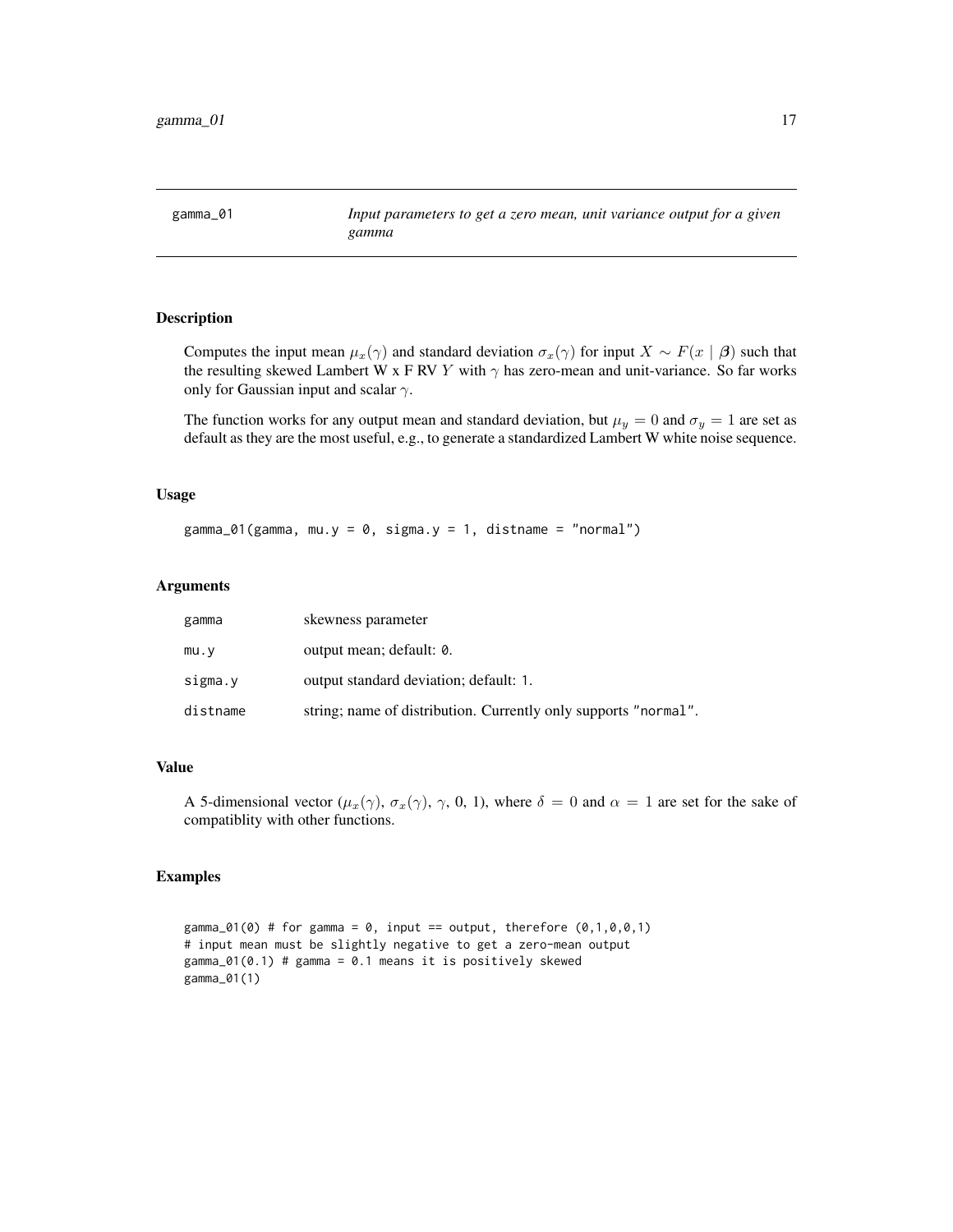<span id="page-17-1"></span><span id="page-17-0"></span>

This function minimizes the Euclidean distance between the theoretical skewness of a skewed Lambert W x Gaussian random variable and the sample skewness of the back-transformed data  $W_{\gamma}(z)$ as a function of  $\gamma$  (see References). Only an interative application of this function will give a good estimate of  $\gamma$  (see [IGMM](#page-27-1)).

#### Usage

```
gamma_GMM(
  z,
  skewness.x = 0,
  gamma.init = gamma_{\text{gamma\_Taylor}}(z),
  robust = FALSE,tol = .Machine$double.eps^0.25,
  not.negative = FALSE,
  optim.fct = c("optimize", "nlminb")
)
```
#### Arguments

| Z            | a numeric vector of data values.                                                                                                                                            |
|--------------|-----------------------------------------------------------------------------------------------------------------------------------------------------------------------------|
| skewness.x   | theoretical skewness of the input $X$ ; default: 0.                                                                                                                         |
| gamma.init   | starting value for $\gamma$ ; default: gamma_Taylor.                                                                                                                        |
| robust       | logical; if TRUE, robust measure of asymmetry (medcouple_estimator) will be<br>used; default: FALSE.                                                                        |
| tol          | a positive scalar; tolerance level for terminating the iterative algorithm; default:<br>.Machine\$double.eps^0.25.                                                          |
| not.negative | logical; if TRUE, the estimate for $\gamma$ is restricted to non-negative reals, which is<br>useful for scale-family Lambert $W \times F$ random variables. Default: FALSE. |
| optim.fct    | string; which R optimization function should be used. By default it uses optimize<br>which is about $8-10x$ faster than $nlminb$ .                                          |

#### Value

A list with two elements:

| gamma      | scalar; optimal $\gamma$ ,                |
|------------|-------------------------------------------|
| iterations | number of iterations (NA for "optimize"). |

#### See Also

[delta\\_GMM](#page-11-1) for the heavy-tail version of this function; [medcouple\\_estimator](#page-47-1) for a robust measure of asymmetry; [IGMM](#page-27-1) for an iterative method to estimate all parameters jointly.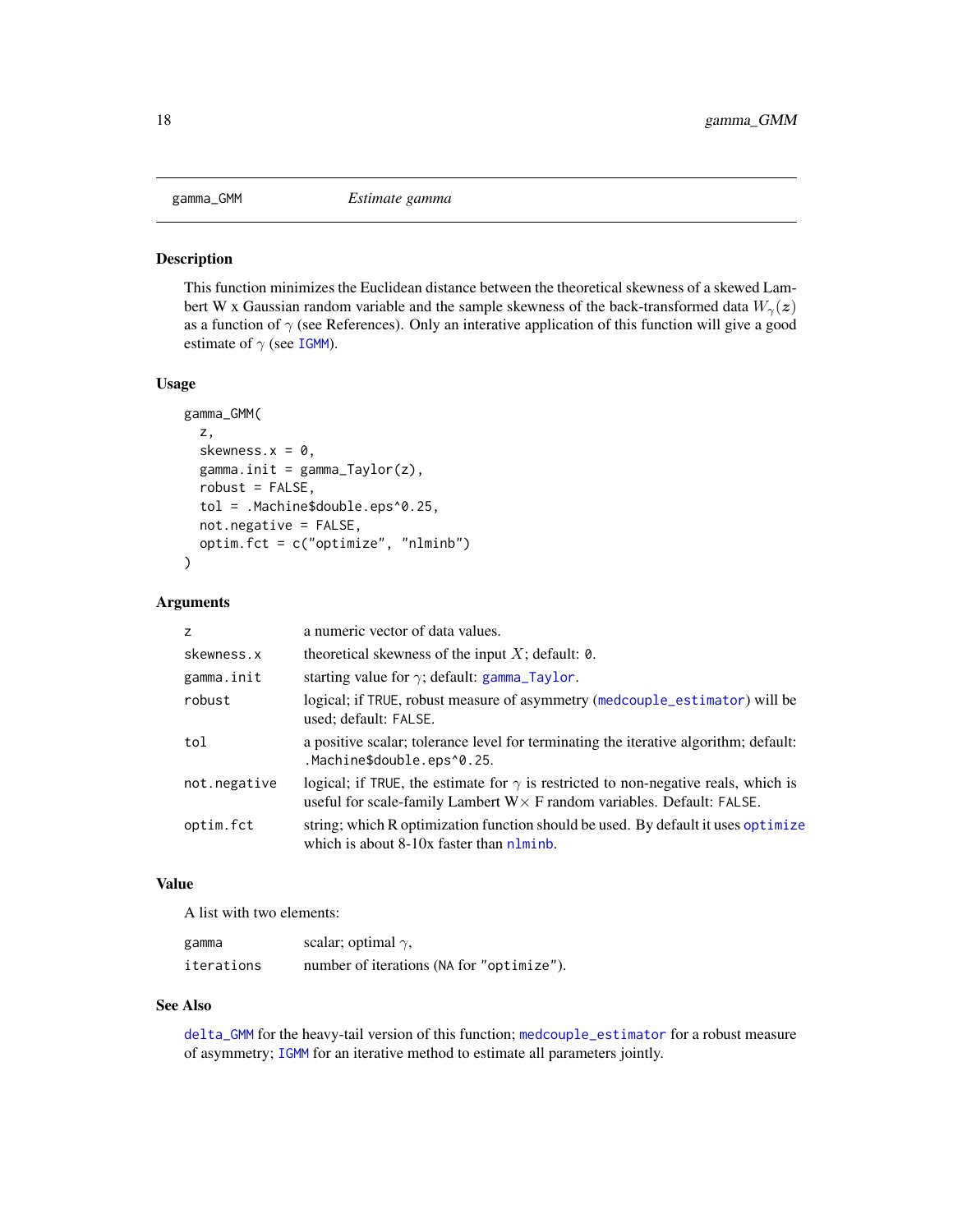#### <span id="page-18-0"></span>gamma\_Taylor 19

#### Examples

```
# highly skewed
y \le r rLambertW(n = 1000, theta = list(beta = c(1, 2), gamma = 0.5),
               distname = "normal")
gamma_GMM(y, optim.fct = "nlminb")
gamma_GMM(y)
```
<span id="page-18-1"></span>gamma\_Taylor *Estimate gamma by Taylor approximation*

#### Description

Computes an initial estimate of  $\gamma$  based on the Taylor approximation of the skewness of Lambert W  $\times$  Gaussian RVs around  $\gamma = 0$ . See Details for the formula.

This is the initial estimate for [IGMM](#page-27-1) and [gamma\\_GMM](#page-17-1).

#### Usage

```
gamma_Taylor(y, skewness.y = skewness(y), skewness.x = 0, degree = 3)
```
#### Arguments

| <b>V</b>   | a numeric vector of data values.                                                                                                                                                                                                                                   |
|------------|--------------------------------------------------------------------------------------------------------------------------------------------------------------------------------------------------------------------------------------------------------------------|
| skewness.y | skewness of $y$ ; default: empirical skewness of data y.                                                                                                                                                                                                           |
| skewness.x | skewness for input $X$ ; default: 0 (symmetric input).                                                                                                                                                                                                             |
| degree     | degree of the Taylor approximation; in Goerg $(2011)$ it just uses the first order<br>approximation (6. $\gamma$ ); a much better approximation is the third order (6. $\gamma + 8 \cdot \gamma^3$ ).<br>By default it uses the better degree $=$ 3 approximation. |

#### Details

The first order Taylor approximation of the theoretical skewness  $\gamma_1$  (not to be confused with the skewness parameter  $\gamma$ ) of a Lambert W x Gaussian random variable around  $\gamma = 0$  equals

$$
\gamma_1(\gamma) = 6\gamma + \mathcal{O}(\gamma^3).
$$

Ignoring higher order terms, using the empirical estimate on the left hand side, and solving  $\gamma$  yields a first order Taylor approximation estimate of  $\gamma$  as

$$
\widehat{\gamma}^{(1)}_{Taylor} = \frac{1}{6} \widehat{\gamma}_1(\mathbf{y}),
$$

where  $\hat{\gamma}_1(\mathbf{y})$  is the empirical skewness of the data y.

As the Taylor approximation is only good in a neighborhood of  $\gamma = 0$ , the output of gamma\_Taylor is restricted to the interval  $(-0.5, 0.5)$ .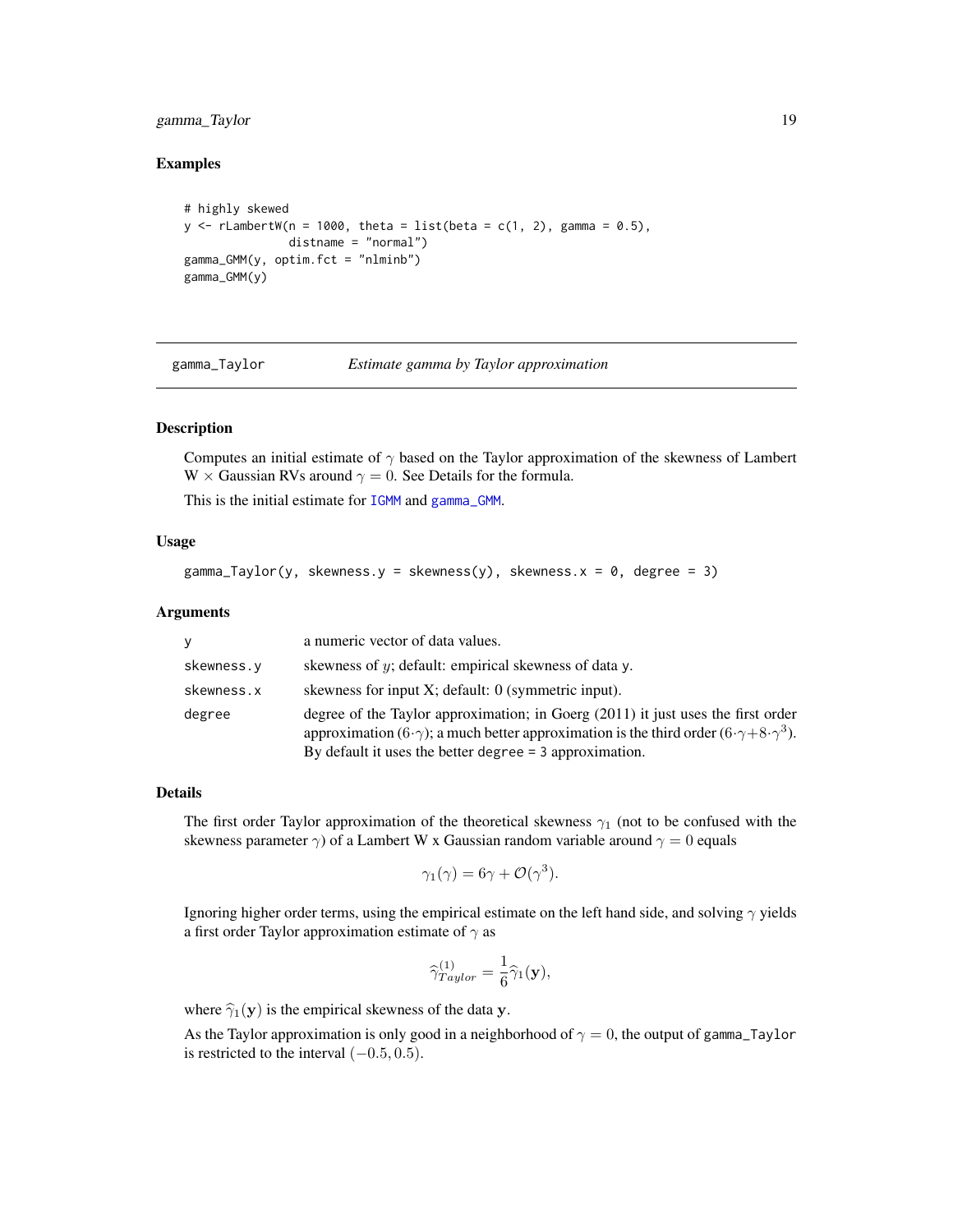$$
\gamma_1(\gamma) = 6\gamma + 8\gamma^3 + \mathcal{O}(\gamma^5),
$$

<span id="page-19-0"></span>is also supported. See code for the solution to this third order polynomial.

#### Value

Scalar; estimate of  $\gamma$ .

#### See Also

[IGMM](#page-27-1) to estimate all parameters jointly.

#### Examples

```
set.seed(2)
# a little skewness
yy \le rLambertW(n = 1000, theta = list(beta = c(0, 1), gamma = 0.1),
                distname = "normal")
# Taylor estimate is good because true gamma = 0.1 close to 0
gamma_Taylor(yy)
# very highly negatively skewed
yy \le rLambertW(n = 1000, theta = list(beta = c(0, 1), gamma = -0.75),
               distname = "normal")
# Taylor estimate is bad since gamma = -0.75 is far from 0;
# and gamma = -0.5 is the lower bound by default.
gamma_Taylor(yy)
```
<span id="page-19-1"></span>

#### Gaussianize *Gaussianize matrix-like objects*

#### **Description**

Gaussianize is probably the most useful function in this package. It works the same way as [scale](#page-0-0), but instead of just centering and scaling the data, it actually *Gaussianizes* the data (works well for unimodal data). See Goerg (2011, 2016) and Examples.

Important: For multivariate input X it performs a column-wise Gaussianization (by simply calling apply(X,2,Gaussianize)), which is only a marginal Gaussianization. This does *not* mean (and is in general definitely not the case) that the transformed data is then jointly Gaussian.

By default Gaussianize returns the  $X\sim N(\mu_x,\sigma_x^2)$  input, not the zero-mean, unit-variance  $U\sim$  $N(0, 1)$  input. Use return.u = TRUE to obtain U.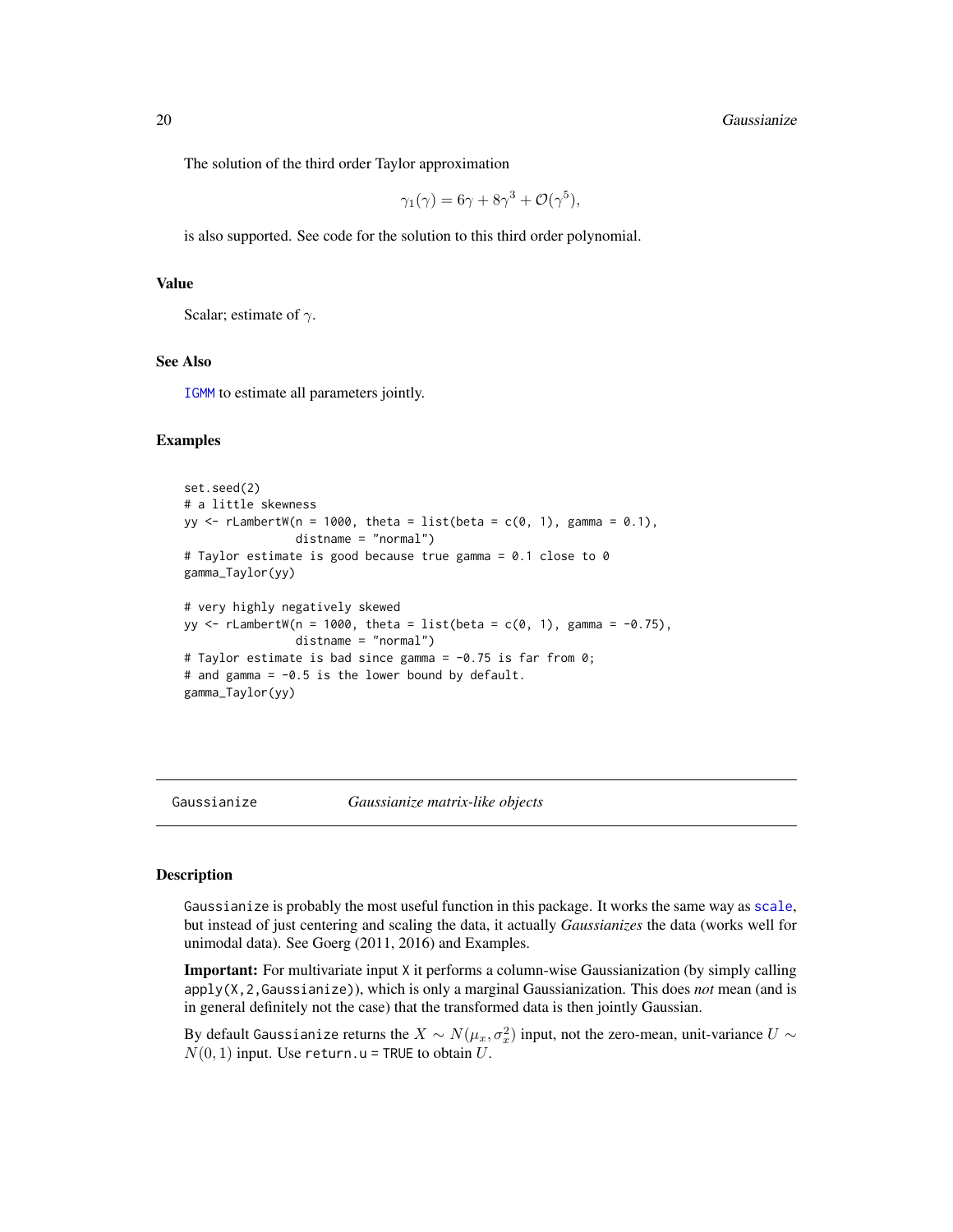#### Gaussianize 21

#### Usage

```
Gaussianize(
  data = NULL,type = c("h", "hh", "s"),method = c("IGMM", "MLE"),
  return.tau.mat = FALSE,
  inverse = FALSE,
  tau.mat = NULL,
  verbose = FALSE,
  return.u = FALSE,
  input.u = NULL
\mathcal{L}
```
### Arguments

| data     | a numeric matrix-like object; either the data that should be Gaussianized; or the<br>data that should "DeGaussianized" (inverse = TRUE), i.e., converted back to the<br>original space.                                                                                                                                                                     |
|----------|-------------------------------------------------------------------------------------------------------------------------------------------------------------------------------------------------------------------------------------------------------------------------------------------------------------------------------------------------------------|
| type     | what type of non-normality: symmetric heavy-tails "h" (default), skewed heavy-<br>tails "hh", or just skewed "s".                                                                                                                                                                                                                                           |
| method   | what estimator should be used: "MLE" or "IGMM". "IGMM" gives exactly Gaus-<br>sian characteristics (kurtosis $\equiv$ 3 for "h" or skewness $\equiv$ 0 for "s"), "MLE" comes<br>close to this. Default: "IGMM" since it is much faster than "MLE".                                                                                                          |
|          | return tau mat logical; if TRUE it also returns the estimated $\tau$ parameters as a matrix (same<br>number of columns as data). This matrix can then be used to Gaussianize<br>new data with pre-estimated $\tau$ . It can also be used to "DeGaussianize" data<br>by passing it as an argument (tau.mat) to Gaussianize() and set inverse =<br>TRUE.      |
| inverse  | logical; if TRUE it performs the inverse transformation using tau mat to "De-<br>Gaussianize" the data back to the original space again.                                                                                                                                                                                                                    |
| tau.mat  | instead of estimating $\tau$ from the data you can pass it as a matrix (usually ob-<br>tained via Gaussianize(, return.tau.mat = TRUE)). If inverse = TRUE it<br>uses this tau matrix to "DeGaussianize" the data again. This is useful to back-<br>transform new data in the Gaussianized space, e.g., predictions or fits, back to<br>the original space. |
| verbose  | logical; if TRUE, it prints out progress information in the console. Default:<br>FALSE.                                                                                                                                                                                                                                                                     |
| return.u | logical; if TRUE it returns the zero-mean, unit variance Gaussian input. If FALSE<br>(default) it returns the input $X$ .                                                                                                                                                                                                                                   |
| input.u  | optional; if you used return. $u = TRUE$ in a previous step, and now you want<br>to convert the data back to original space, then you have to pass it as input.u.<br>If you pass numeric data as data, Gaussianize assumes that data is the input<br>corresponding to $X$ , not $U$ .                                                                       |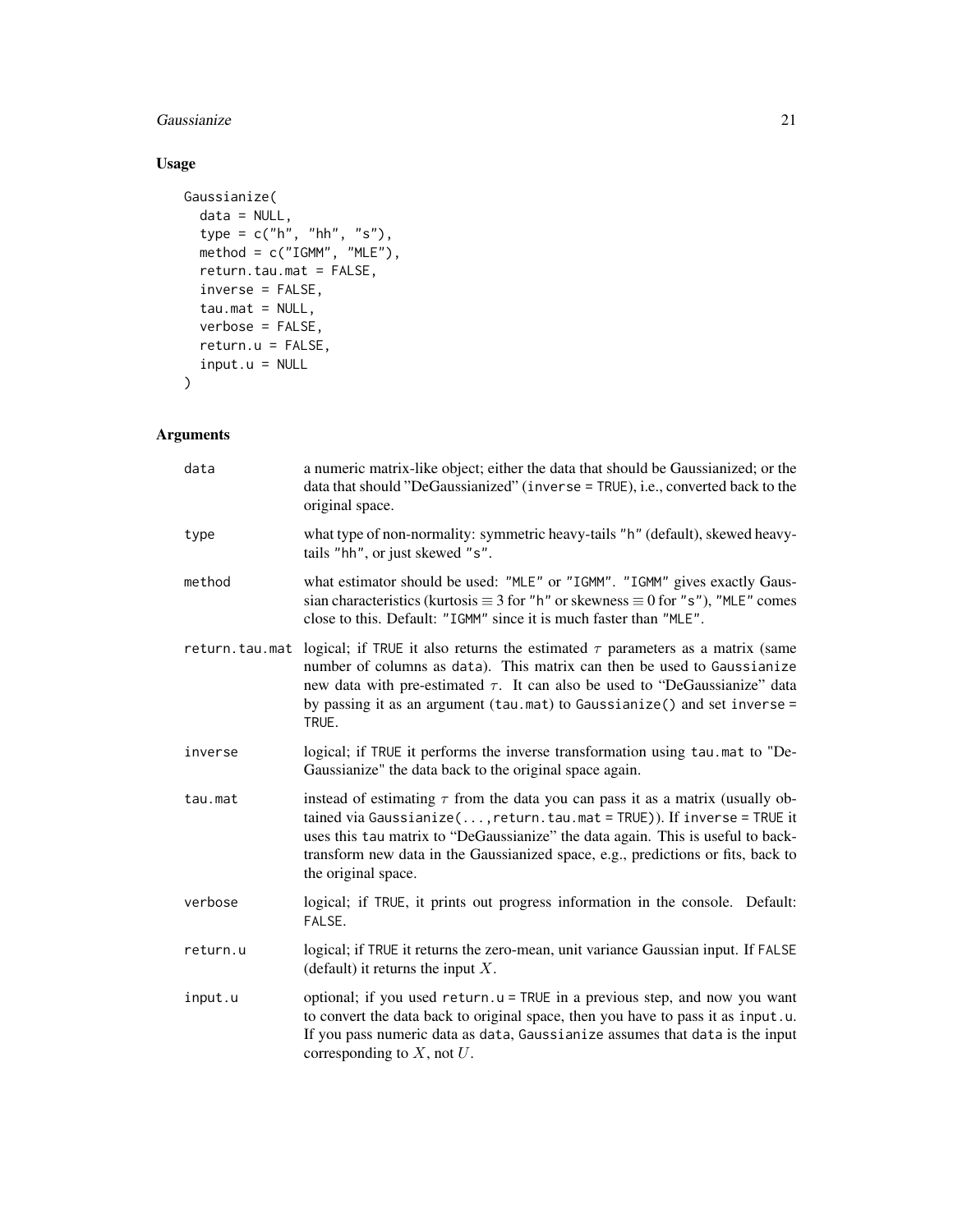numeric matrix-like object with same dimension/size as input data. If inverse = FALSE it is the Gaussianize matrix / vector; if TRUE it is the "DeGaussianized" matrix / vector.

The numeric parameters of mean, scale, and skewness/heavy-tail parameters that were used in the Gaussianizing transformation are returned as attributes of the output matrix: 'Gaussianized:mu', 'Gaussianized:sigma', and for

| type = "h":   | 'Gaussianized:delta' $\&$ 'Gaussianized:alpha',                                                             |
|---------------|-------------------------------------------------------------------------------------------------------------|
| $type="th"$ : | 'Gaussianized:delta_l'and 'Gaussianized:delta_r' $\&$ 'Gaussianized:alpha_l'<br>and 'Gaussianized:alpha_r', |
| $type = "s":$ | 'Gaussianized:gamma'.                                                                                       |

They can also be returned as a separate matrix using return.tau.mat = TRUE. In this case Gaussianize returns a list with elements:

| input   | Gaussianized input data x (or $u$ if return, $u = TRUE$ ).                                                                                         |
|---------|----------------------------------------------------------------------------------------------------------------------------------------------------|
| tau.mat | matrix with $\tau$ estimates that we used to get x; has same number of columns as<br>x, and 3, 5, or 6 rows (depending on type='s', 'h', or 'hh'). |

```
# Univariate example
set.seed(20)
y1 <- rcauchy(n = 100)
out <- Gaussianize(y1, return.tau.mat = TRUE)
x1 \leq get_input(y1, c(out$tau.mat[, 1])) # same as out$input
test_normality(out$input) # Gaussianized a Cauchy!
kStartFrom <- 20
y.cum.avg <- (cumsum(y1)/seq_along(y1))[-seq_len(kStartFrom)]
x.cum.avg <- (cumsum(x1)/seq_along(x1))[-seq_len(kStartFrom)]
plot(c((kStartFrom + 1)): length(y1)), y.cum.avg, type="1", lwd = 2,
     main="CLT in practice", xlab = "n",
     ylab="Cumulative sample average",
     ylim = range(y.cum.avg, x.cum.avg))
lines(c((kStartFrom+1): length(y1)), x.cum.avg, col=2, lwd=2)
abline(h = 0)grid()
legend("bottomright", c("Cauchy", "Gaussianize"), col = c(1, 2),
       box.lty = 0, lwd = 2, lty = 1)
plot(x1, y1, xlab="Gaussian-like input", ylab = "Cauchy - output")grid()
## Not run:
# multivariate example
y2 \leftarrow 0.5 \times y1 + \text{norm}(\text{length}(y1))YY < - \text{cbind}(y1, y2)plot(YY)
```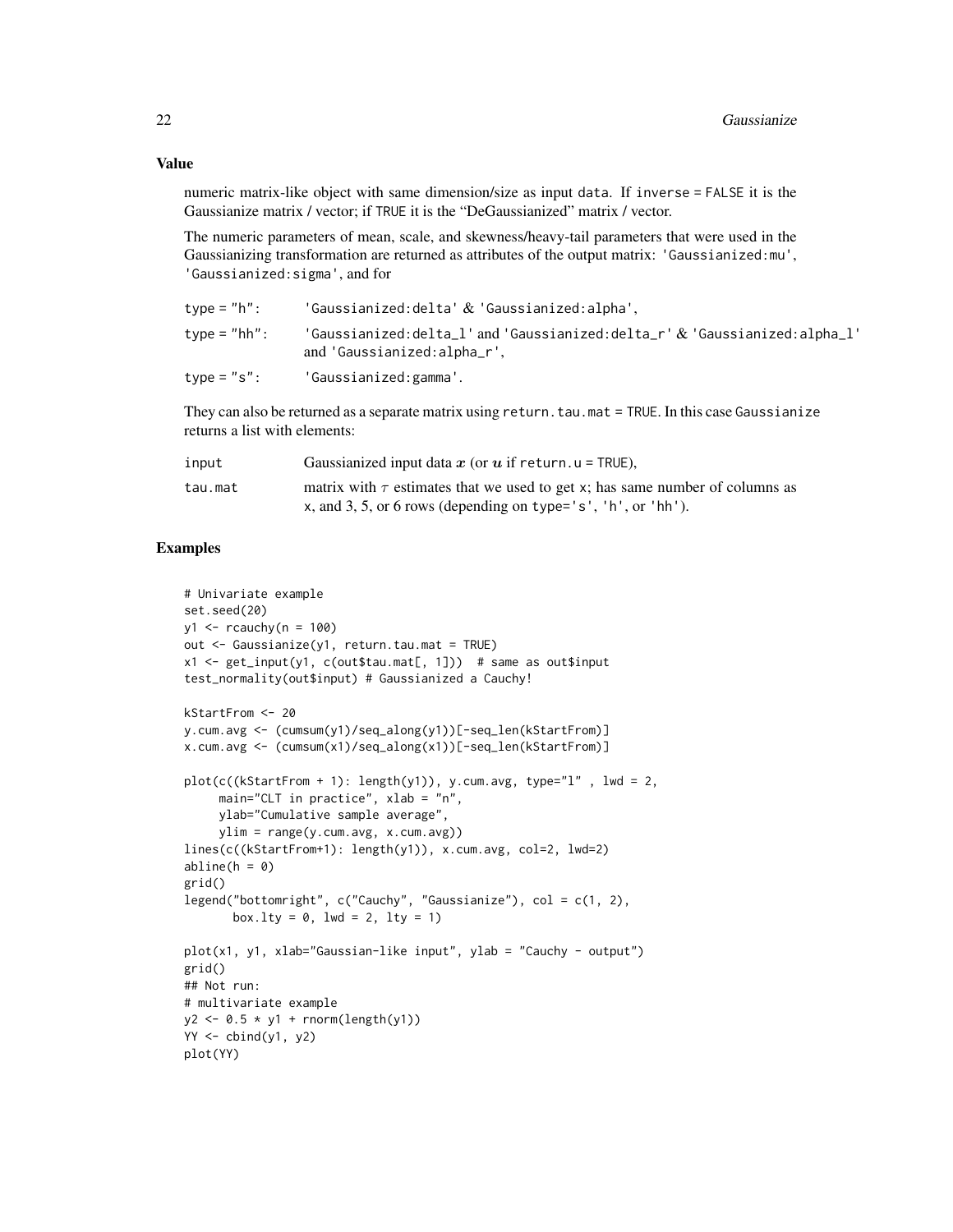```
XX <- Gaussianize(YY, type = "hh")
plot(XX)
out <- Gaussianize(YY, type = "h", return.tau.mat = TRUE,
                   verbose = TRUE, method = "IGMM")plot(out$input)
out$tau.mat
YY.hat <- Gaussianize(data = out$input, tau.mat = out$tau.mat,
                      inverse = TRUE)
plot(YY.hat[, 1], YY[, 1])
## End(Not run)
```
get\_gamma\_bounds *Get bounds for gamma*

#### **Description**

get\_gamma\_bounds returns lower and upper bounds for  $\gamma$ , so that the observed data range falls within the theoretical bounds of the support of the distribution. This is only important for location family input.

#### Usage

```
get_gamma_bounds(y, tau)
```
#### **Arguments**

|     | a numeric vector of real values (the observed data).                              |
|-----|-----------------------------------------------------------------------------------|
| tau | named vector $\tau$ which defines the variable transformation. Must have at least |
|     | 'mu_x' and 'sigma_x' element; see complete_tau for details.                       |

#### Details

Skewed Lambert  $W \times F$  distributions have parameter-dependent support for location family input. Thus the parameter  $\gamma$  must be bounded such that the observed data is within the theoretical support of the distribution. This theoretical bounds are determined by the Lambert W function ([W](#page-61-2)), which has only real-valued solutions for  $z \ge -1/\exp(1)$ . Thus, [W\\_gamma](#page-64-1) has real-valued solutions only for  $z \ge -1/\exp(1)\gamma$  These lower and upper bounds are determined by minimum and maxiumum of the normalized data  $\mathbf{z} = (\mathbf{y} - \mu_x)/\sigma_x$ .

#### Value

get\_gamma\_bounds returns a vector of length 2 with "lower" and "upper" bounds of  $\gamma$  given the range of y.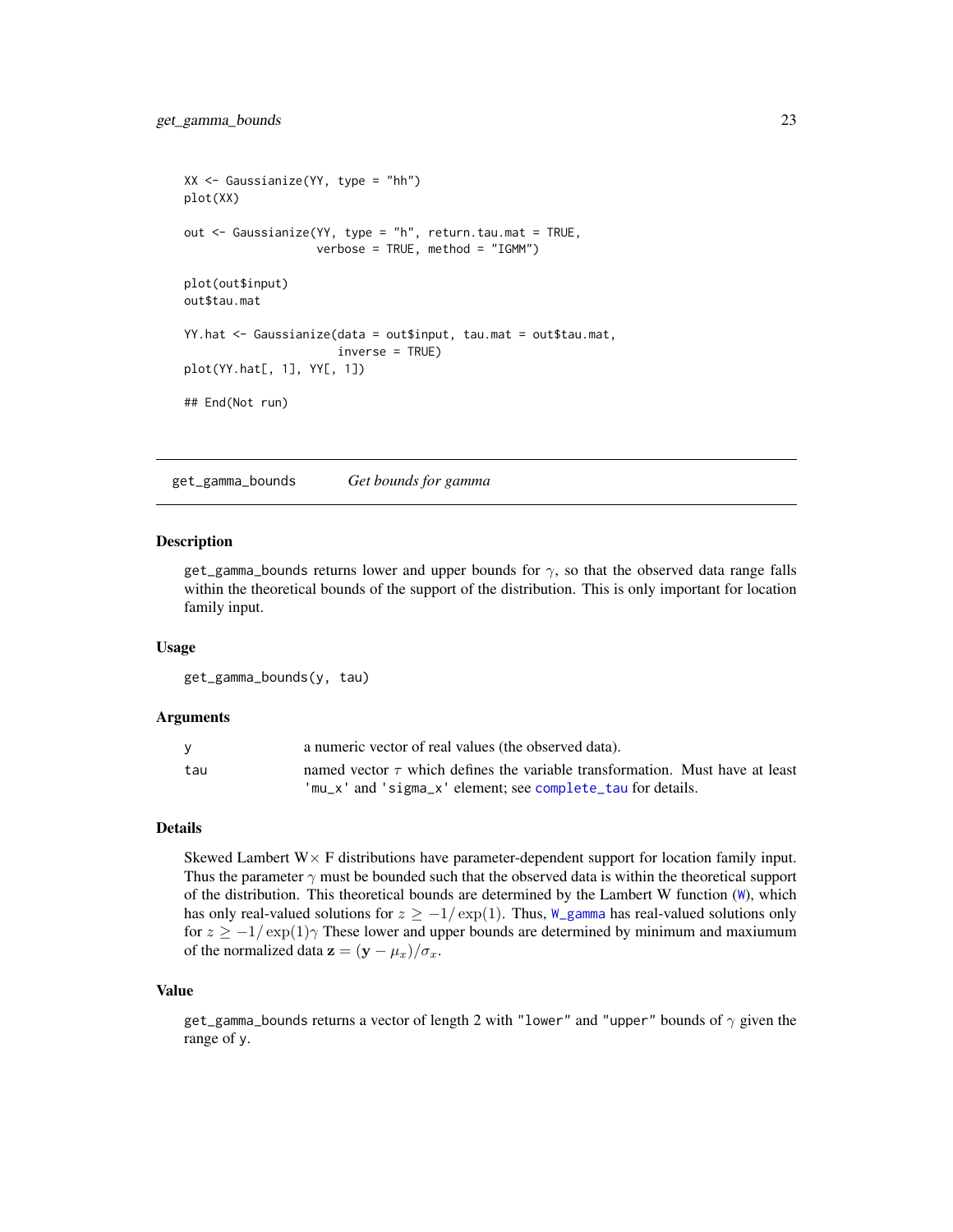get\_input back-transforms the observed data y to the (approximate) input data  $x<sub>\tau</sub>$  using the transformation vector  $\tau = (\mu_x(\boldsymbol{\beta}), \sigma_x(\boldsymbol{\beta}), \gamma, \alpha, \delta).$ 

Note that get.input should be deprecated; however, since it was explicitly referenced in Goerg (2011) I keep it here for future reference. New code should use get\_input exclusively.

#### Usage

```
get_input(y, tau, return.u = FALSE)
```
get.input(...)

#### Arguments

|          | a numeric vector of data values or an object of class LambertW_fit.                                                                              |
|----------|--------------------------------------------------------------------------------------------------------------------------------------------------|
| tau      | named vector $\tau$ which defines the variable transformation. Must have at least<br>'mu_x' and 'sigma_x' element; see complete_tau for details. |
| return.u | should the normalized input be returned; default: FALSE.                                                                                         |
| .        | arguments passed to get_input.                                                                                                                   |

#### Value

The (approximated) input data vector  $\hat{x}_{\tau}$ .

For gamma !=  $\theta$  it uses the principal branch solution  $W_{\text{gamma}}(z,branch = \theta)$  to get a unique input. For gamma = 0 the back-transformation is bijective (for any  $\delta \geq 0, \alpha \geq 0$ ). If return.u = TRUE, then it returns a list with 2 vectors

| centered and normalized input $\hat{u}_{\theta}$ , |
|----------------------------------------------------|
| input data $\widehat{x}_{\theta}$ .                |

#### See Also

[get\\_output](#page-24-1)

```
set.seed(12)
# unskew very skewed data
y \le -rLambertW(n = 1000, theta = list(beta = c(0, 1), gamma = 0.3),
               distname = "normal")
test_normality(y)
```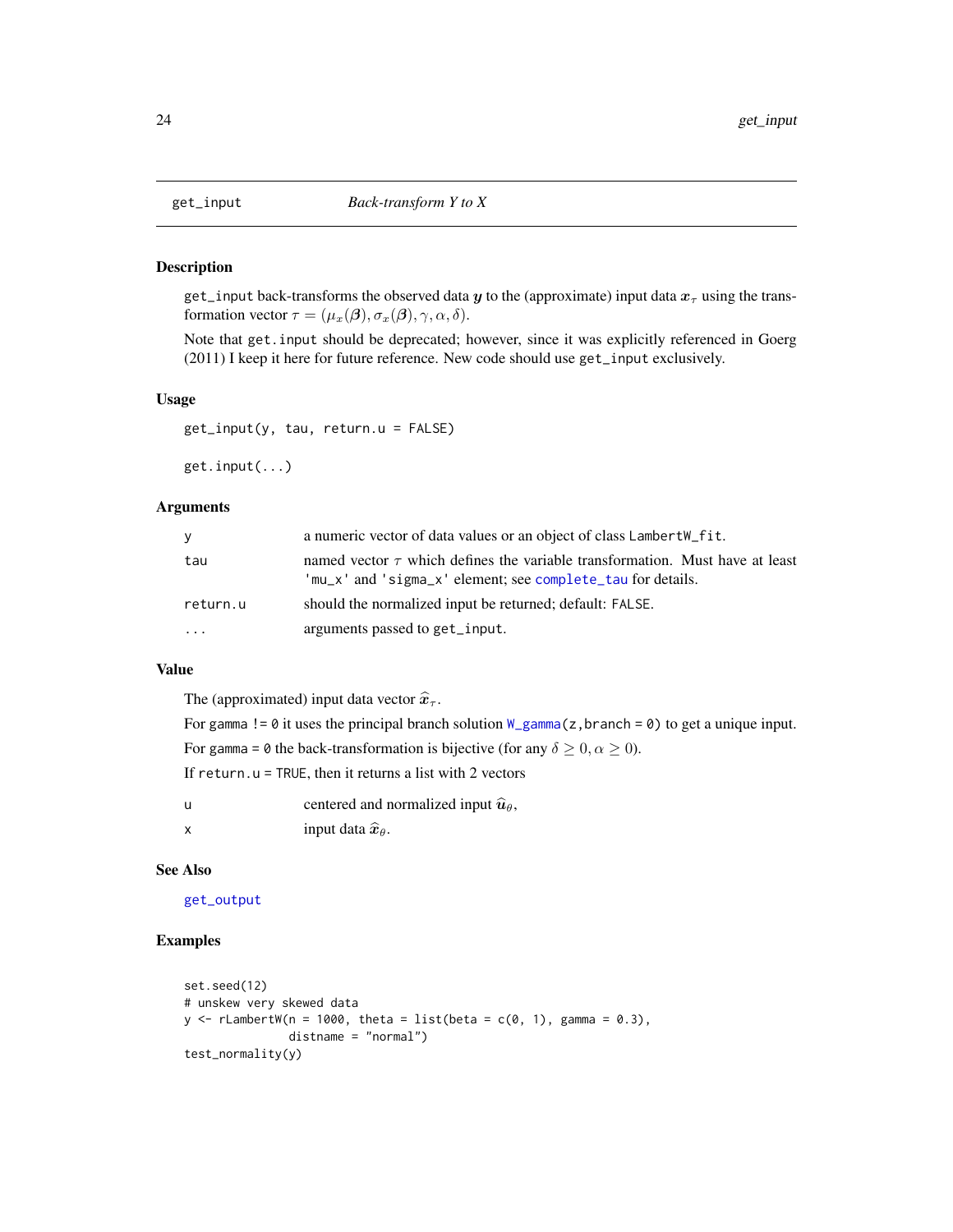#### <span id="page-24-0"></span>get\_output 25

```
fit.gmm <- IGMM(y, type="s")
x <- get_input(y, fit.gmm$tau)
# the same as
x <- get_input(fit.gmm)
test_normality(x) # symmetric Gaussian
```
#### <span id="page-24-1"></span>get\_output *Transform input X to output Y*

#### Description

get\_output transforms the input x to the observed data y given the transformation vector  $\tau =$  $(\mu_x(\boldsymbol{\beta}), \sigma_x(\boldsymbol{\beta}), \gamma, \alpha, \delta).$ 

This is the inverse of [get\\_input](#page-23-1).

#### Usage

get\_output(x, tau, return.z = FALSE)

#### Arguments

| X        | a numeric vector of data values.                                                                                                                 |
|----------|--------------------------------------------------------------------------------------------------------------------------------------------------|
| tau      | named vector $\tau$ which defines the variable transformation. Must have at least<br>'mu_x' and 'sigma_x' element; see complete_tau for details. |
| return.z | should the shifted and scaled output also be returned? Default: FALSE.                                                                           |

#### Value

A numeric object of same size/dimension as input x. If return.  $z = TRUE$ , then it returns a list with 2 vectors z shifted and scaled input z, y transformed output data  $y$ , which has a Lambert  $W \times F$  distribution.

#### See Also

[get\\_input](#page-23-1); [Gaussianize](#page-19-1) with argument inverse = TRUE.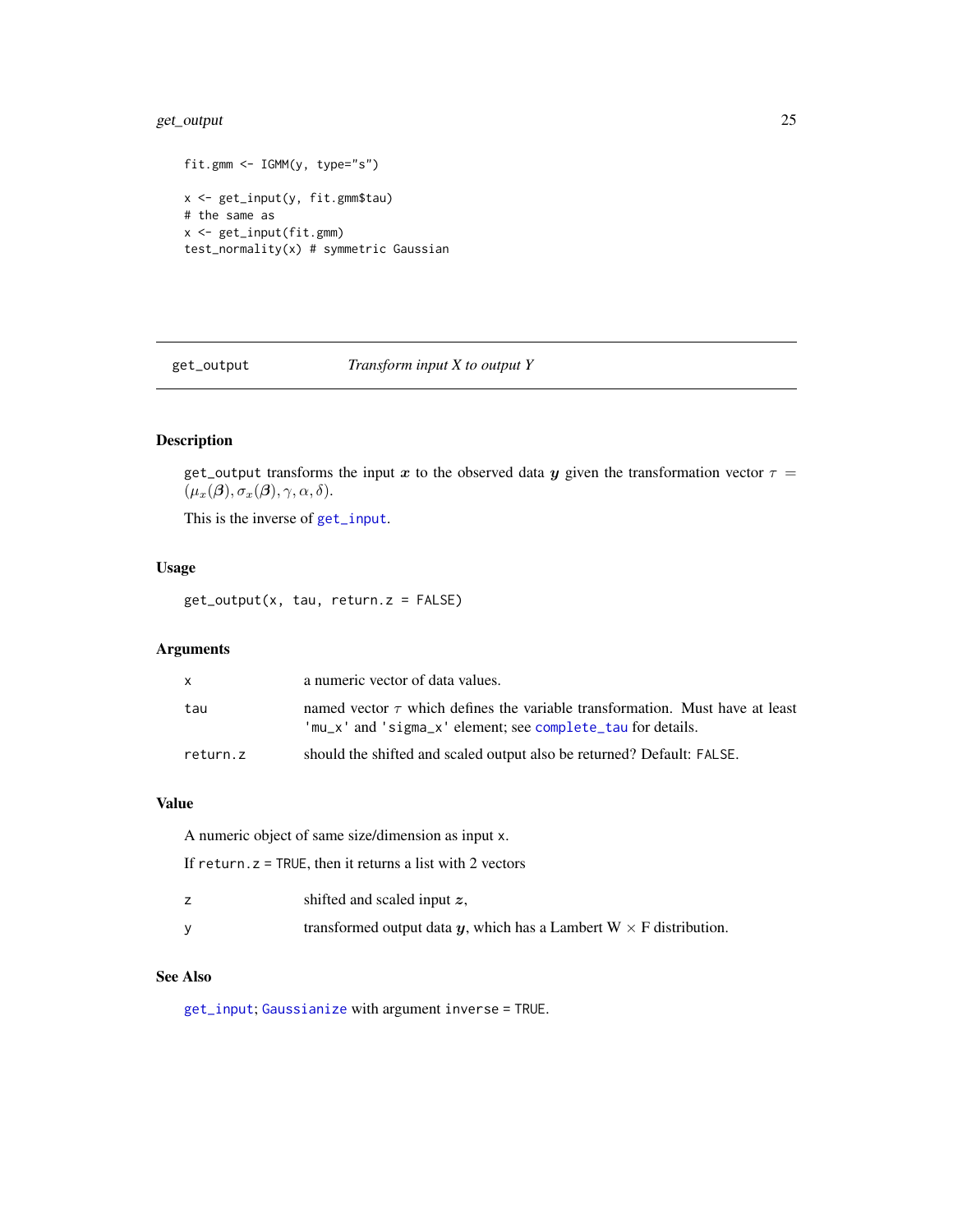If the input  $X \sim F$  has support on the entire real line  $(-\infty, \infty)$ , then the skewed Lambert W  $\times$  F distribution has truncated support [a, b],  $a, b \in R \cup \pm \infty$  depending on  $\beta$  and (the sign of)  $\gamma$ .

For scale-families no truncation occurs.

#### Usage

```
get_support(tau, is.non.negative = FALSE, input.bounds = c(-Inf, Inf))
```
#### Arguments

| tau             | named vector $\tau$ which defines the variable transformation. Must have at least<br>'mu_x' and 'sigma_x' element; see complete_tau for details.                                                  |
|-----------------|---------------------------------------------------------------------------------------------------------------------------------------------------------------------------------------------------|
| is.non.negative |                                                                                                                                                                                                   |
|                 | logical; by default it is set to TRUE if the distribution is not a location but a scale<br>family.                                                                                                |
| input.bounds    | interval; the bounds of the input distribution. If is non negative = FALSE,<br>then it will adjust it to $c(0, \text{Inf})$ ; also useful for bounded input distributions,<br>such as " $unif$ ". |

#### Details

Half-open interval on the real line (if  $\gamma \neq 0$ ) for input with support on the entire real line. For  $\gamma = 0$  the support of Y is the same as for X. Heavy-tail Lambert W RVs are not affected by truncated support (for  $\delta \geq 0$ ); thus support is c(lower = -Inf, upper = Inf).

#### Value

A vector of length 2 with names 'lower' and 'upper'.

```
get\_support(c(mu_x = 0, sigma_x = 1, gamma = 0)) # as gamma = 0
# truncated on the left since gamma > 0
get\_support(c(mu_x = 0, sigma_x = 1, gamma = 0.1))# no truncation for heavy tail(s)
get\_support(c(mu_x = 0, sigma_x = 1, delta = 0.1))
```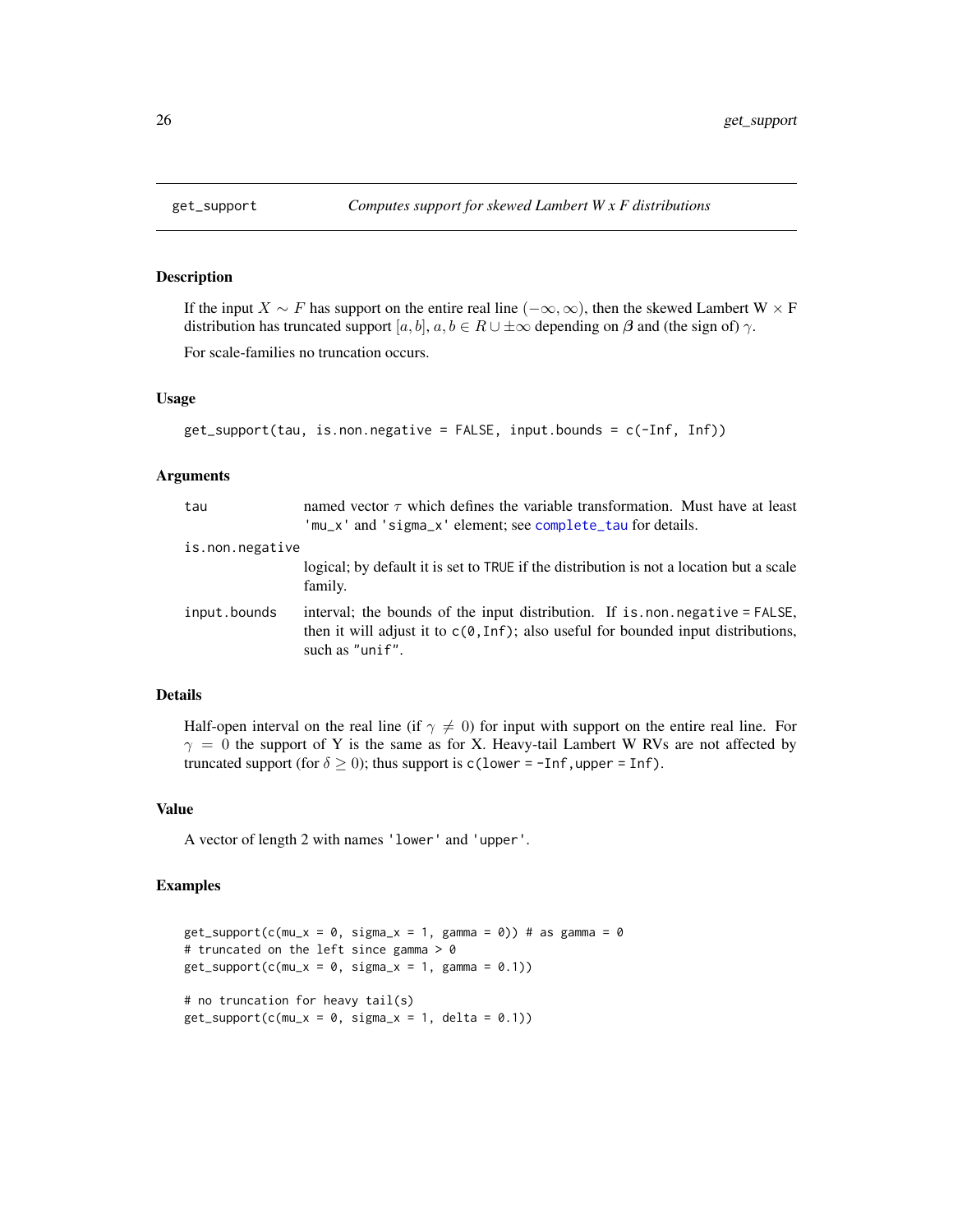<span id="page-26-1"></span><span id="page-26-0"></span>

Heavy-tail Lambert W RV transformation:  $G_{\delta,\alpha}(u) = u \exp(\frac{\delta}{2}(u^2)^\alpha)$ . Reduces to Tukey's h distribution for  $\alpha = 1$  ([G\\_delta](#page-26-1)) and Gaussian input.

#### Usage

```
G_delta_alpha(u, delta = 0, alpha = 1)
G<sup>=</sub> \theta<sup>=</sup> \theta)</sup>
```
G\_2delta\_2alpha(u, delta =  $c(\emptyset, \emptyset)$ , alpha =  $c(1, 1)$ )

#### Arguments

|       | a numeric vector of real values.                                                     |
|-------|--------------------------------------------------------------------------------------|
| delta | heavy tail parameter; default $delta = 0$ , which implies $G_{del} = a1$ pha(u) = u. |
| alpha | exponent in $(u^2)^\alpha$ ; default alpha = 1 (Tukey's h).                          |

#### Value

numeric; same dimension/size as u.

<span id="page-26-2"></span>H\_gamma *H transformation with gamma*

#### Description

Skewed Lambert W× F RV transformation: Hγ(u) = u exp(γu).

#### Usage

 $H_g$ amma(u, gamma = 0)

#### Arguments

| u     | a numeric vector of real values.                                             |
|-------|------------------------------------------------------------------------------|
| gamma | skewness parameter; default gamma = $\theta$ , which implies H_gamma(u) = u. |

#### Value

numeric; same dimension/size as u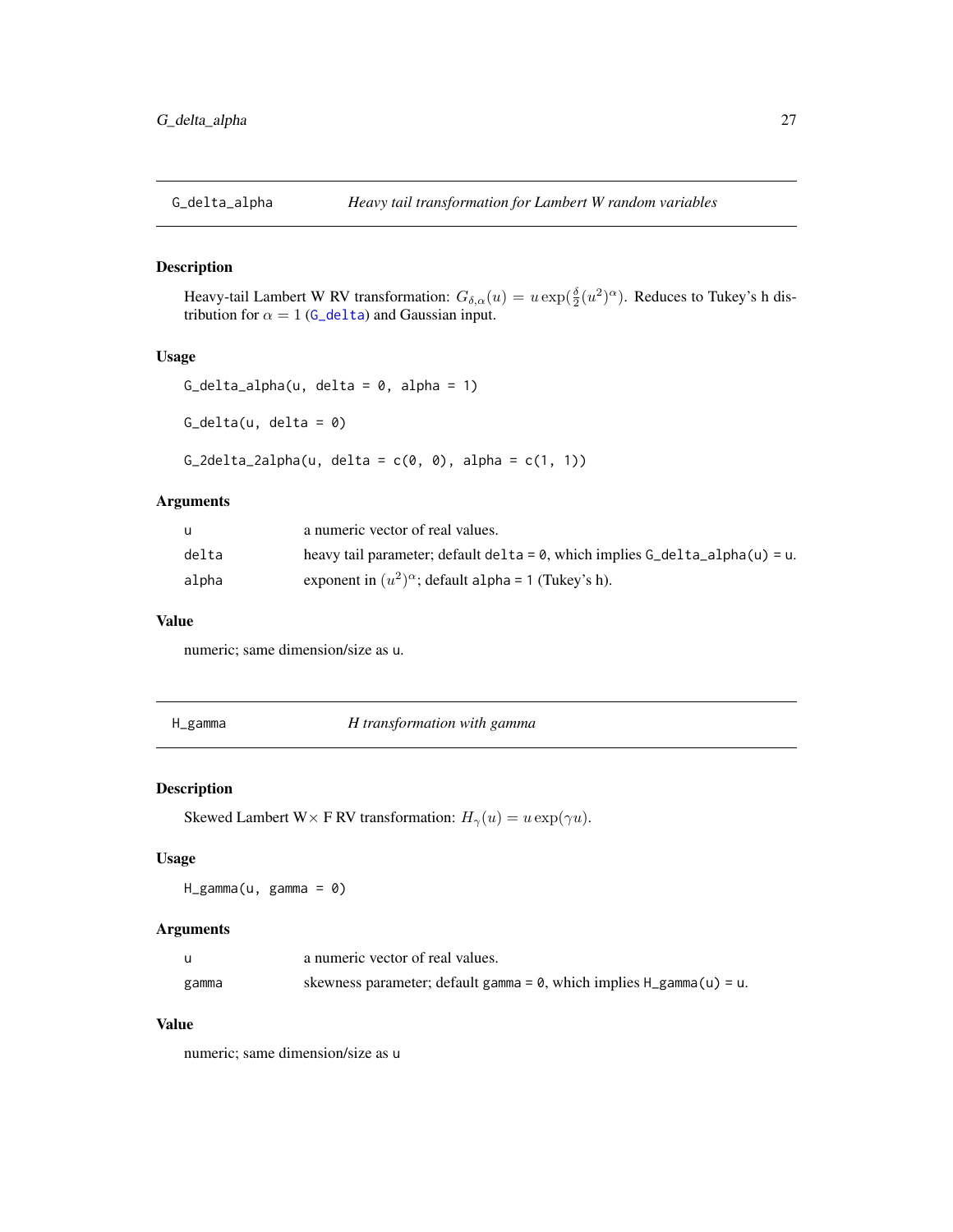#### See Also

[xexp](#page-65-1)

#### <span id="page-27-1"></span>IGMM *Iterative Generalized Method of Moments – IGMM*

#### Description

An iterative method of moments estimator to find this  $\tau = (\mu_x, \sigma_x, \gamma)$  for type = 's' ( $\tau$  =  $(\mu_x, \sigma_x, \delta)$  for type = 'h' or  $\tau = (\mu_x, \sigma_x, \delta_l, \delta_r)$  for type = "hh") which minimizes the distance between the sample and theoretical skewness (or kurtosis) of  $x$  and  $X$ .

This algorithm is only well-defined for data with finite mean and variance input X. See [analyze\\_convergence](#page-3-2) and references therein for details.

#### Usage

```
IGMM(
 y,
  type = c("h", "hh", "s"),
  skewness.x = 0,
  kurtosis.x = 3,
  tau.init = get_initial_tau(y, type),
  robust = FALSE,tol = .Machine$double.eps^0.25,
  location.family = TRUE,
  not.negative = NULL,
 max.iter = 100,delta.lower = -1,delta.upper = 3)
```
#### Arguments

| y          | a numeric vector of real values.                                                                                                   |
|------------|------------------------------------------------------------------------------------------------------------------------------------|
| type       | type of Lambert $W \times F$ distribution: skewed "s"; heavy-tail "h"; or skewed<br>heavy-tail "hh".                               |
| skewness.x | theoretical skewness of input X; default $\theta$ (symmetric distribution).                                                        |
| kurtosis.x | theoretical kurtosis of input X; default 3 (Normal distribution reference).                                                        |
| tau.init   | starting values for IGMM algorithm; default: get_initial_tau. See also<br>gamma_Taylor and delta_Taylor.                           |
| robust     | logical; only used for type = "s". If TRUE a robust estimate of asymmetry is<br>used (see medcouple_estimator); default: FALSE.    |
| tol        | a positive scalar specifiying the tolerance level for terminating the iterative al-<br>gorithm. Default: .Machine\$double.eps^0.25 |

<span id="page-27-0"></span>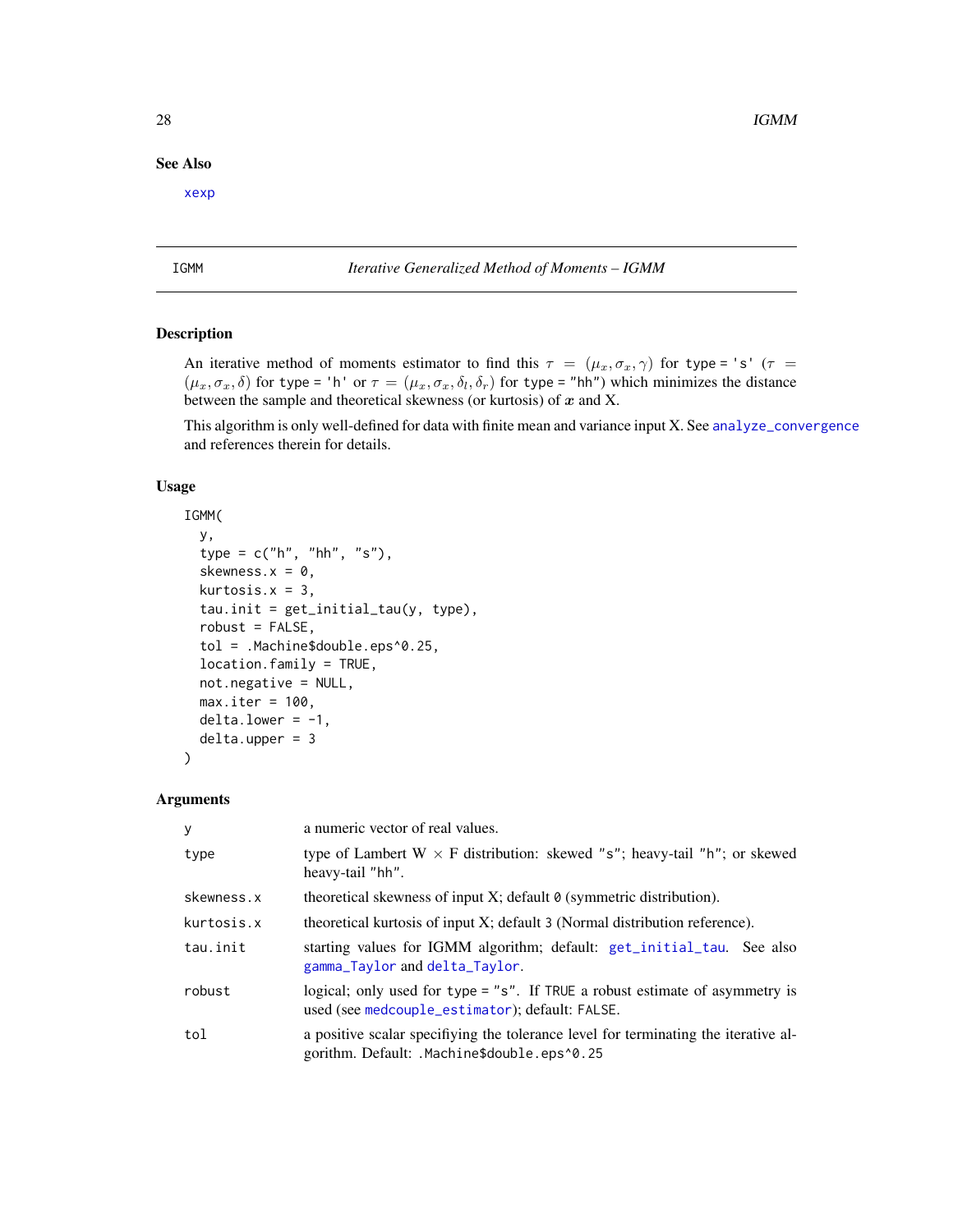#### <span id="page-28-0"></span> $I G M M$  29

| location.family                      |                                                                                                                                                                                                                                                                                                                                                                                                         |
|--------------------------------------|---------------------------------------------------------------------------------------------------------------------------------------------------------------------------------------------------------------------------------------------------------------------------------------------------------------------------------------------------------------------------------------------------------|
|                                      | logical; tell the algorithm whether the underlying input should have a location<br>family distribution (for example, Gaussian input); default: TRUE. If FALSE (e.g.,<br>for "exp" onential input), then $tau$ ['mu_x'] = 0 throughout the optimization.                                                                                                                                                 |
| not.negative                         | logical; if TRUE, the estimate for $\gamma$ or $\delta$ is restricted to non-negative reals. If<br>it is set to NULL (default) then it will be set internally to TRUE for heavy-tail(s)<br>Lambert W $\times$ F distributions (type = "h" or "hh"). For skewed Lambert W $\times$ F<br>(type = "s") it will be set to FALSE, unless it is not a location-scale family (see<br>$get\_distance\_family$ . |
| max.iter<br>delta.lower, delta.upper | maximum number of iterations; default: 100.<br>lower and upper bound for delta_GMM optimization. By default: -1 and 3 which<br>covers most real-world heavy-tail scenarios.                                                                                                                                                                                                                             |

### Details

For algorithm details see the References.

#### Value

A list of class LambertW\_fit:

| tol                            | see Arguments                                                                                                                                                                                       |
|--------------------------------|-----------------------------------------------------------------------------------------------------------------------------------------------------------------------------------------------------|
| data                           | data y                                                                                                                                                                                              |
| n                              | number of observations                                                                                                                                                                              |
| type                           | see Arguments                                                                                                                                                                                       |
| tau.init                       | starting values for $\tau$                                                                                                                                                                          |
| tau                            | IGMM estimate for $\tau$                                                                                                                                                                            |
| tau.trace                      | entire iteration trace of $\tau^{(k)}$ , $k = 0, , K$ , where K <= max.iter.                                                                                                                        |
|                                | sub . i terations number of iterations only performed in GMM algorithm to find optimal $\gamma$ (or $\delta$ )                                                                                      |
| iterations                     | number of iterations to update $\mu_x$ and $\sigma_x$ . See References for detals.                                                                                                                  |
| hessian                        | Hessian matrix (obtained from simulations; see References)                                                                                                                                          |
| call<br>skewness.x, kurtosis.x | function call                                                                                                                                                                                       |
|                                | see Arguments                                                                                                                                                                                       |
| distname                       | a character string describing distribution characteristics given the target theo-<br>retical skewness/kurtosis for the input. Same information as skewness.x and<br>kurtosis. x but human-readable. |
| location.family                |                                                                                                                                                                                                     |
|                                | see Arguments                                                                                                                                                                                       |
| message                        | message from the optimization method. What kind of convergence?                                                                                                                                     |
| method                         | estimation method; here: "IGMM"                                                                                                                                                                     |

#### Author(s)

Georg M. Goerg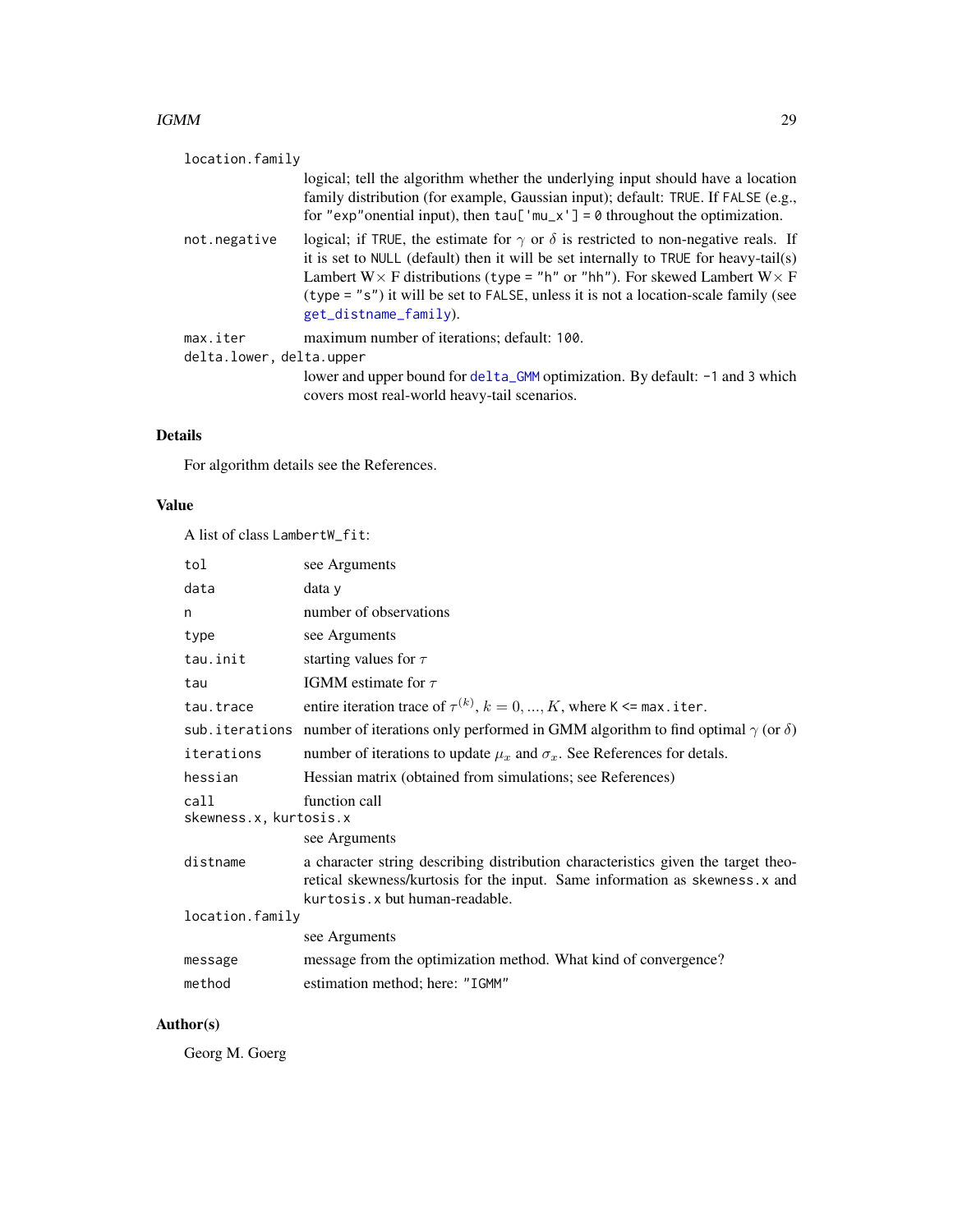#### <span id="page-29-0"></span>See Also

[delta\\_GMM](#page-11-1), [gamma\\_GMM](#page-17-1), [analyze\\_convergence](#page-3-2)

#### Examples

```
# estimate tau for the skewed version of a Normal
y <- rLambertW(n = 1000, theta = list(beta = c(2, 1), gamma = 0.2),
               distname = "normal")
fity \leq IGMM(y, type = "s")
fity
summary(fity)
plot(fity)
# estimate tau for the skewed version of an exponential
y \le -rLambertW(n = 1000, theta = list(beta = 1, gamma = 0.5),
               distname = "exp")
fity \leq IGMM(y, type = "s", skewness.x = 2, location.family = FALSE)
fity
summary(fity)
plot(fity)
# estimate theta for the heavy-tailed version of a Normal = Tukey's h
y \le r rLambertW(n = 500, theta = list(beta = c(2, 1), delta = 0.2),
               distname = "normal")
system.time(
fity \leftarrow IGMM(y, type = "h")
)
fity
summary(fity)
plot(fity)
```
ks\_test\_t *One-sample Kolmogorov-Smirnov test for student-t distribution*

#### Description

Performs a two-sided KS test for  $H_0$  :  $X \sim t_\nu$  with c, scale s, and degrees of freedom  $\nu$ . If parameters are not specified, the MLE given the data will be used (see [fitdistr](#page-0-0)).

For estimated parameters of the t-distribution the p-values are incorrect and should be adjusted. See [ks.test](#page-0-0) and the references therein (Durbin (1973)). As a more practical approach consider bootstrapping and estimating the p-value empirically.

#### Usage

ks\_test\_t(x, param = NULL)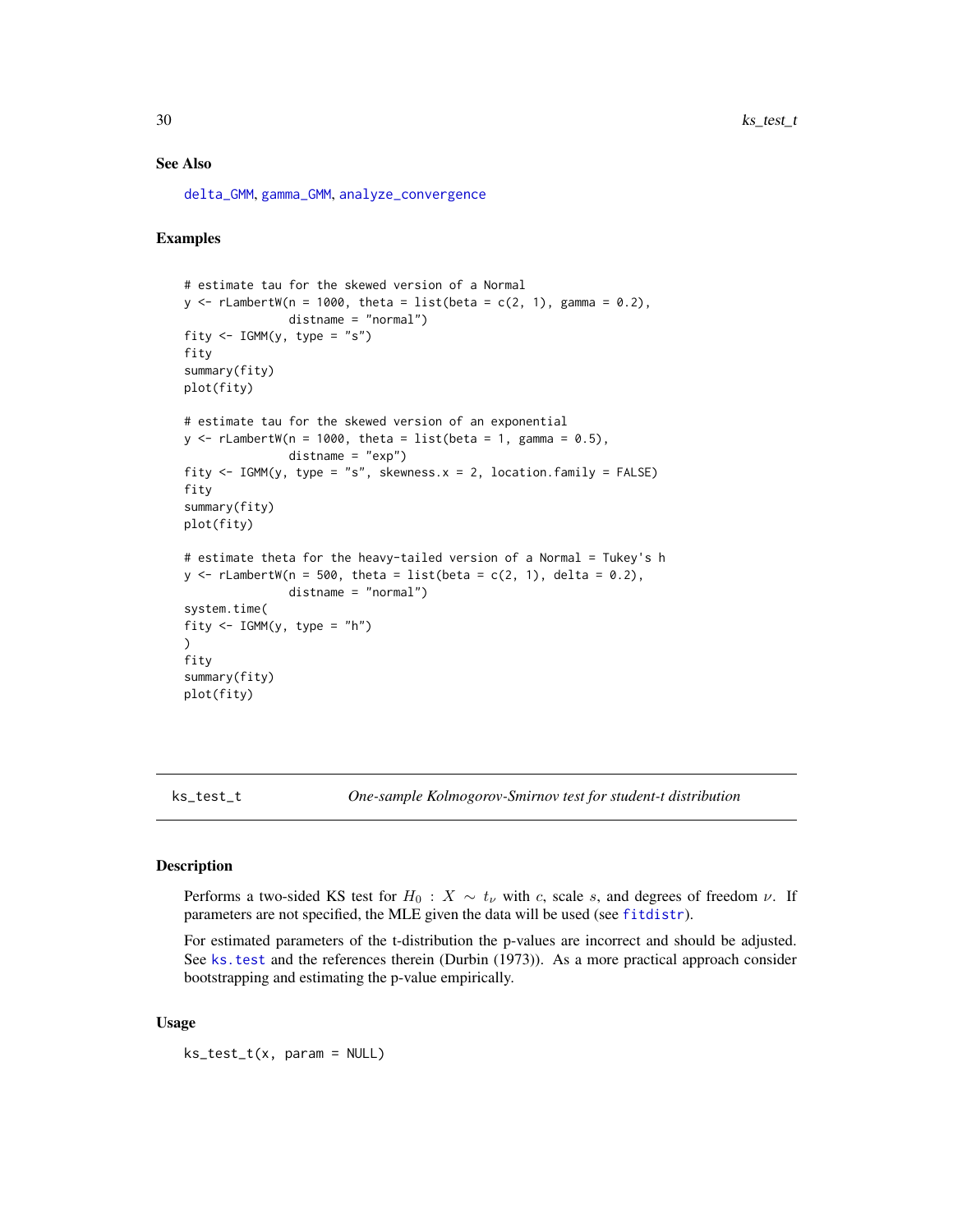#### <span id="page-30-0"></span>kurtosis 31

#### Arguments

| $\mathsf{x}$ | a numeric vector of data values.                                                                                                                                                |
|--------------|---------------------------------------------------------------------------------------------------------------------------------------------------------------------------------|
| param        | 3-dimensional named vector ('location', 'scale', 'df') which parametrizes<br>the student t distribution. Default: param = NULL, in which case it will be esti-<br>mated from x. |

#### Value

A list of class "htest" containing:

| statistic   | the value of the Kolomogory-Smirnov statistic.                                                        |
|-------------|-------------------------------------------------------------------------------------------------------|
| p.value     | the p-value for the test.                                                                             |
| alternative | a character string describing the alternative hypothesis.                                             |
| method      | the character string "One-sample Kolmogorov-Smirnov test student-t" plus rounded<br>parameter values. |
| data.name   | a character string giving the name(s) of the data.                                                    |

#### See Also

[fitdistr](#page-0-0), [ks.test](#page-0-0)

#### Examples

```
set.seed(1021)
beta.true \leq c(location = 0, scale = 1, df = 4)
xx \le -rt(n = 1000, df = beta,true['df'])ks_test_t(xx)
ks_test_t(xx, beta.true)
```
kurtosis *Skewness and kurtosis*

#### Description

kurtosis estimates the fourth central, normalized moment from data. skewness estimates the third central, normalized moment from data.

#### Usage

kurtosis(x)

skewness(x)

#### Arguments

x a numeric vector.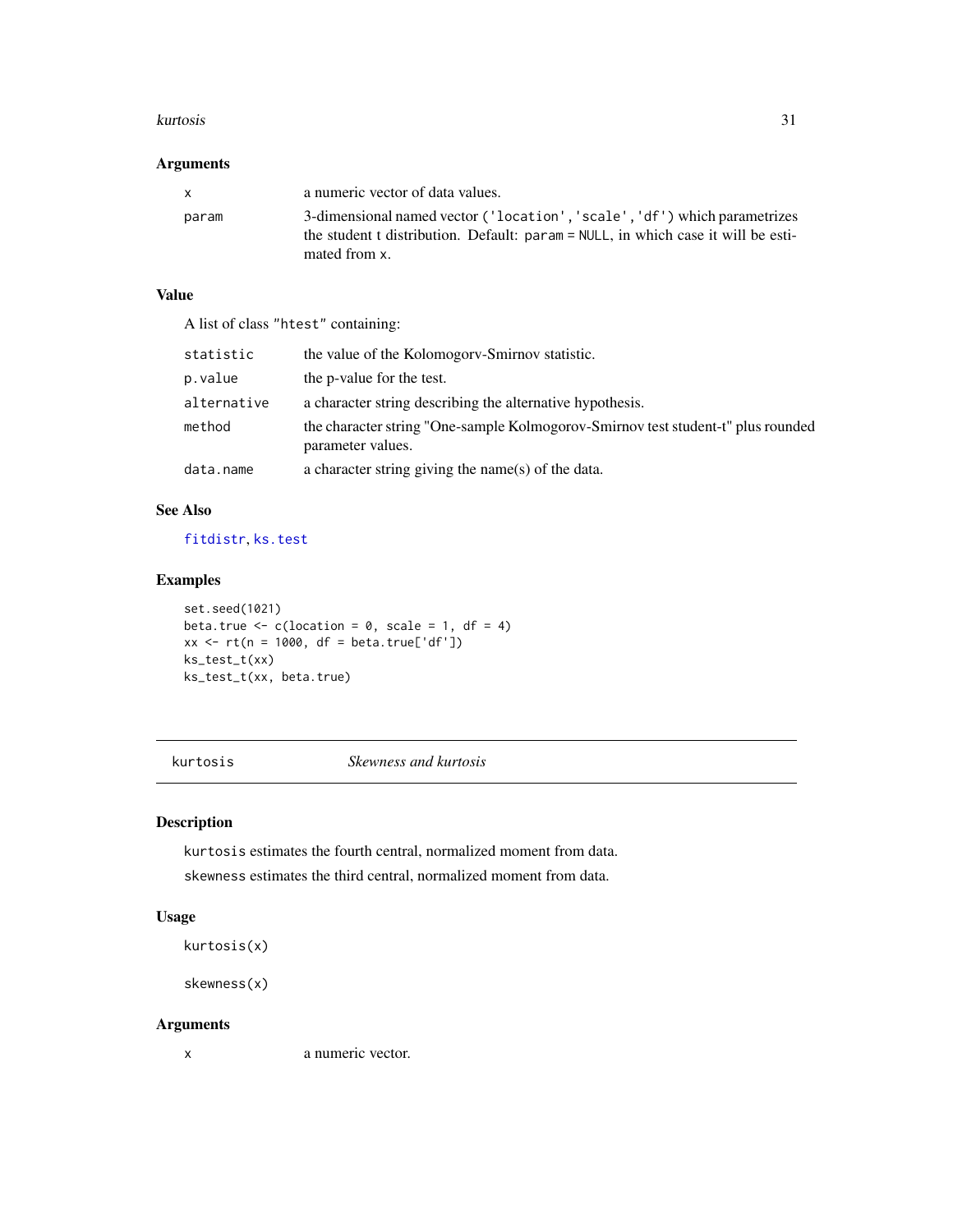#### <span id="page-31-0"></span>See Also

Corresponding functions in the moments package.

LambertW-toolkit *Do-it-yourself toolkit for Lambert W*× *F distribution*

#### <span id="page-31-1"></span>**Description**

IMPORTANT: This toolkit functionality is still under active development; function names, arguments, return values, etc. may change.

This do-it-yourself Lambert  $W \times F$  toolkit implements the flexible input/output framework of Lambert  $W \times F$  random variables (see References). Using a modular approach, it allows users to create their own Lambert  $W \times Y$  MyFavoriteDistribution' RVs. See Details below.

If the distribution you inted to use is not already implemented ([get\\_distnames](#page-14-1)), then you can create it:

create input: use [create\\_LambertW\\_input](#page-31-1) with your favorite distribution,

create output: pass it as an input argument to [create\\_LambertW\\_output](#page-31-1),

use output: use Rs standard functionality for distributions such as random number generation  $(rY)$ , pdf (dY) and cdf (pY), quantile function (qY), etc. for this newly generated Lambert W  $\times$ 'MyFavoriteDistribution'.

create\_LambertW\_output converts the input LambertW\_input representing random variable  $X \sim$  $F_X$  to the Lambert  $W \times F_X$  output.

#### Usage

```
create_LambertW_input(
  distname = NULL,
 beta,
 input.u = list(beta2tau = NULL, d = NULL, p = NULL, r = NULL, q = NULL, distinct = 1"MyFavoriteDistribution", is.non.negative = FALSE)
)
create_LambertW_output(
 LambertW.input = NULL,
  theta = NULL,
  distname = LambertW.input$distname
```

```
)
```
#### Arguments

| distname | character; name of input distribution; see get_distnames.                                |
|----------|------------------------------------------------------------------------------------------|
| beta     | numeric vector (deprecated); parameter $\beta$ of the input distribution. See check_beta |
|          | on how to specify beta for each distribution.                                            |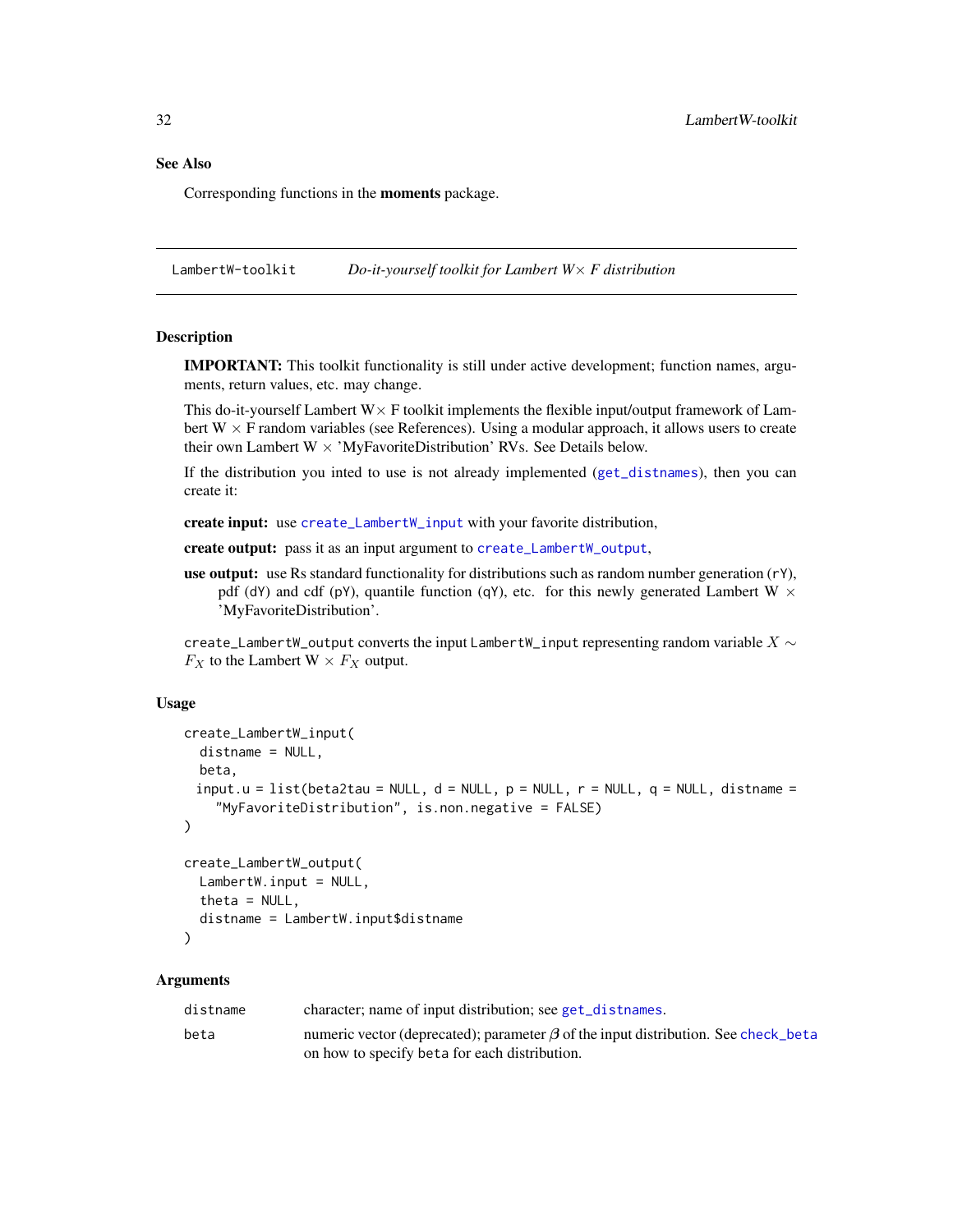#### <span id="page-32-0"></span>LambertW-toolkit 33

| input.u | optional; users can make their own 'Lambert W $x$ F' distribution by supplying<br>the necessary functions. See Description for details.    |
|---------|--------------------------------------------------------------------------------------------------------------------------------------------|
|         | LambertW.input an object of class LambertW_input                                                                                           |
| theta   | list; a (possibly incomplete) list of parameters alpha, beta, gamma, delta.<br>complete_theta fills in default values for missing entries. |

#### Details

[create\\_LambertW\\_output](#page-31-1) takes an object of class LambertW\_input and creates a class LambertW\_output for standard distributions as well as the user-defined distribution. This LambertW\_output represents the RV Y  $\sim$  Lambert W  $\times$  'MyFavoriteDistribution' with all its properties and R functionality, such as random number generation (rY), pdf (dY) and cdf (pY), etc.

create\_LambertW\_input allows users to define their own Lambert  $W \times F$  distribution by supplying the necessary functions about the input random variable U and  $\beta$ . Here U is the zero mean and/or unit variance version of  $X \sim F_X(x \mid \boldsymbol{\beta})$  (see References).

The argument input.u must be a list containing all of the following:

beta2tau R function of (beta): converts  $\beta$  to  $\tau$  for the user defined distribution

- distname optional; users can specify the name of their input distribution. By default it's called "MyFavoriteDistribution". The distribution name will be used in plots and summaries of the Lambert  $W \times F$  input (and output) object.
- is.non.negative logical; users should specify whether the distribution is for non-negative random variables or not. This will help for plotting and theoretical quantile computation.
- d R function of (u,beta): probability density function (pdf) of U,
- p R function of (u,beta): cumulative distribution function (cdf) of U,
- q R function of (p,beta): quantile function of U,
- r R function (n,beta): random number generator for U,

#### Value

create\_LambertW\_output returns a list of class LambertW\_output with values that are (for the most part) functions themselves (see Examples):

| d                  | pdf of $Y \sim$ Lambert W $\times$ 'MyFavoriteDistribution',                                                          |
|--------------------|-----------------------------------------------------------------------------------------------------------------------|
| p                  | cdf of Y.                                                                                                             |
| q                  | quantile function for Y,                                                                                              |
| r                  | random number generator for Y,                                                                                        |
| distname           | character string with the name of the new distribution. Format: "Lambert W x<br>'MyFavoriteDistribution'",            |
| beta, theta        | see Arguments,                                                                                                        |
| distname.with.beta |                                                                                                                       |
|                    | name of the new distribution including the parameter beta. Format: "Lambert"<br>W x 'MyFavoriteDistribution' (beta)". |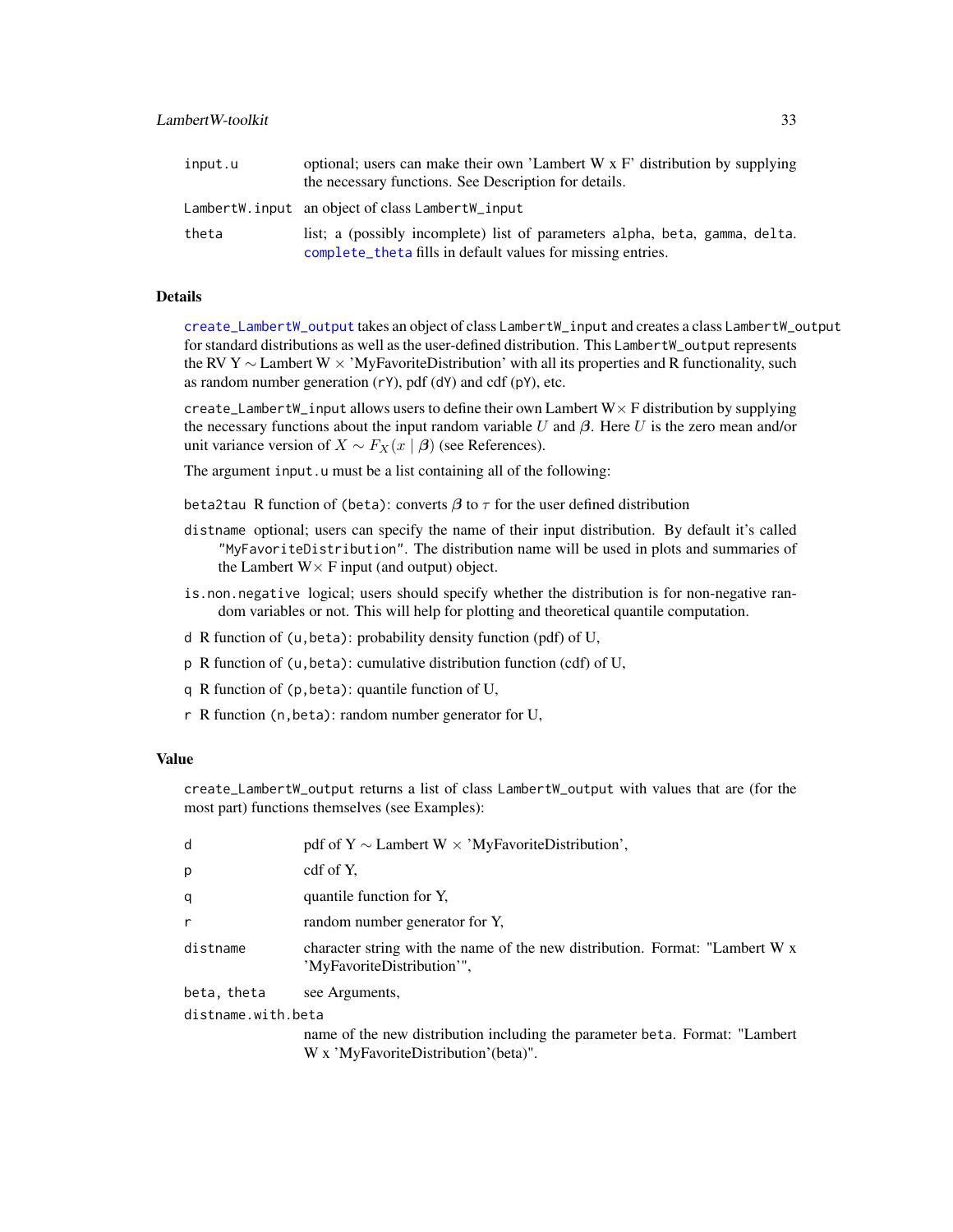#### Author(s)

Georg M. Goerg

```
# create a Gaussian N(1, 2) input
Gauss.input \leq create_LambertW_input("normal", beta = c(1, 2))
# create a heavy-tailed version of a normal
# gamma = 0, alpha = 1 are set by default; beta comes from input
params \leq list(delta = c(0.3))
LW.Gauss <- create_LambertW_output(LambertW.input = Gauss.input,
                                   theta = params)
LW.Gauss
op <- par(no.readonly = TRUE)
par(mfrow = c(2, 1), mar = c(3, 3, 2, 1))curve(LW.Gauss$d(x, params), -7, 10, col = "red")# parameter will get detected automatically from the input
curve(LW.Gauss$d(x), -7, 10, col = "blue") # same in blue;
# compare to the input case (i.e. set delta = \theta)
params.0 <- params
params.0$delta <- 0
# to evaluate the RV at a different parameter value,
# it is necessary to pass the new parameter
curve(LW.Gauss$d(x, params.0), -7, 10, add = TRUE, col = 1) #' par(op)curve(LW.Gauss\p(x, params), -7, 10, col = "red")
curve(LW.Gauss$p(x, params.0), -7, 10, add = TRUE, col = 1)
test_normality(LW.Gauss$r(n = 100), add.legend = FALSE)
## generate a positively skewed version of a shifted, scaled t_3
t.input <- create_LambertW_input("t", beta = c(2, 1, 3))
t.input
params \le list(gamma = 0.05) # skew it
LW.t <- create_LambertW_output(LambertW.input = t.input, theta = params)
LW.t
plot(t.input$d, -7, 11, col = 1)plot(LW.t$d, -7, 11, col = 2, add = TRUE)
abline(v = t.input$beta["location"], lty = 2)
# draw samples from the skewed t_3
yy <- LW.t$r(n = 100)
test_normality(yy)
### create a skewed exponential distribution
exp.input <- create_LambertW_input("exp", beta = 1)
```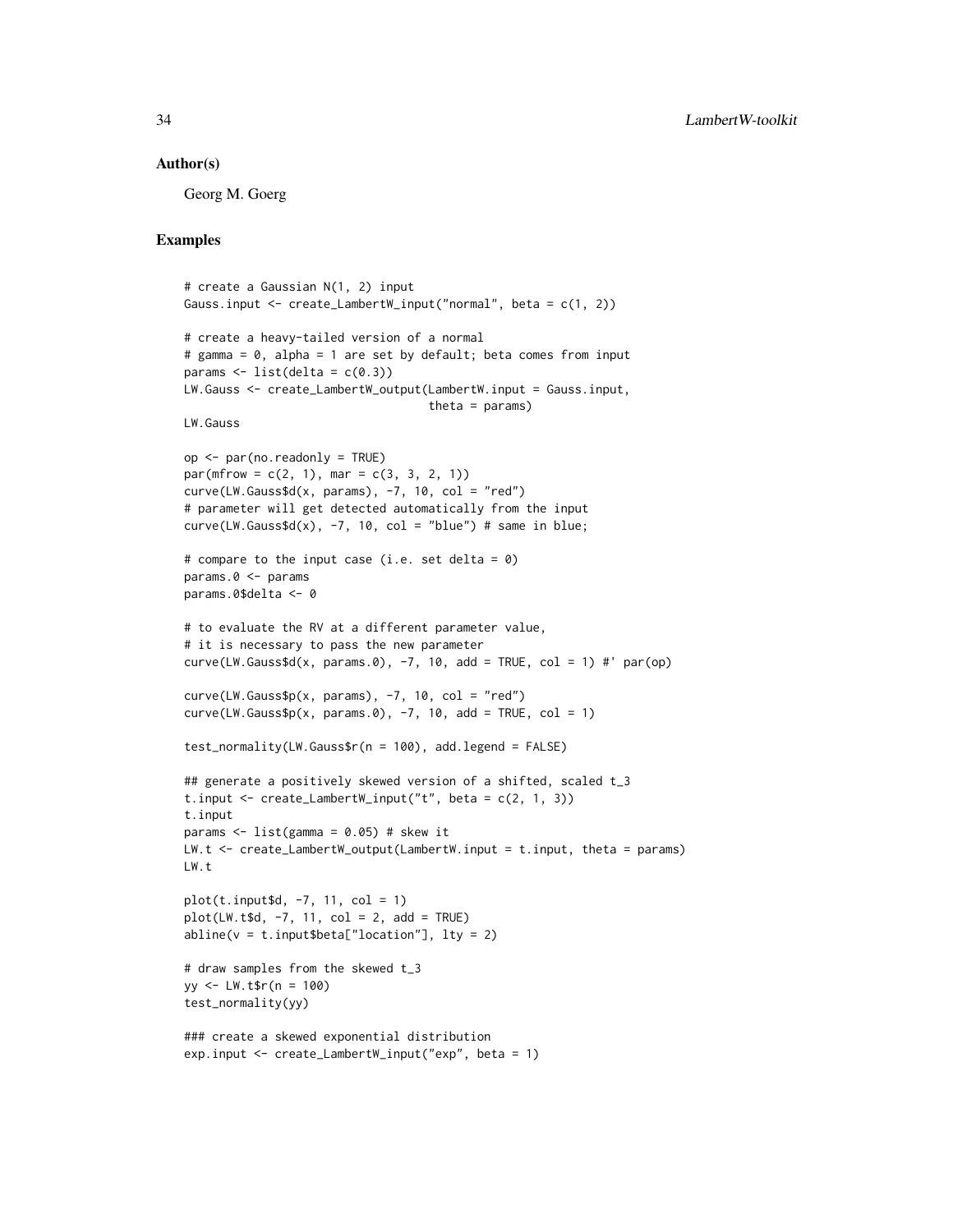#### <span id="page-34-0"></span>LambertW-utils 35

```
plot(exp.input)
params <- list(gamma = 0.2)
LW.exp <- create_LambertW_output(exp.input, theta = params)
plot(LW.exp)
# create a heavy-tail exponential distribution
params <- list(delta = 0.2)
LW.exp <- create_LambertW_output(exp.input, theta = params)
plot(LW.exp)
# create a skewed chi-square distribution with 5 df
chi.input <- create_LambertW_input("chisq", beta = 5)
plot(chi.input)
params \leq list(gamma = sqrt(2)*0.2)
LW.chi <- create_LambertW_output(chi.input, theta = params)
plot(LW.chi)
# a demo on how a user-defined U input needs to look like
user.tmp \le list(d = function(u, beta) dnorm(u),
                 r = function(n, beta) rnorm(n),p = function(u, beta) pnorm(u),
                 q = function(p, beta) qnorm(p),
                 beta2tau = function(beta) {
                   c(mu_x = beta[1], sigma_x = beta[2],gamma = 0, alpha = 1, delta = 0)
                   },
                 distname = "MyNormal",
                 is.non.negative = FALSE)
my.input <- create_LambertW_input(input.u = user.tmp, beta = c(0, 1))
my.input
plot(my.input)
```
LambertW-utils *Utilities for Lambert W*× *F Random Variables*

#### <span id="page-34-1"></span>**Description**

Density, distribution, quantile function and random number generation for a Lambert  $W \times F_X(x)$ β) random variable with parameter  $\theta = (\alpha, \beta, \gamma, \delta)$ .

Following the usual R dqpr family of functions (e.g., rnorm, dnorm, ...) the Lambert  $W \times F$  utility functions work as expected: dLambertW evaluates the pdf at y, pLambertW evaluates the cdf at y, qLambertW is the quantile function, and rLambertW generates random samples from a Lambert W  $\times F_X(x | \beta)$  distribution.

mLambertW computes the first 4 central/standardized moments of a Lambert  $W \times F$ . Works only for Gaussian distribution.

qqLambertW computes and plots the sample quantiles of the data y versus the theoretical Lambert  $W \times F$  theoretical quantiles given  $\theta$ .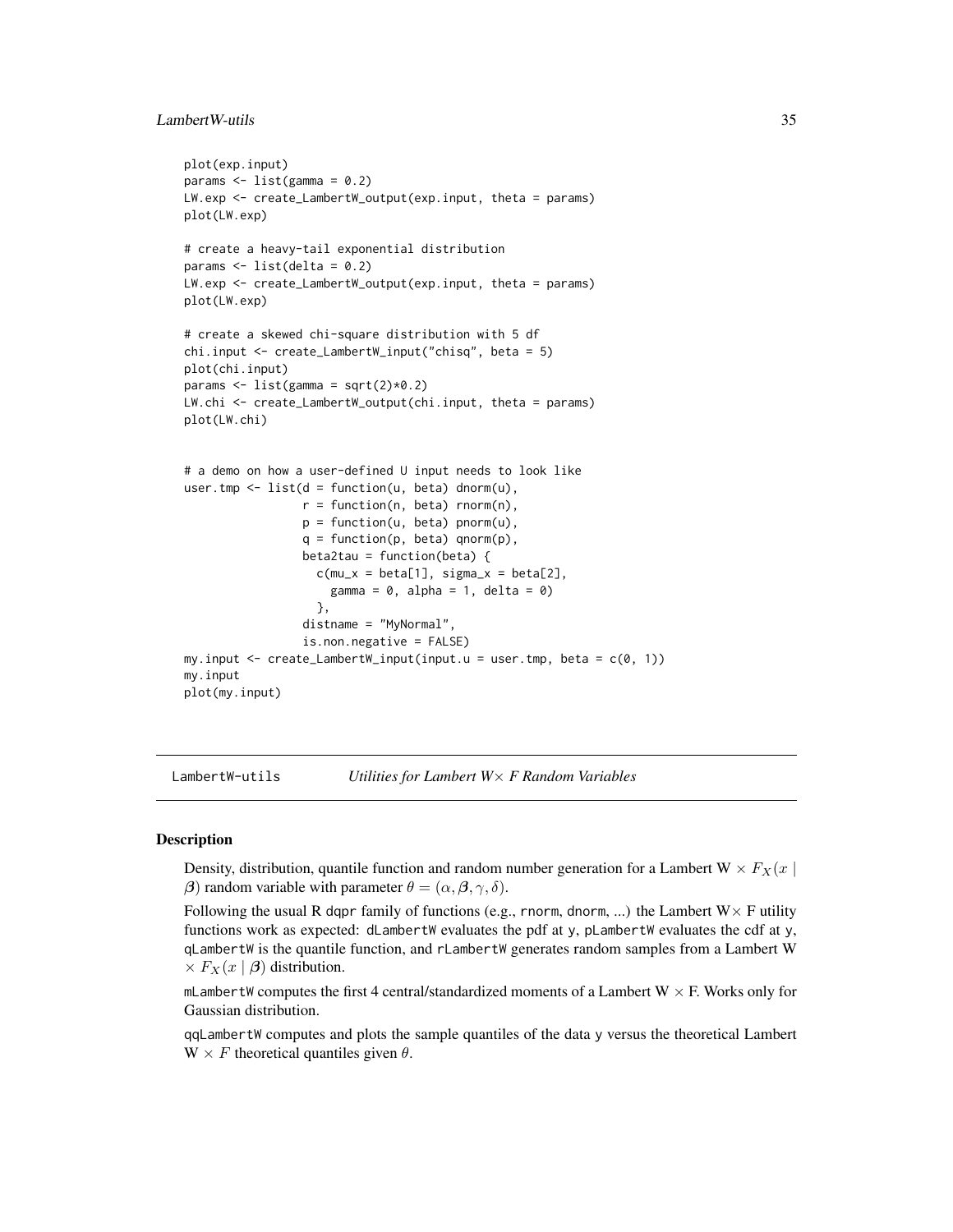#### Usage

```
dLambertW(
  y,
  distname = NULL,
  theta = NULL,
 beta = NULL,
  gamma = 0,
  delta = 0,
  alpha = 1,
  input.u = NULL,tau = NULL,use.mean.variance = TRUE,
  log = FALSE
\mathcal{L}mLambertW(
  theta = NULL,
  distname = c("normal"),
 beta,
  gamma = \theta,
 delta = 0,
  alpha = 1)
pLambertW(
  q,
 distname,
  theta = NULL,
 beta = NULL,gamma = \theta,
  delta = 0,
  alpha = 1,
  input.u = NULL,tau = NULL,log = FALSE,
  lower.tail = FALSE,
  use.mean.variance = TRUE
)
qLambertW(
  p,
  distname = NULL,
  theta = NULL,
  beta = NULL,
  gamma = \theta,
  delta = 0,
  alpha = 1,
```
 $input.u = NULL,$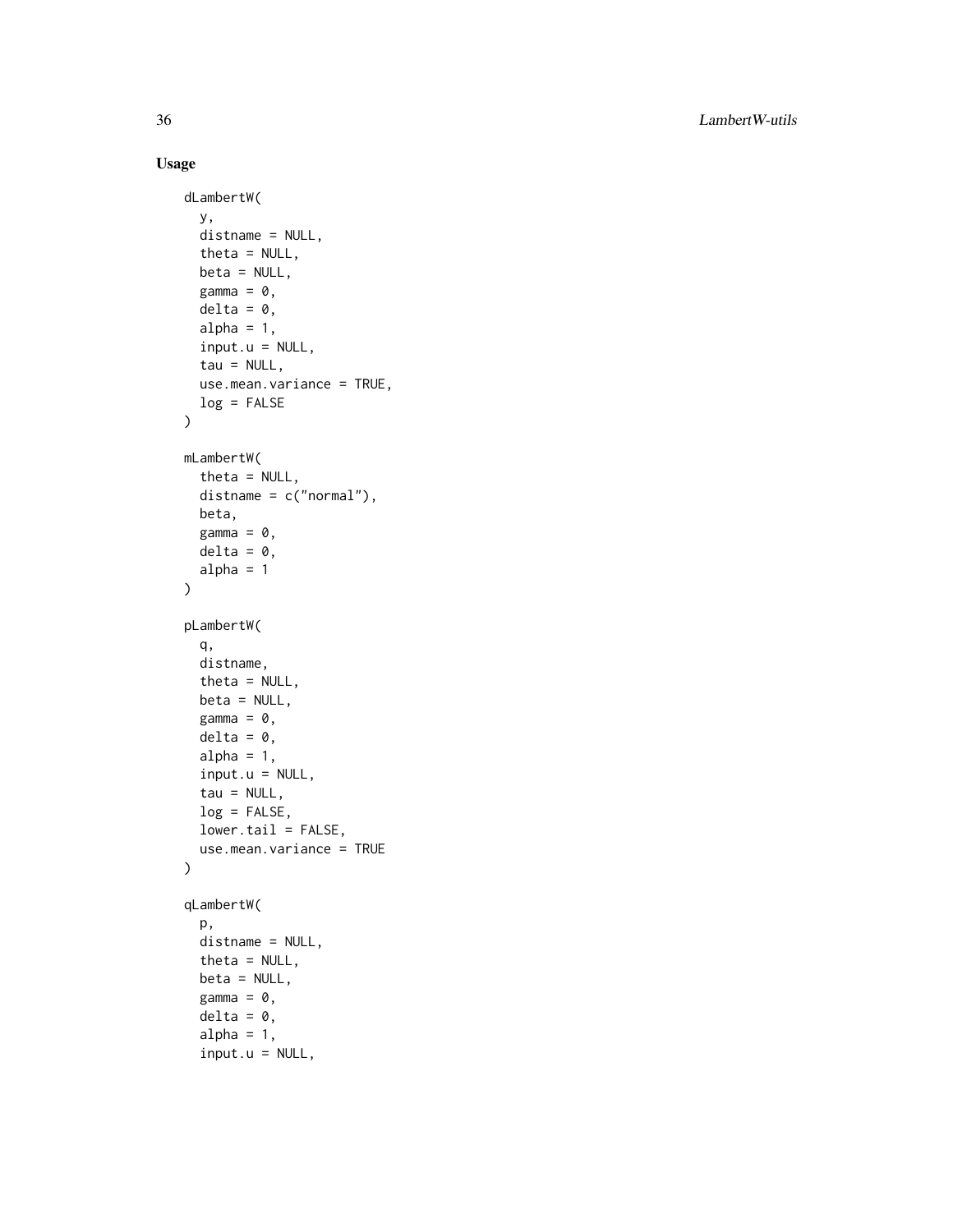```
tau = NULL,is.non.negative = FALSE,
  use.mean.variance = TRUE
\mathcal{L}qqLambertW(
  y,
  distname,
  theta = NULL,
  beta = NULL,gamma = \theta,
  delta = 0,
  alpha = 1,
  plot.it = TRUE,
  use.mean.variance = TRUE,
  ...
\mathcal{L}rLambertW(
  n,
  distname,
  theta = NULL,
  beta = NULL,
  gamma = \theta,
  delta = 0,
  alpha = 1,
  return.x = FALSE,input.u = NULL,tau = NULL,use.mean.variance = TRUE
\mathcal{L}
```
#### Arguments

| y, q     | vector of quantiles.                                                                                                                                                                                      |
|----------|-----------------------------------------------------------------------------------------------------------------------------------------------------------------------------------------------------------|
| distname | character; name of input distribution; see get_distnames.                                                                                                                                                 |
| theta    | list; a (possibly incomplete) list of parameters alpha, beta, gamma, delta.<br>complete_theta fills in default values for missing entries.                                                                |
| beta     | numeric vector (deprecated); parameter $\beta$ of the input distribution. See check_beta<br>on how to specify beta for each distribution.                                                                 |
| gamma    | scalar (deprecated); skewness parameter; default: 0.                                                                                                                                                      |
| delta    | scalar or vector (length 2) (deprecated); heavy-tail parameter(s); default: 0.                                                                                                                            |
| alpha    | scalar or vector (length 2) (deprecated); heavy tail exponent(s); default: 1.                                                                                                                             |
| input.u  | users can supply their own version of U (either a vector of simulated values or a<br>function defining the pdf/cdf/quanitle function of U); default: NULL. If not NULL,<br>tau must be specified as well. |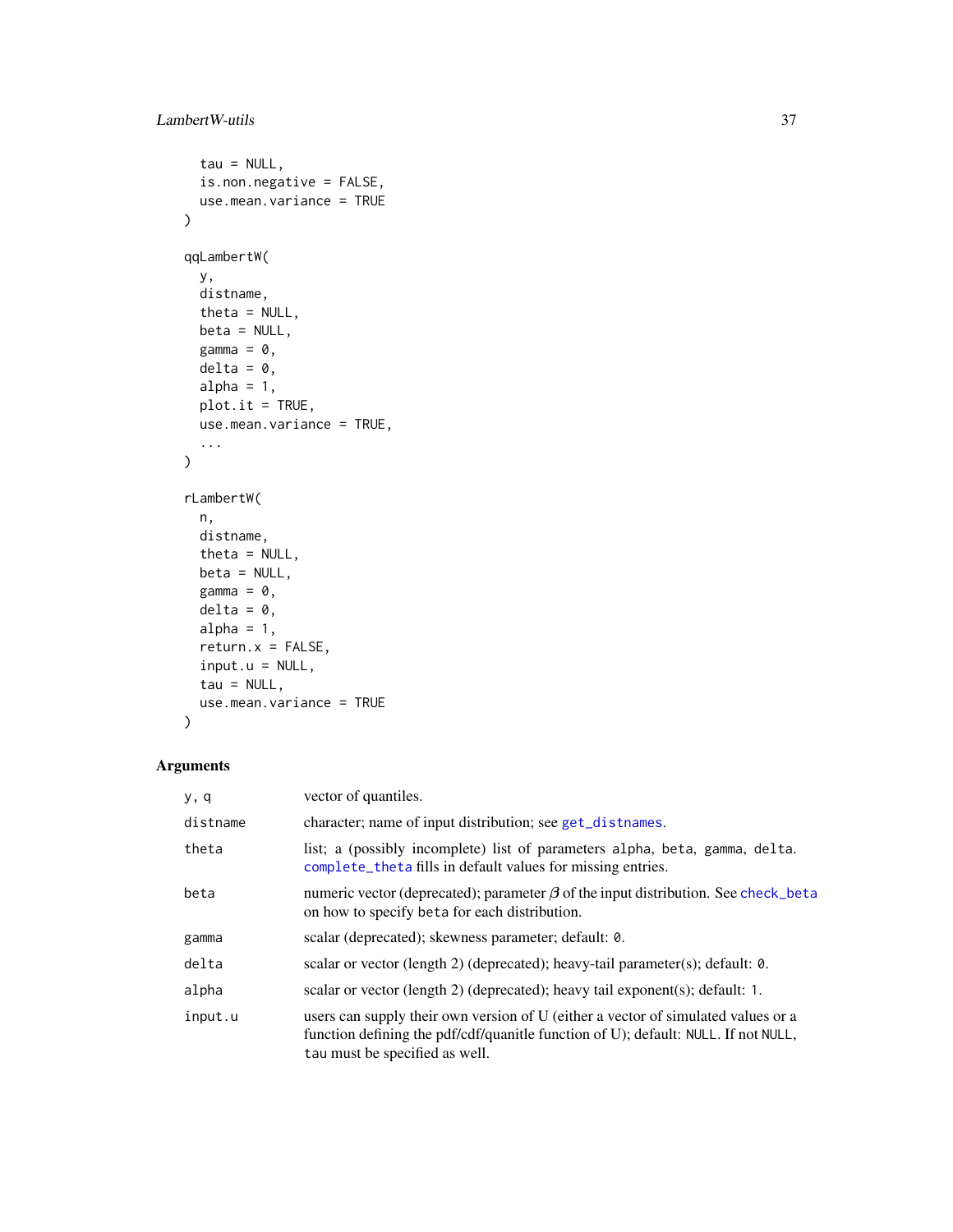<span id="page-37-0"></span>

| tau               | optional; if input $u = TRUE$ , then tau must be specified. Note that $\beta$ is still<br>taken from theta, but "mu_x", "sigma_x", and the other parameters $(\alpha, \gamma, \delta)$<br>are all taken from tau. This is usually only used by the create_LambertW_output<br>function; users usually don't need to supply this argument directly. |
|-------------------|---------------------------------------------------------------------------------------------------------------------------------------------------------------------------------------------------------------------------------------------------------------------------------------------------------------------------------------------------|
| use.mean.variance |                                                                                                                                                                                                                                                                                                                                                   |
|                   | logical; if TRUE it uses mean and variance implied by $\beta$ to do the transformation<br>(Goerg 2011). If FALSE, it uses the alternative definition from Goerg (2016) with<br>location and scale parameter.                                                                                                                                      |
| log               | logical; if TRUE, probabilities $p$ are given as $log(p)$ .                                                                                                                                                                                                                                                                                       |
| lower.tail        | logical; if TRUE (default), probabilities are $P(X \le x)$ otherwise, $P(X > x)$ .                                                                                                                                                                                                                                                                |
| p                 | vector of probability levels                                                                                                                                                                                                                                                                                                                      |
| is.non.negative   |                                                                                                                                                                                                                                                                                                                                                   |
|                   | logical; by default it is set to TRUE if the distribution is not a location but a scale<br>family.                                                                                                                                                                                                                                                |
| plot.it           | logical; should the result be plotted? Default: TRUE.                                                                                                                                                                                                                                                                                             |
| .                 | further arguments passed to or from other methods.                                                                                                                                                                                                                                                                                                |
| n                 | number of observations                                                                                                                                                                                                                                                                                                                            |
| return.x          | logical; if TRUE not only the simulated Lambert $W \times F$ sample y, but also the<br>corresponding simulated input x will be returned. Default FALSE. Note: if TRUE<br>then rLambertW does not return a vector of length n, but a list of two vectors<br>(each of length n).                                                                    |

#### Details

All functions here have an optional input.u argument where users can supply their own version corresponding to zero-mean, unit variance input  $U$ . This function usually depends on the input parameter  $\beta$ ; e.g., users can pass their own density function dmydist <-function(u, beta) {...} as dLambertW(...,input.u = dmydist). dLambertW will then use this function to evaluate the pdf of the Lambert W x 'mydist' distribution.

Important: Make sure that all input.u in dLambertW, pLambertW, ... are supplied correctly and return correct values – there are no unit-tests or sanity checks for user-defined functions.

See the references for the analytic expressions of the pdf and cdf. For "h" or "hh" types and for scale-families of type = "s" quantiles can be computed analytically. For location (-scale) families of type = "s" quantiles need to be computed numerically.

#### Value

mLambertW returns a list with the 4 theoretical (central/standardized) moments of Y implied by  $\theta$ and distname (currrently, this only works for distname = "normal"):

| mean     | mean,                                                   |
|----------|---------------------------------------------------------|
| sd       | standard deviation,                                     |
| skewness | skewness,                                               |
| kurtosis | kurtosis (not excess kurtosis, i.e., 3 for a Gaussian). |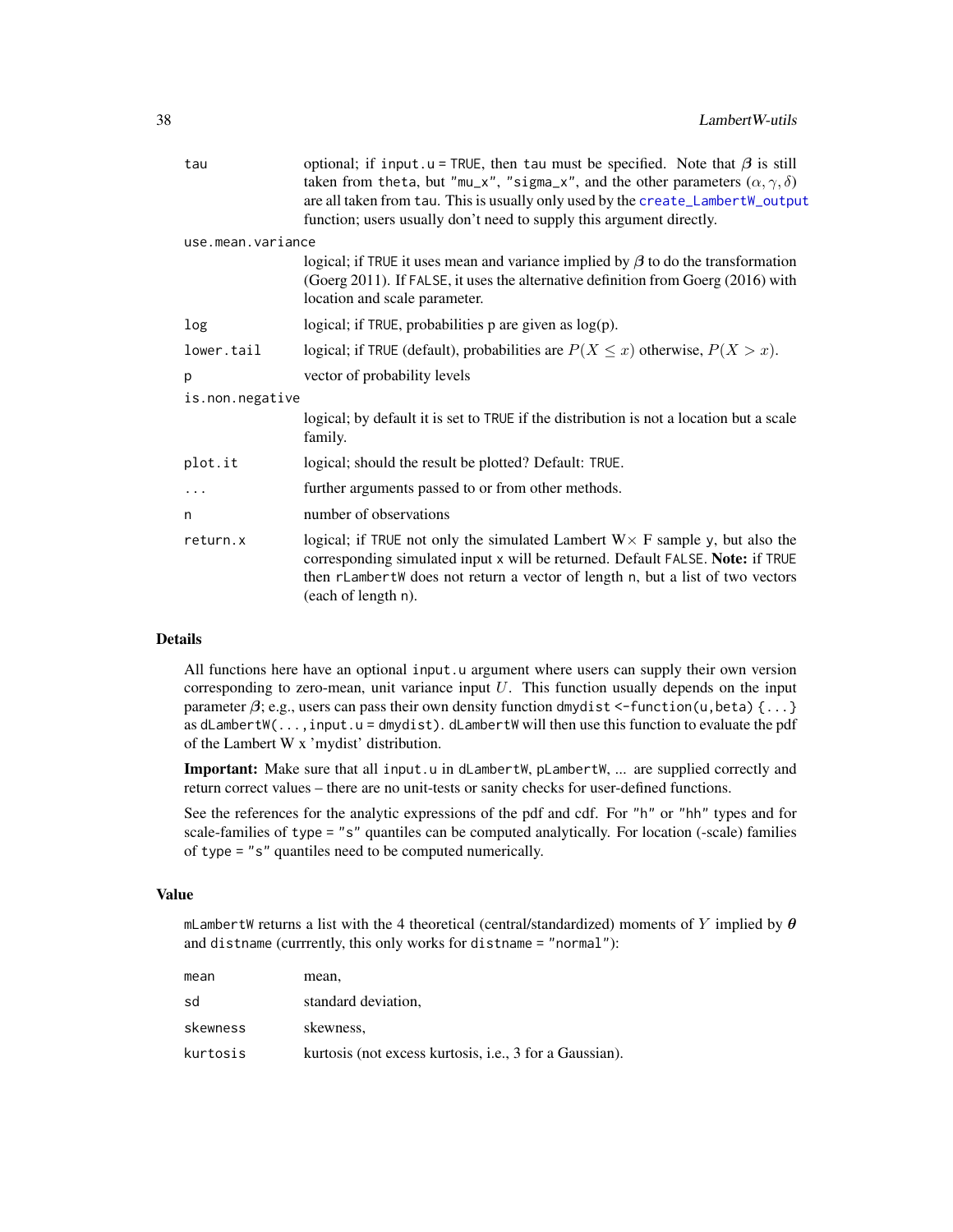#### <span id="page-38-0"></span>LambertW-utils 39

rLambertW returns a vector of length n. If return.input = TRUE, then it returns a list of two vectors (each of length n):

| X | simulated input, |  |
|---|------------------|--|
|---|------------------|--|

y Lambert W random sample (transformed from x - see References and [get\\_output](#page-24-1)). qqLambertW returns a list of 2 vectors (analogous to qqnorm):

| X | theoretical quantiles (sorted), |
|---|---------------------------------|
| У | empirical quantiles (sorted).   |

```
###############################
######### mLambertW ###########
mLambertW(theta = list(beta = c(\emptyset, 1), gamma = \emptyset.1))
mLambertW(theta = list(beta = c(1, 1), gamma = 0.1)) # mean shifted by 1
mLambertW(theta = list(beta = c(\theta, 1), gamma = \theta)) # N(\theta, 1)
###############################
######### rLambertW ###########
set.seed(1)
# same as rnorm(1000)
x \le rLambertW(n=100, theta = list(beta=c(0, 1)), distname = "normal")
skewness(x) # very small skewness
medcouple_estimator(x) # also close to zero
y \le -rLambertW(n=100, theta = list(beta = c(1, 3), gamma = 0.1),
               distname = "normal")
skewness(y) # high positive skewness (in theory equal to 3.70)
medcouple_estimator(y) # also the robust measure gives a high value
op <- par(no.readonly=TRUE)
par(mfrow = c(2, 2), mar = c(2, 4, 3, 1))plot(x)
hist(x, prob=TRUE, 15)
lines(density(x))
plot(y)
hist(y, prob=TRUE, 15)
lines(density(y))
par(op)
###############################
######### dLambertW ###########
beta.s \leq -c(0, 1)gamma.s <- 0.1
# x11(width=10, height=5)
par(mfrow = c(1, 2), mar = c(3, 3, 3, 1))curve(dLambertW(x, theta = list(beta = beta.s, gamma = gamma.s),distname = "normal"),
     -3.5, 5, ylab = "", main="Density function")
```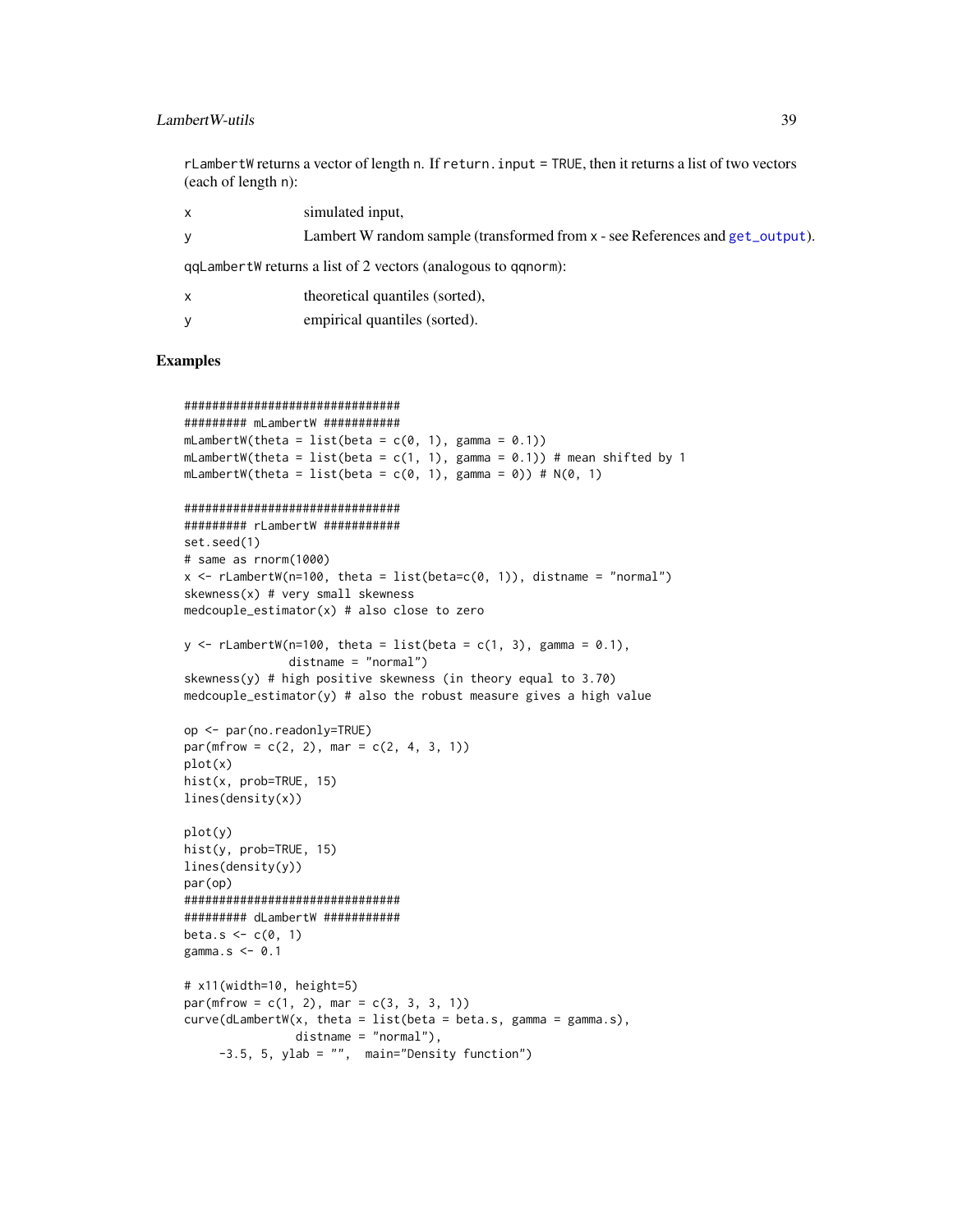```
plot(dnorm, -3.5, 5, add = TRUE, lty = 2)legend("topright" , c("Lambert W x Gaussian" , "Gaussian"), lty = 1:2)
abline(h=0)
###############################
######### pLambertW ###########
curve(plambertW(x, theta = list(beta = beta.s, gamma = gamma.s),distname = "normal"),
      -3.5, 3.5, ylab = "", main = "Distribution function")
plot(pnorm, -3.5, 3.5, add = TRUE, lty = 2)legend("topleft" , c("Lambert W x Gaussian" , "Gaussian"), lty = 1:2)
par(op)
######## Animation
## Not run:
gamma.v <- seq(-0.15, 0.15, length = 31) # typical, empirical range of gamma
b <- get_support(gamma_01(min(gamma.v)))[2]*1.1
a <- get_support(gamma_01(max(gamma.v)))[1]*1.1
for (ii in seq_along(gamma.v)) {
  curve(dLambertW(x, beta = gamma_01(gamma.v[ii])[c("mu_x", "sigma_x")],
                  gamma = gamma.v[ii], distname="normal"),
        a, b, ylab="", lty = 2, col = 2, lwd = 2, main = "pdf",
        ylim = c(0, 0.45)plot(dnorm, a, b, add = TRUE, lty = 1, lwd = 2)legend("topright" , c("Lambert W x Gaussian" , "Gaussian"),
        lty = 2:1, lwd = 2, col = 2:1)
  abline(h=0)
  legend("topleft", cex = 1.3,
        c(as.expression(bquote(gamma == .(round(gamma.v[ii],3))))))
Sys.sleep(0.04)
}
## End(Not run)
###############################
######### qLambertW ###########
p.v <- c(0.01, 0.05, 0.5, 0.9, 0.95,0.99)
qnorm(p.v)
# same as above except for rounding errors
qlambertW(p.v, theta = list(beta = c(0, 1), gamma = 0), distname = "normal")# positively skewed data -> quantiles are higher
qLambertW(p.v, theta = list(beta = c(0, 1), gamma = 0.1),
          distname = "normal")
###############################
######### qqLambertW ##########
## Not run:
y <- rLambertW(n=500, distname="normal",
               theta = list(beta = c(0,1), gamma = 0.1))
```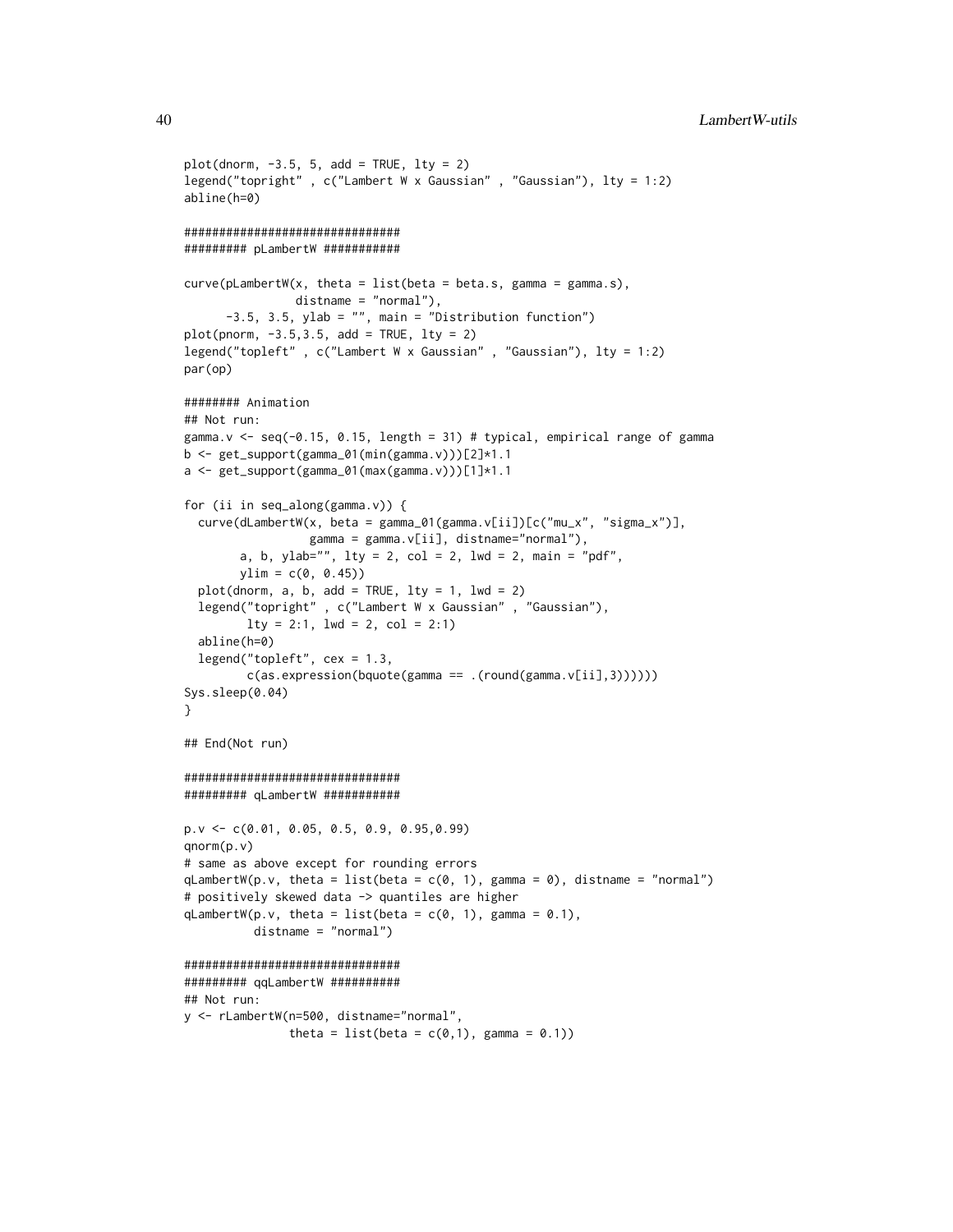#### <span id="page-40-0"></span>LambertW\_fit-methods 41

```
layout(matrix(1:2, ncol = 2))qqnorm(y)
qqline(y)
qqLambertW(y, theta = list(beta = c(0, 1), gamma = 0.1),
           distname = "normal")
## End(Not run)
```
LambertW\_fit-methods *Methods for Lambert W*× *F estimates*

#### <span id="page-40-1"></span>Description

S3 methods (print, plot, summary, etc.) for LambertW\_fit class returned by the [MLE\\_LambertW](#page-48-1) or [IGMM](#page-27-1) estimators.

plot.LambertW\_fit plots a (1) histogram, (2) empirical density of the data y. These are compared (3) to the theoretical  $F_X(x | \hat{\boldsymbol{\beta}})$  and (4) Lambert  $W \times F_X(y | \hat{\boldsymbol{\beta}})$  densities.

print. LambertW\_fit prints only very basic information about  $\hat{\theta}$  (to prevent an overload of data/information in the console when executing an estimator).

print.summary.LambertW\_fit tries to be smart about formatting the coefficients, standard errors, etc. and also displays "significance stars" (like in the output of summary.lm).

summary.LambertW\_fit computes some auxiliary results from the estimate such as standard errors, theoretical support (only for type="s"), skewness tests (only for type="hh"), etc. See print.summary.LambertW\_fit for print out in the console.

#### Usage

```
## S3 method for class 'LambertW_fit'
plot(x, xlim = NULL, show.qqplot = FALSE, ...)## S3 method for class 'LambertW_fit'
print(x, \ldots)## S3 method for class 'summary.LambertW_fit'
print(x, \ldots)## S3 method for class 'LambertW_fit'
summary(object, ...)
```
#### Arguments

| x, object   | object of class LambertW_fit                                       |
|-------------|--------------------------------------------------------------------|
| xlim        | lower and upper limit of x-axis for cdf and pdf plots.             |
| show.gaplot | should a Lambert $W \times FQQ$ plot be displayed? Default: FALSE. |
| $\ddotsc$   | further arguments passed to or from other methods.                 |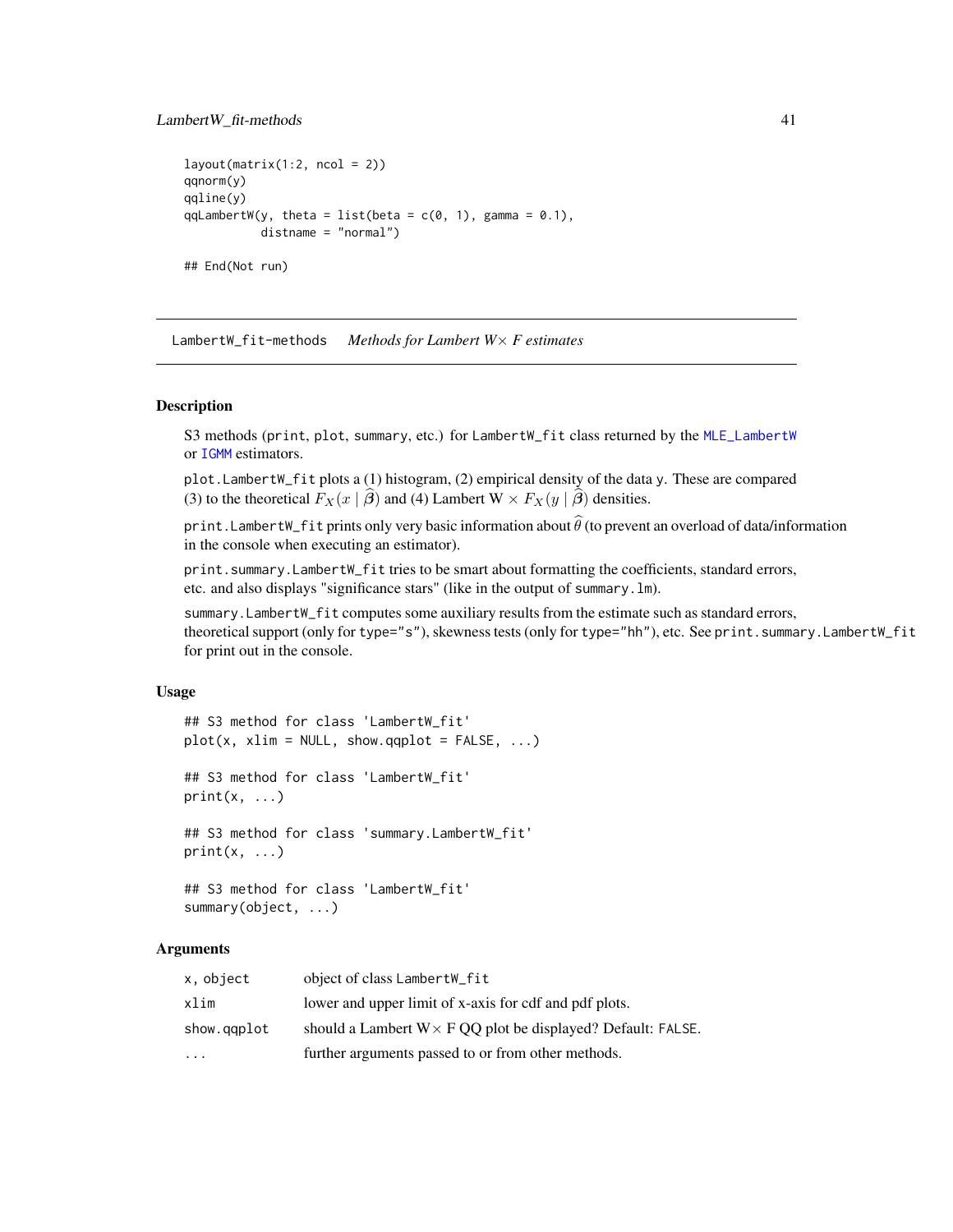<span id="page-41-0"></span>summary returns a list of class summary.LambertW\_fit containing

| call             | function call                                                                                                                                                                                                     |  |
|------------------|-------------------------------------------------------------------------------------------------------------------------------------------------------------------------------------------------------------------|--|
| coefmat          | matrix with 4 columns: $\hat{\theta}$ , its standard errors, t-statistic, and two-sided p-values                                                                                                                  |  |
| distname         | see Arguments                                                                                                                                                                                                     |  |
| n                | number of observations                                                                                                                                                                                            |  |
| data             | original data (y)                                                                                                                                                                                                 |  |
| input            | back-transformed input data                                                                                                                                                                                       |  |
| support          | support of output random variable Y                                                                                                                                                                               |  |
| data.range       | empirical data range                                                                                                                                                                                              |  |
| method           | estimation method                                                                                                                                                                                                 |  |
| hessian          | Hessian at the optimum. Numerically obtained for method = "MLE"; for method<br>= "IGMM" a diagonal-matrix approximation from covariance matrix obtained by<br>simulations for $n = 1000$ samples in Goerg (2011). |  |
| $p_m1$ , $p_m1n$ | Probability that one (or n) observation were caused by input from the non-<br>principal branch (see $p_m$ 1); only for type = "s".                                                                                |  |
| symmetry.p.value |                                                                                                                                                                                                                   |  |
|                  | p-value from Wald test of identical left and right tail parameters (see test_symmetry);<br>only for type $=$ "hh".                                                                                                |  |

#### Examples

# See ?LambertW-package

LambertW\_input\_output-methods

*Methods for Lambert W input and output objects*

#### Description

S3 methods for Lambert W input and output objects (created by [create\\_LambertW\\_input](#page-31-1) and [create\\_LambertW\\_output](#page-31-1)).

plot.LambertW\_input plots the theoretical (1) pdf and (2) cdf of the input  $X \sim F_X(x \mid \boldsymbol{\beta})$ .

plot.LambertW\_output plots the theoretical (1) pdf and (2) cdf of the output RV Y ∼ Lambert W  $\times F_X(x \mid \boldsymbol{\beta})$ . It overlays the plot with the pdf and cdf of the input RV  $X \sim F_X(x \mid \boldsymbol{\beta})$  (setting  $\gamma = \delta = 0, \alpha = 1$ ).

print.LambertW\_input prints an overview of the input object.

print.LambertW\_output prints an overview of the output object.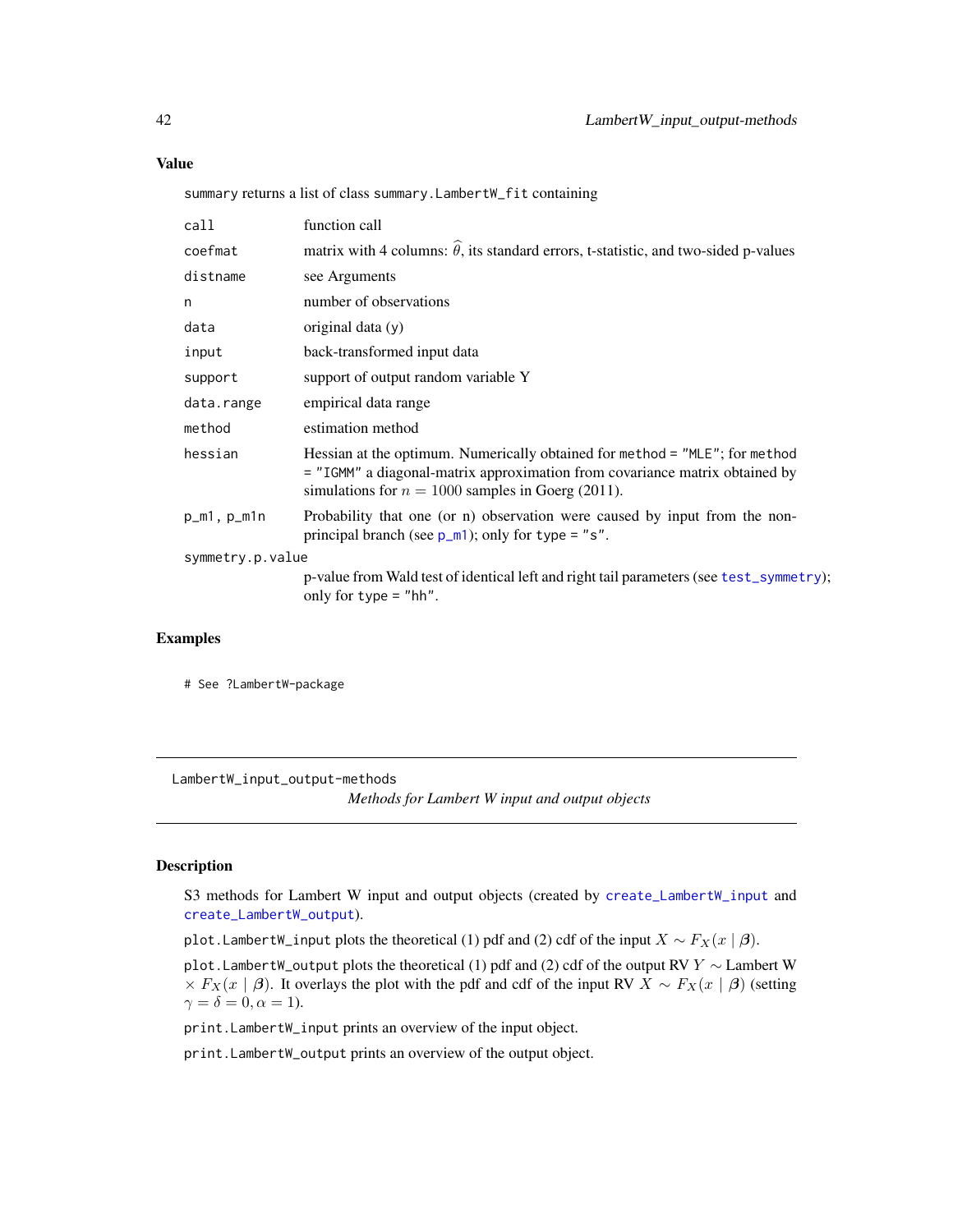#### <span id="page-42-0"></span>loglik-LambertW-utils 43

#### Usage

```
## S3 method for class 'LambertW_input'
plot(x, xlim = NULL, ...)## S3 method for class 'LambertW_output'
plot(x, xlim = NULL, ...)## S3 method for class 'LambertW_input'
print(x, \ldots)## S3 method for class 'LambertW_output'
print(x, \ldots)
```
#### Arguments

| X         | object of class LambertW_input or LambertW_output.                                                                                                                                                                                                         |
|-----------|------------------------------------------------------------------------------------------------------------------------------------------------------------------------------------------------------------------------------------------------------------|
| xlim      | lower and upper limit of x-axis for cdf and pdf plots. If NULL, it tries to determine<br>good limits based on the family type of the distribution and the quantiles. Most<br>of the times it will show the pdf and cdf from the $0.5\%$ to 99.5% quantile. |
| $\ddotsc$ | further arguments passed to or from other methods.                                                                                                                                                                                                         |

#### Examples

```
# create a Normal(1, 2) input
Gauss.input <- create_LambertW_input("normal", beta = c(1, 2))
plot(Gauss.input)
# make it a bit heavy tailed (beta in theta comes from Gauss.input)
LW.Gauss <- create_LambertW_output(LambertW.input = Gauss.input,
                                   theta = list(detta = c(0.3)))LW.Gauss # print a nice overview in the console
plot(LW.Gauss)
# draw random sample
LW.Gauss$r(n=10)
Gauss.input$r(n=10)
# quantiles
LW.Gauss$q(p=0.6)
Gauss.input$q(p=0.6)
```
loglik-LambertW-utils *Log-Likelihood for Lambert W*× *F RVs*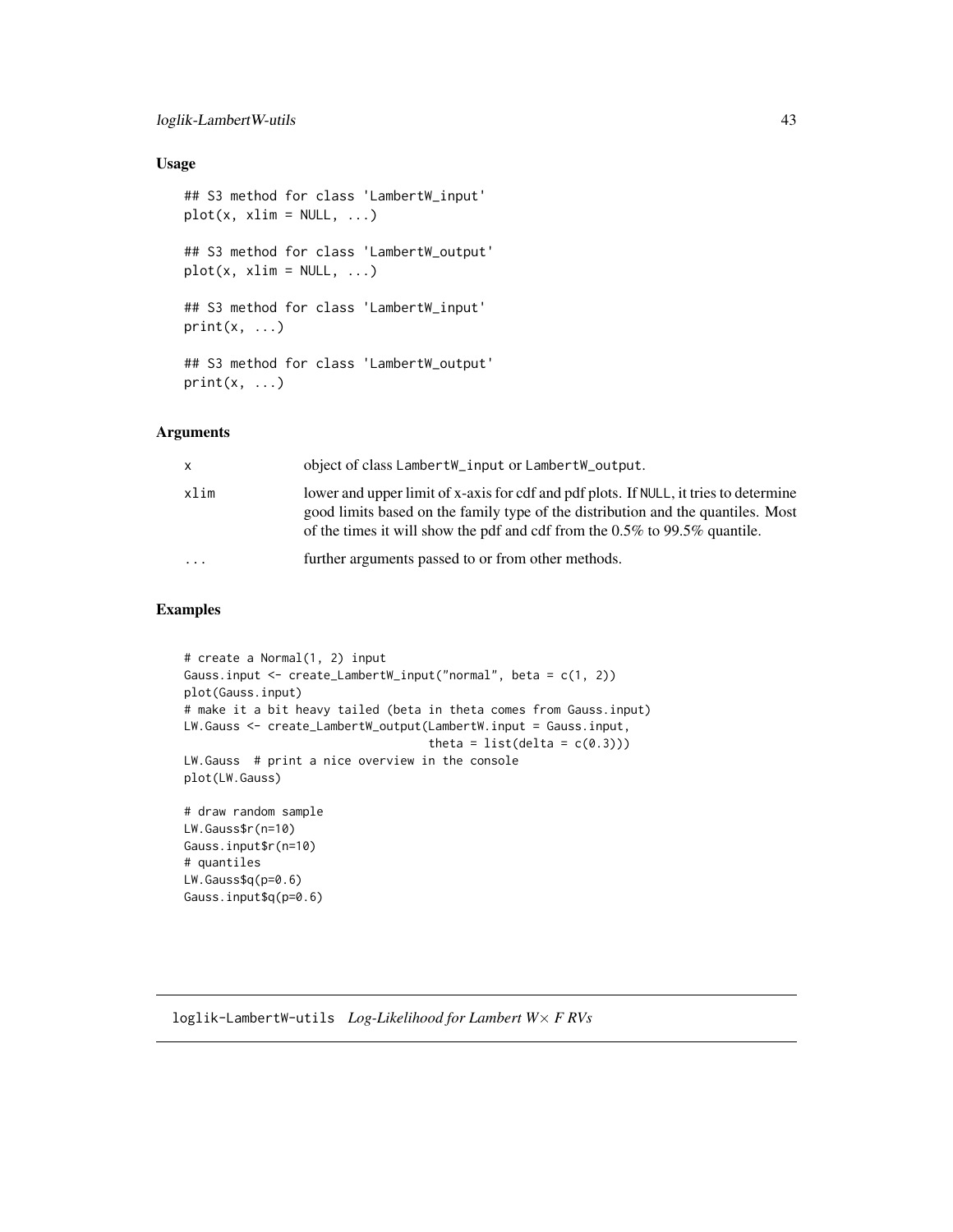Evaluates the log-likelihood for  $\theta$  given observations y.

loglik\_LambertW computes the log-likelihood of  $\theta$  for a Lambert W  $\times$  F distribution given observations y.

loglik\_input computes the log-likelihood of various distributions for the parameter  $\beta$  given the data x. This can be used independently of the Lambert W x F framework to compute the loglikelihood of parameters for common distributions.

loglik\_penalty computes the penalty for transforming the data back to the input (see Goerg 2016). This penalty is independent of the distribution specified by distname, but only depends on  $\tau$ . If type = "s" then the penalty term exists if the distribution is non-negative (see get\_distname\_family) and gamma >= 0; otherwise, it returns NA.

#### Usage

```
loglik_LambertW(
  theta,
 y,
 distname,
  type,
  return.negative = FALSE,
 flattened.theta.names = names(theta),
 use.mean.variance = TRUE
)
loglik_input(
 beta,
 x,
 distname,
  dX = NULL,log.dX = function(x, beta) log(dX(x, beta)))
```
 $loglik\_penalty(tau, y, type = c("h", "hh", "s"), is non-negative = FALSE)$ 

#### **Arguments**

| theta           | list; a (possibly incomplete) list of parameters alpha, beta, gamma, delta.<br>complete_theta fills in default values for missing entries.                                                                                                                                                             |  |
|-----------------|--------------------------------------------------------------------------------------------------------------------------------------------------------------------------------------------------------------------------------------------------------------------------------------------------------|--|
| y               | a numeric vector of real values (the observed data).                                                                                                                                                                                                                                                   |  |
| distname        | character; name of input distribution; see get_distnames.                                                                                                                                                                                                                                              |  |
| type            | type of Lambert $W \times F$ distribution: skewed "s"; heavy-tail "h"; or skewed<br>heavy-tail "hh".                                                                                                                                                                                                   |  |
| return.negative |                                                                                                                                                                                                                                                                                                        |  |
|                 | logical; if TRUE it returns the negative log-likelihood as a scalar (which is use-<br>ful for numerical <i>minimization</i> algorithms for <i>maximum</i> likelihood estimation);<br>otherwise it returns a list of input log-likelihood, penalty, and their sum = full<br>likelihood. Default: FALSE. |  |

<span id="page-43-0"></span>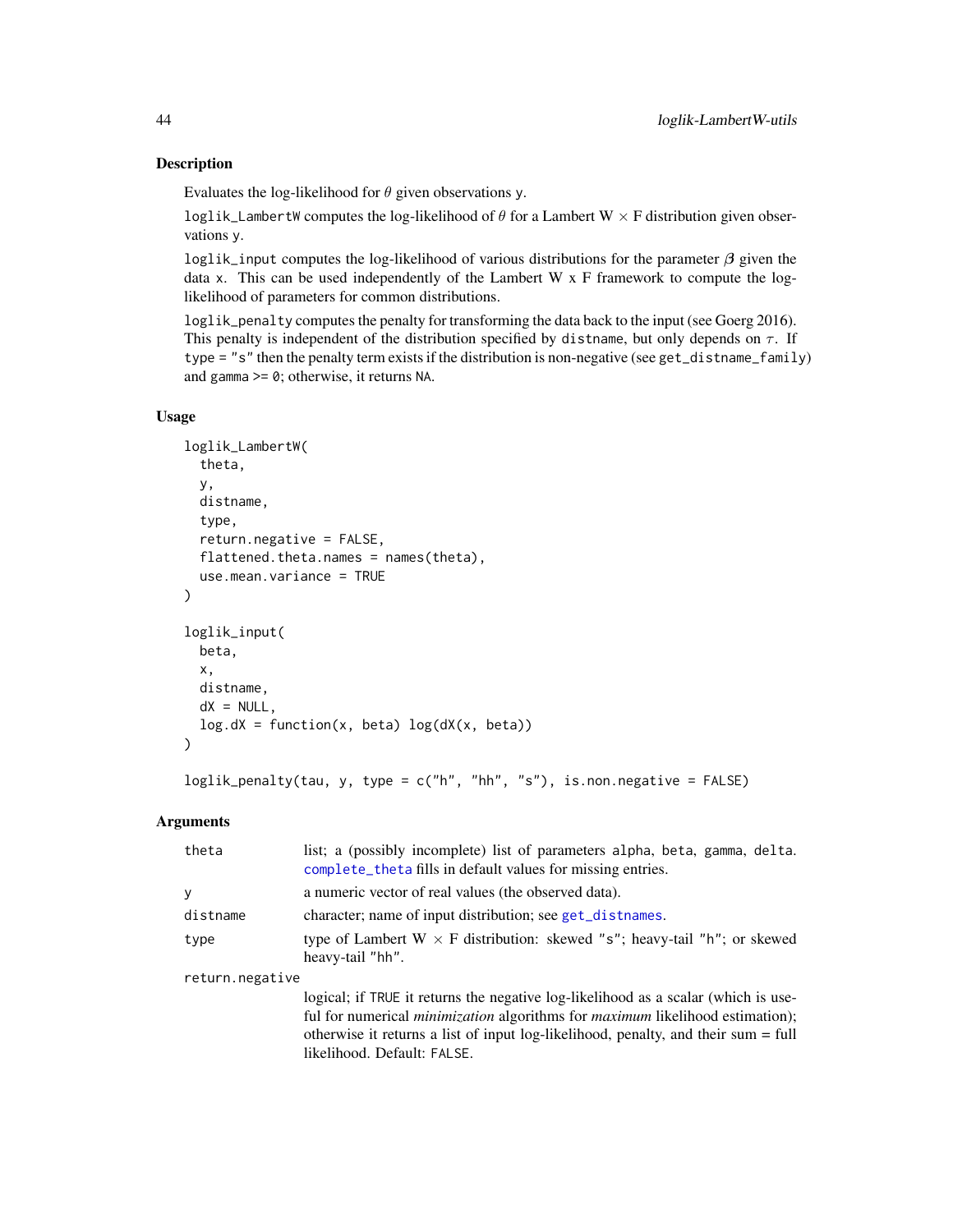<span id="page-44-0"></span>flattened.theta.names vector of strings with names of flattened theta; this is necessary for optimization functions since they drop the names of a vector, but all functions in this package use names to select elements of (the flattened) theta. use.mean.variance logical; if TRUE it uses mean and variance implied by  $\beta$  to do the transformation (Goerg 2011). If FALSE, it uses the alternative definition from Goerg (2016) with location and scale parameter. beta numeric vector (deprecated); parameter  $\beta$  of the input distribution. See [check\\_beta](#page-5-1) on how to specify beta for each distribution. x a numeric vector of real values (the *input* data). dX optional; density function of x. Common distributions are already built-in (see distname). If you want to supply your own density, you must supply a function of (x,beta) and set distname = "user". log.dX optional; a function that returns the logarithm of the density function of x. Often – in particular for exponential families – the log of  $f_X(x)$  has a simpler form (and is thus faster to evaluate). tau named vector  $\tau$  which defines the variable transformation. Must have at least 'mu\_x' and 'sigma\_x' element; see [complete\\_tau](#page-52-2) for details. is.non.negative logical; by default it is set to TRUE if the distribution is not a location but a scale family.

#### Details

For heavy-tail Lambert  $W \times F$  distributions (type = "h" or type = "hh") the log-likelihood decomposes into an input log-likelihood plus a penalty term for transforming the data.

For skewed Lambert  $W \times F$  distributions this decomposition only exists for non-negative input RVs (e.g., "exp"onential, "gamma", "f", . . . ). If negative values are possible ("normal", "t", "unif", "cauchy", ...) then  $loglik$  input and  $loglik$  penalty return NA, but the value of the output log-likelihood will still be returned correctly as loglik.LambertW.

See Goerg (2016) for details on the decomposition of the log-likelihood into a log-likelihood on the input parameters plus a penalty term for transforming the data.

#### Value

loglik\_input and loglik\_penalty return a scalar; loglik\_LambertW returns a list with 3 values:

- loglik.input loglikelihood of beta given the transformed data,
- loglik.penalty penalty for transforming the data,

loglik.LambertW

total log-likelihood of theta given the observed data; if the former two values exist this is simply their sum.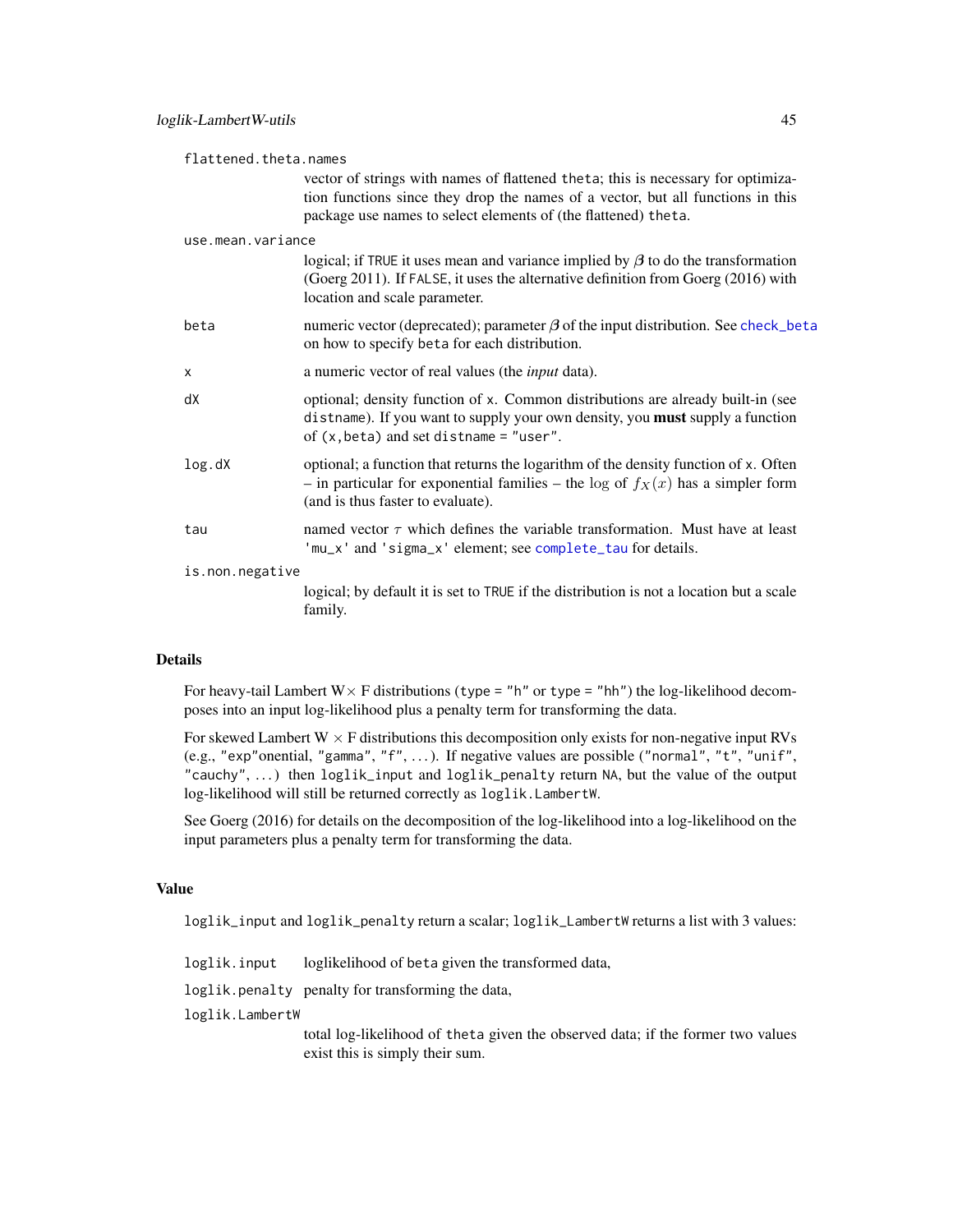#### Examples

```
set.seed(1)
yy \le - rLambertW(n = 1000, distname = "normal",
                theta = list(beta = c(0, 1), delta = 0.2))
loglik_penalty(tau = theta2tau(list(beta = c(1, 1), delta = c(0.2, 0.2)),
                               distname = "normal"),
               y = yy, type = "hh")# For a type = 's' Lambert W x F distribution with location family input
# such a decomposition doesn't exist; thus NA.
loglik_penalty(tau = theta2tau(list(beta = c(1, 1), gamma = 0.03),
                               distname = "normal"),
               is.non.negative = FALSE,
               y = yy, type = "s")# For scale-family input it does exist
loglik\_penalty(tau = theta2tau(list(beta = 1, gamma = 0.01),distname = "exp"),
               is.non.negative = TRUE,
               y = yy, type = "s")# evaluating the Gaussian log-likelihood
loglik_input(beta = c(\emptyset, 1), x = yy, distname = "normal") # built-in version
# or pass your own log pdf function
loglik\_input(beta = c(0, 1), x = yy, distance = "user",log.dX = function(xx, beta = beta) {
                dnorm(xx, mean = beta[1], sd = beta[2], log = TRUE)
             })
## Not run:
# you must specify distname = 'user'; otherwise it does not work
loglik\_input(beta = c(0, 1), x = yy, distance = "mydist",log.dX = function(xx, beta = beta) {
                dnorm(xx, mean = beta[1], sd = beta[2], log = TRUE)
                })
## End(Not run)
### loglik_LambertW returns all three values
loglik_LambertW(theta = list(beta = c(1, 1), delta = c(0.09, 0.07)),
                y = yy, type = "hh", distname ="normal")
# can also take a flattend vector; must provide names though for delta
loglik_LambertW(theta = flatten_theta(list(beta = c(1, 1),
                                          delta = c(delta_1 = 0.09,delta_r = 0.07)),
                y = yy, type = "hh", distname ="normal")
```
lp\_norm *lp norm of a vector*

<span id="page-45-0"></span>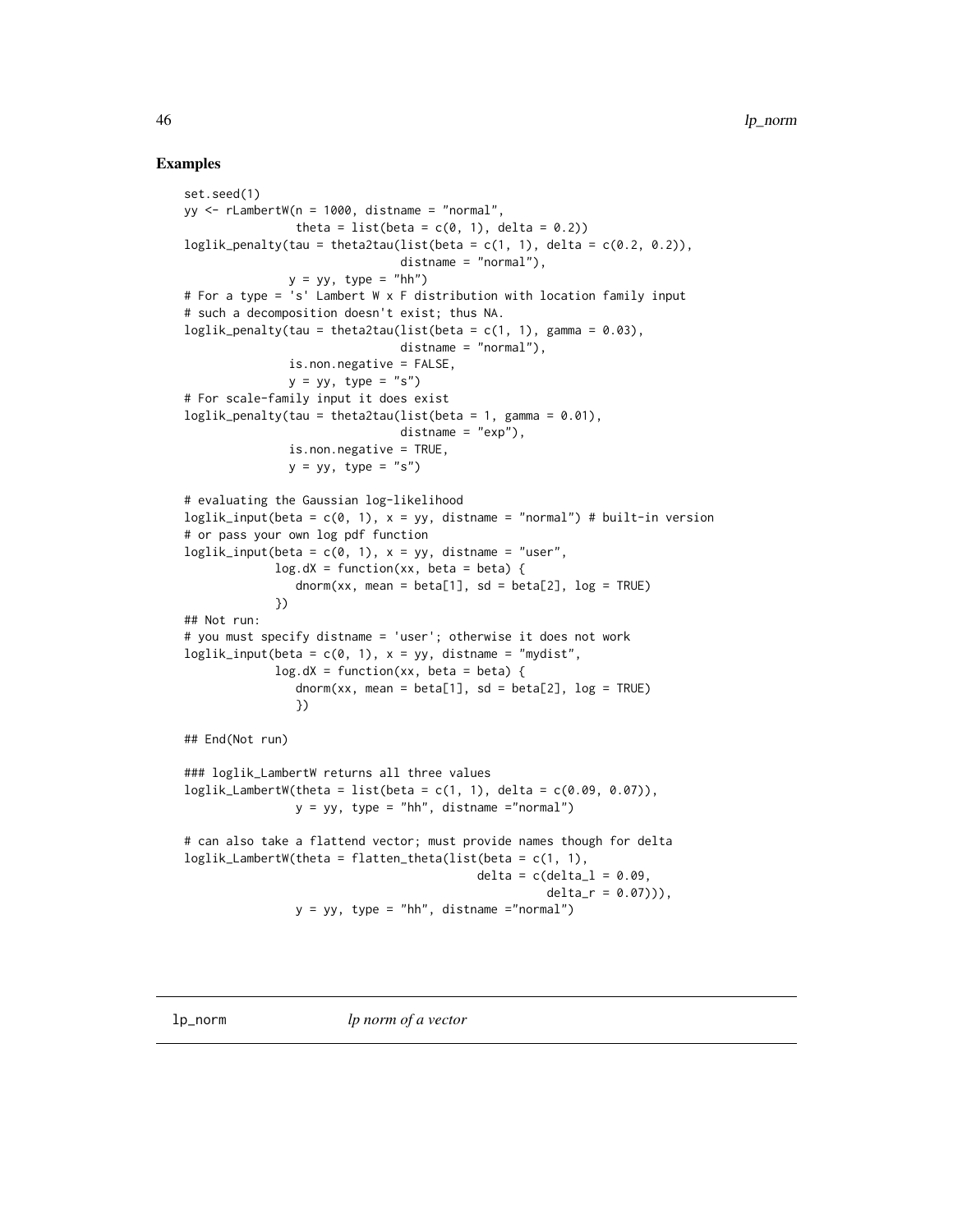#### lp\_norm and the contract of the contract of the contract of the contract of the contract of the contract of the contract of the contract of the contract of the contract of the contract of the contract of the contract of th

#### Description

Computes the  $\ell^p$  norm of an n-dimensional (real/complex) vector  $\mathbf{x} \in \mathbb{C}^n$ 

$$
||\mathbf{x}||_p = \left(\sum_{i=1}^n |x_i|^p\right)^{1/p}, p \in [0, \infty],
$$

where  $|x_i|$  is the absolute value of  $x_i$ . For  $p = 2$  this is Euclidean norm; for  $p = 1$  it is Manhattan norm. For  $p = 0$  it is defined as the number of non-zero elements in x; for  $p = \infty$  it is the maximum of the absolute values of x.

The norm of  $x$  equals 0 if and only if  $x = 0$ .

#### Usage

 $lp\_norm(x, p = 2)$ 

#### Arguments

|   |        | n-dimensional vector (possibly complex values)                             |  |
|---|--------|----------------------------------------------------------------------------|--|
| D | norm). | which norm? Allowed values $p \geq 0$ including Inf. Default: 2 (Euclidean |  |

#### Value

Non-negative float, the norm of x.

```
kRealVec \leq c(3, 4)
# Pythagoras
lp_norm(kRealVec)
# did not know Manhattan,
lp_norm(kRealVec, p = 1)
```

```
# so he just imagined running in circles.
kComplexVec <- exp(1i * runif(20, -pi, pi))
plot(kComplexVec)
sapply(kComplexVec, lp_norm)
```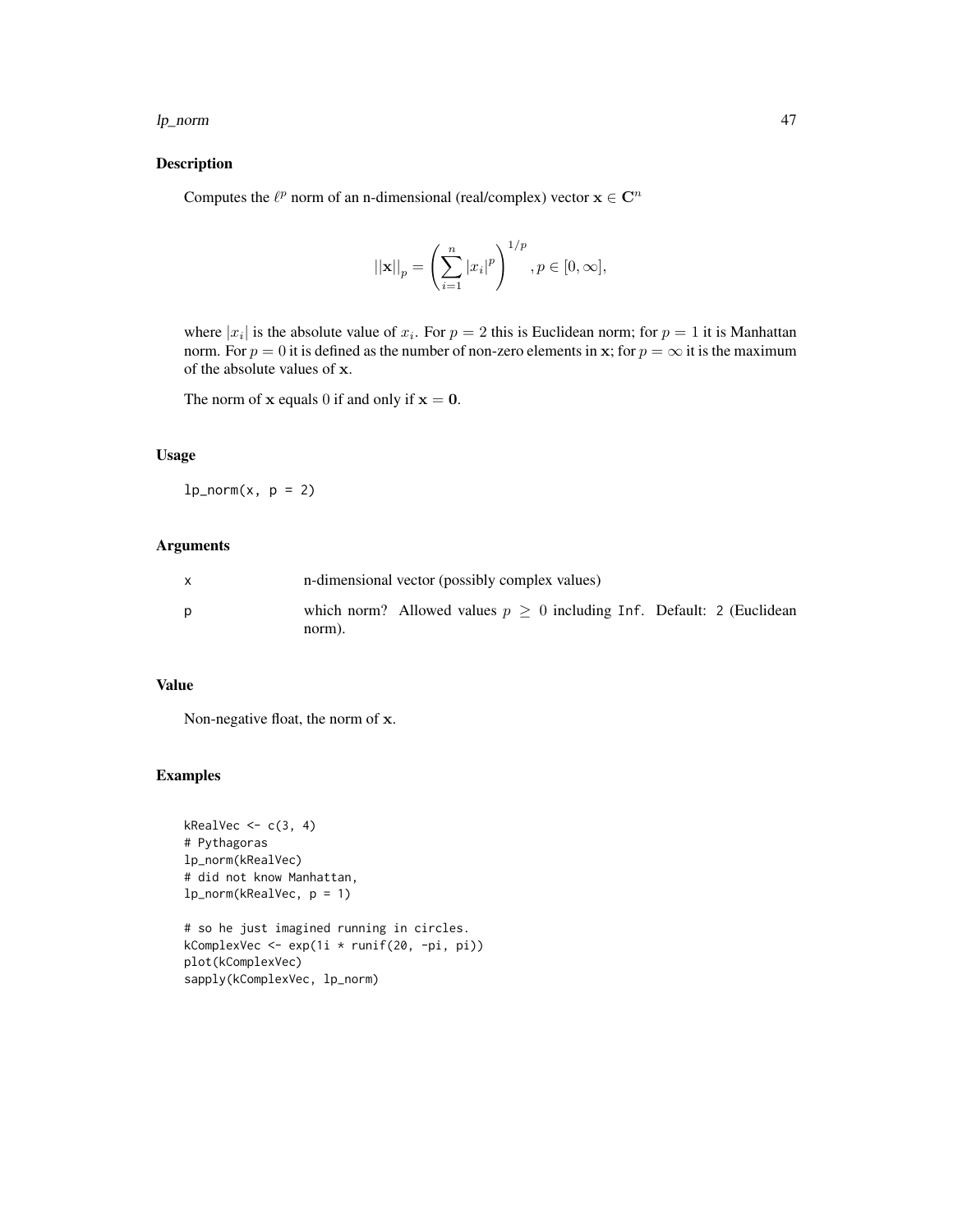<span id="page-47-1"></span><span id="page-47-0"></span>medcouple\_estimator *MedCouple Estimator*

#### Description

A robust measure of asymmetry. See References for details.

#### Usage

```
medcouple_estimator(x, seed = sample.int(1e+06, 1))
```
#### Arguments

| X    | numeric vector; if length $> 3,000$ , it uses a random subsample (otherwise it takes |
|------|--------------------------------------------------------------------------------------|
|      | too long to compute as calculations are of order $N^2$ .)                            |
| seed | numeric; seed used for sampling (when $length(x) > 3000$ ).                          |

#### Value

float; measures the degree of asymmetry

#### References

Brys, G., M. Hubert, and A. Struyf (2004). "A robust measure of skewness". Journal of Computational and Graphical Statistics 13 (4), 996 - 1017.

#### See Also

[test\\_symmetry](#page-55-1)

```
# a simulation
kNumSim <- 100
kNumObs <- 200
################# Gaussian (Symmetric) ####
A <- t(replicate(kNumSim, {xx <- rnorm(kNumObs); c(skewness(xx), medcouple_estimator(xx))}))
########### skewed LambertW x Gaussian ####
tau.s <- gamma_01(0.2) # zero mean, unit variance, but positive skewness
rbind(mLambertW(theta = list(beta = tau.s[c("mu_x", "sigma_x")],
                             gamma = tau.s['gamma"]),
                distname="normal"))
B <- t(replicate(kNumSim,
                 {
                   xx \leq -rLambertW(n = kNumObs,
                                    theta = list(beta = tau.s[c("mu_x", "sigma_x x")),
                                                 gamma = tau.s['gamma"]),
```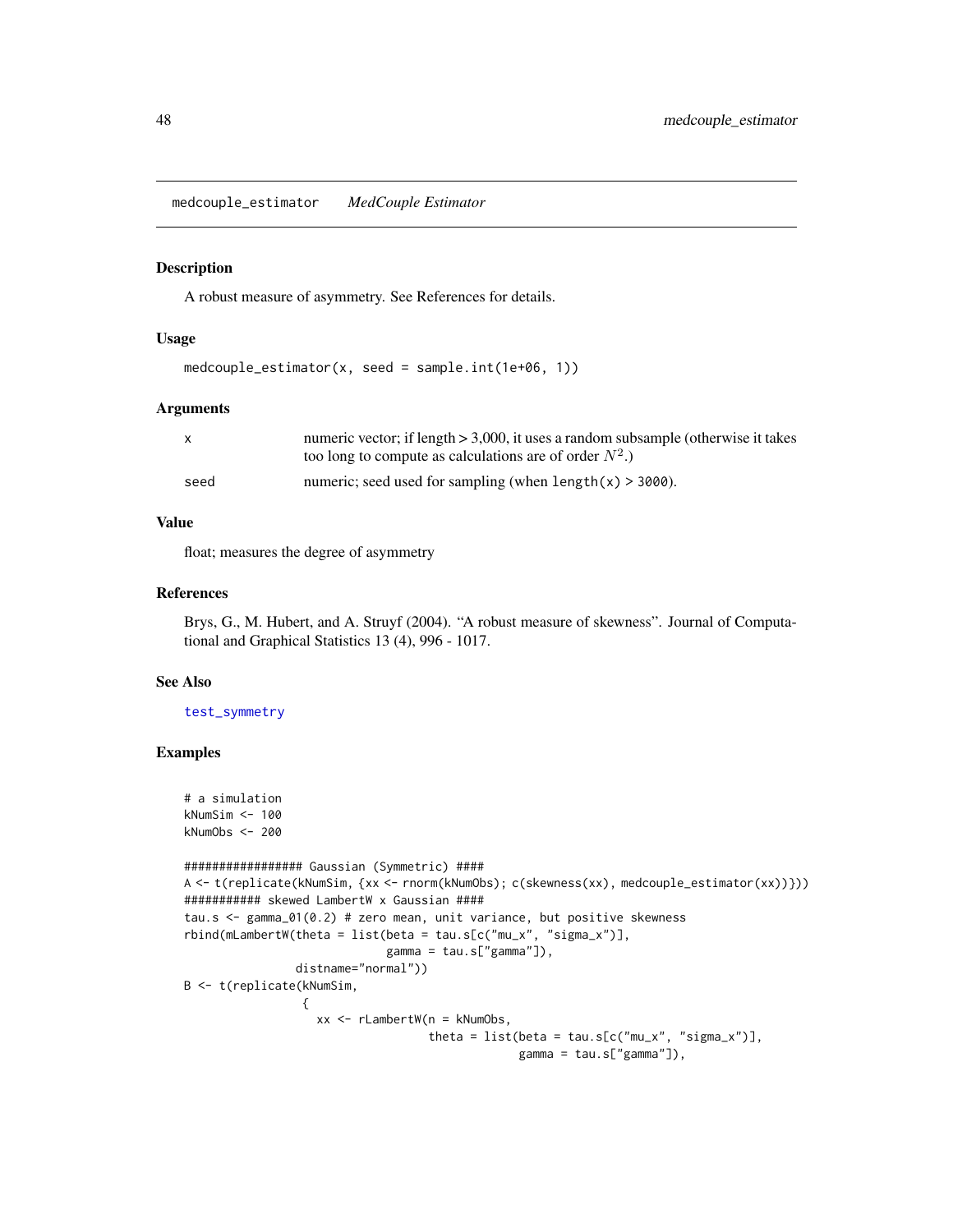```
distname="normal")
                   c(skewness(xx), medcouple_estimator(xx))
                 }))
colnames(A) <- colnames(B) <- c("MedCouple", "Pearson Skewness")
layout(matrix(1:4, ncol = 2))plot(A, main = "Gaussian")
boxplot(A)
abline(h = 0)plot(B, main = "Skewed Lambert W x Gaussian")
boxplot(B)
abline(h = mLambertW(theta = list(beta = tau.s[c("mu_x", "sigma_x"))],gamma = tau.s['gamma"]),
                     distname="normal")["skewness"])
colMeans(A)
apply(A, 2, sd)
colMeans(B)
apply(B, 2, sd)
```
MLE\_LambertW *Maximum Likelihood Estimation for Lambert W*× *F distributions*

#### Description

Maximum Likelihood Estimation (MLE) for Lambert W  $\times F$  distributions computes  $\hat{\theta}_{MLE}$ .

For type = "s", the skewness parameter  $\gamma$  is estimated and  $\delta = 0$  is held fixed; for type = "h" the one-dimensional  $\delta$  is estimated and  $\gamma = 0$  is held fixed; and for type = "hh" the 2-dimensional  $\delta$  is estimated and  $\gamma = 0$  is held fixed.

By default  $\alpha = 1$  is fixed for any type. If you want to also estimate  $\alpha$  (for type = "h" or "hh") set theta.fixed =  $list()$ .

#### Usage

```
MLE_LambertW(
  y,
  distname,
  type = c("h", "s", "hh"),
  theta.fixed = list(alpha = 1),
  use.mean.variance = TRUE,
 theta.init = get\_initial\_theta(y, distance = distance, type = type, theta, fixed =theta.fixed, use.mean.variance = use.mean.variance, method = "IGMM"),
  hessian = TRUE,
  return.estimate.only = FALSE,
```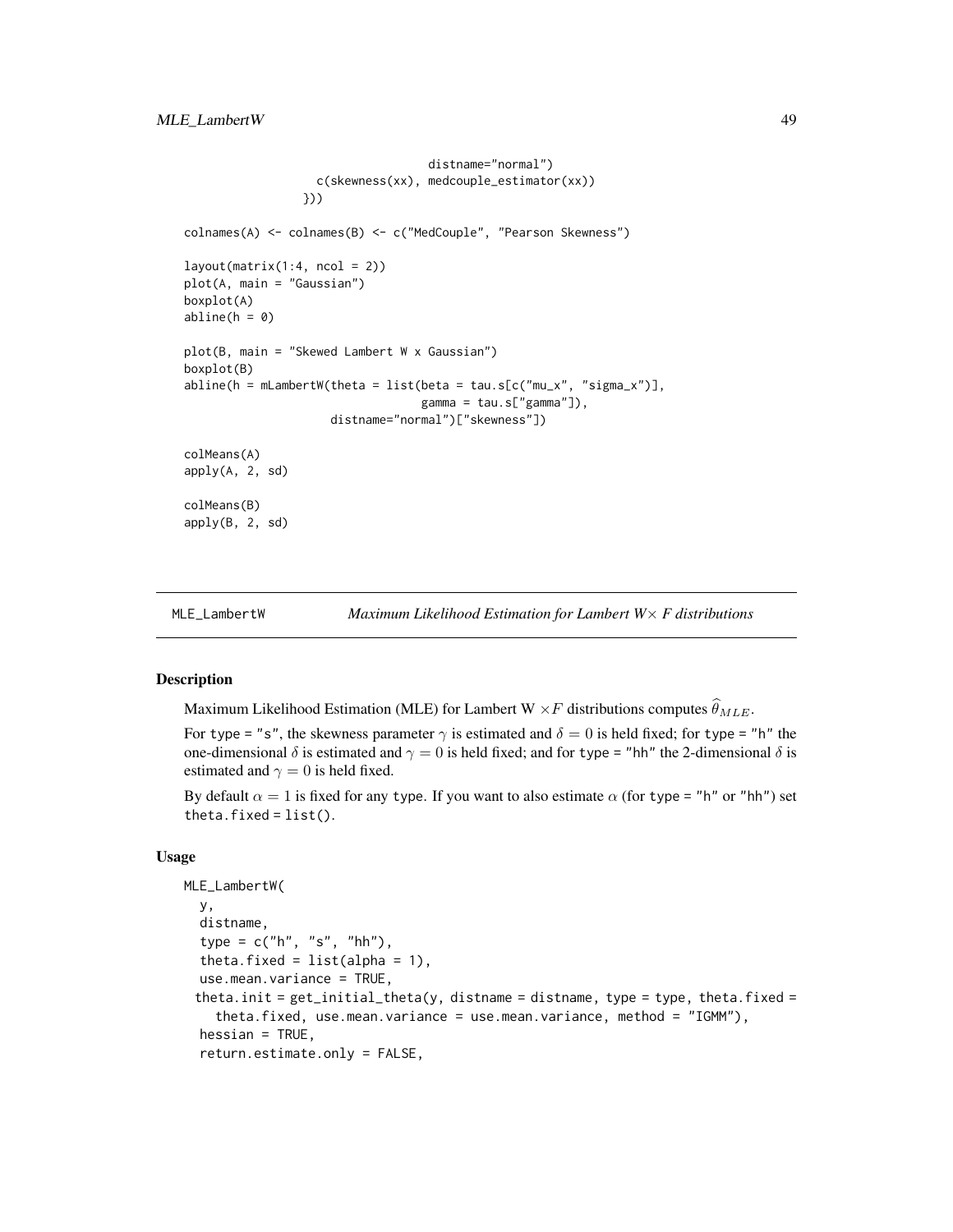```
optim.fct = c("optim", "nlm", "solnp"),
  not.negative = FALSE
\mathcal{L}
```
### Arguments

| У                    | a numeric vector of real values.                                                                                                                                                                                                                                                                    |  |
|----------------------|-----------------------------------------------------------------------------------------------------------------------------------------------------------------------------------------------------------------------------------------------------------------------------------------------------|--|
| distname             | character; name of input distribution; see get_distnames.                                                                                                                                                                                                                                           |  |
| type                 | type of Lambert $W \times F$ distribution: skewed "s"; heavy-tail "h"; or skewed<br>heavy-tail "hh".                                                                                                                                                                                                |  |
| theta.fixed          | a list of fixed parameters in the optimization; default only alpha = 1.                                                                                                                                                                                                                             |  |
| use.mean.variance    |                                                                                                                                                                                                                                                                                                     |  |
|                      | logical; if TRUE it uses mean and variance implied by $\beta$ to do the transformation<br>(Goerg 2011). If FALSE, it uses the alternative definition from Goerg (2016) with<br>location and scale parameter.                                                                                        |  |
| theta.init           | a list containing the starting values of $(\alpha, \beta, \gamma, \delta)$ for the numerical optimization;<br>default: see get_initial_theta.                                                                                                                                                       |  |
| hessian              | indicator for returning the (numerically obtained) Hessian at the optimum; de-<br>fault: TRUE. If the numDeriv package is available it uses numDeriv:: hessian();<br>otherwise $stats::optim(), hessian = TRUE).$                                                                                   |  |
| return.estimate.only |                                                                                                                                                                                                                                                                                                     |  |
|                      | logical; if TRUE, only a named flattened vector of $\hat{\theta}_{MLE}$ will be returned (only<br>the estimated, non-fixed values). This is useful for simulations where it is usu-<br>ally not necessary to give a nicely organized output, but only the estimated pa-<br>rameter. Default: FALSE. |  |
| optim.fct            | character; which R optimization function should be used. Either 'optim' (de-<br>fault), 'nlm', or 'solnp' from the Rsolnp package (if available). Note that if<br>'nlm' is used, then not . negative = TRUE will be set automatically.                                                              |  |
| not.negative         | logical; if TRUE, it restricts delta or gamma to the non-negative reals. See<br>theta2unbounded for details.                                                                                                                                                                                        |  |

#### Value

A list of class LambertW\_fit:

| data       | data y,                                                                                                                                                 |
|------------|---------------------------------------------------------------------------------------------------------------------------------------------------------|
| loglik     | scalar; log-likelihood evaluated at the optimum $\theta_{MLE}$ ,                                                                                        |
| theta.init | list; starting values for numerical optimization,                                                                                                       |
| beta       | estimated $\beta$ vector of the input distribution via Lambert W MLE (In general this<br>is not exactly identical to $\beta_{MLE}$ for the input data), |
| theta      | list; MLE for $\theta$ ,                                                                                                                                |
| type       | see Arguments,                                                                                                                                          |
| hessian    | Hessian matrix; used to calculate standard errors (only if hessian = TRUE, oth-<br>erwise NULL),                                                        |
| call       | function call.                                                                                                                                          |

<span id="page-49-0"></span>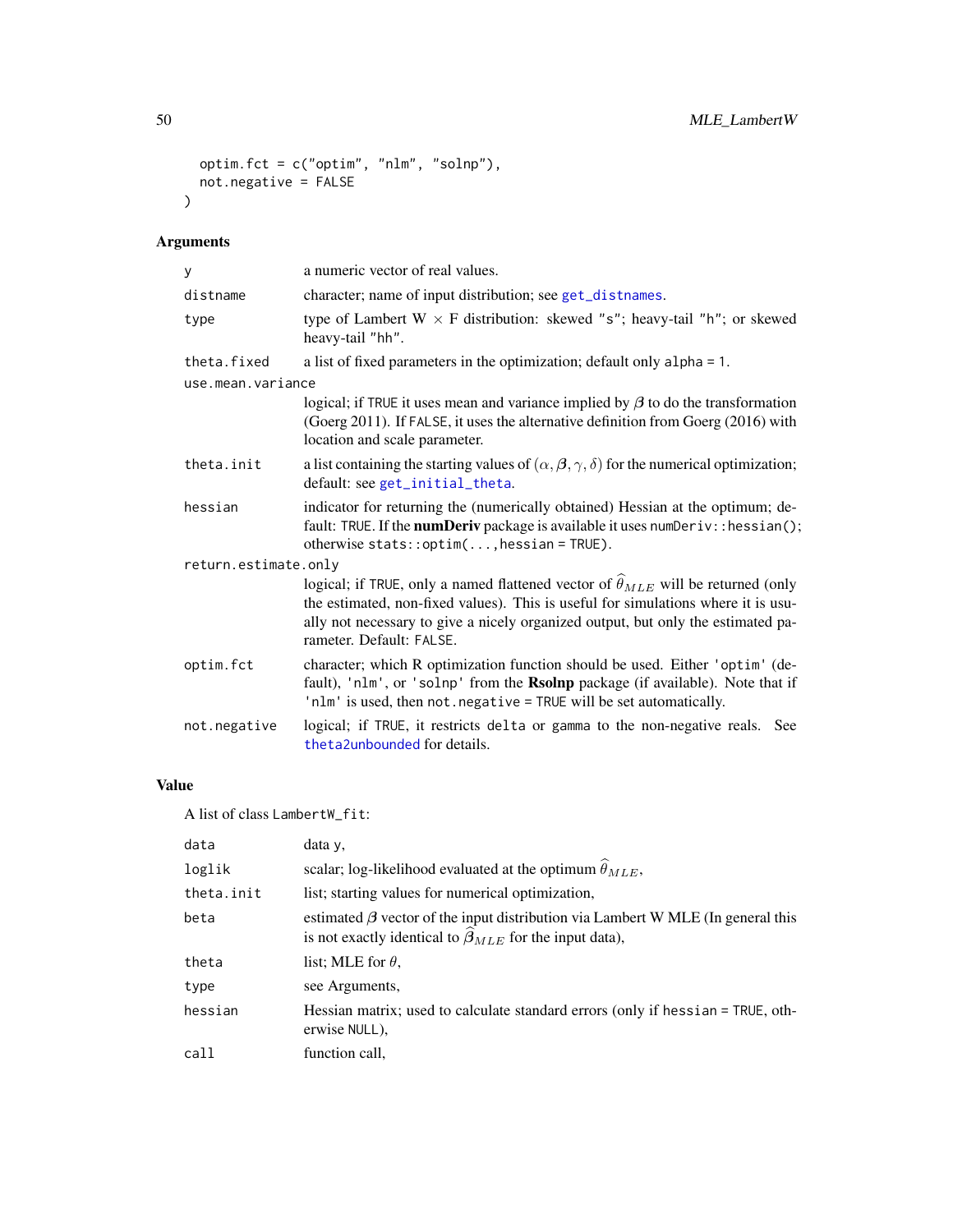<span id="page-50-0"></span>

| distname | see Arguments,                                                   |
|----------|------------------------------------------------------------------|
| message  | message from the optimization method. What kind of convergence?, |
| method   | estimation method: here "MLE".                                   |

#### Examples

# See ?LambertW-package

<span id="page-50-1"></span>

p\_m1 *Non-principal branch probability*

#### Description

Computes the probability that (at least) one (out of n) observation(s) of the latent variable  $U$  lies in the non-principal branch region. The 'm1' in p\_m1 stands for 'minus 1', i.e, the non-principal branch.

See Goerg (2011) and Details for mathematical derivations.

#### Usage

```
p_m1(gamma, beta, distname, n = 1, use.mean.variance = TRUE)
```
#### Arguments

| gamma             | scalar; skewness parameter.                                                                                                                                                                                                                                   |
|-------------------|---------------------------------------------------------------------------------------------------------------------------------------------------------------------------------------------------------------------------------------------------------------|
| beta              | numeric vector (deprecated); parameter $\beta$ of the input distribution. See check_beta<br>on how to specify beta for each distribution.                                                                                                                     |
| distname          | character; name of input distribution; see get_distnames.                                                                                                                                                                                                     |
| n                 | number of RVs/observations.                                                                                                                                                                                                                                   |
| use.mean.variance |                                                                                                                                                                                                                                                               |
|                   | 1 $1 + 1$ $1 + 0$ $1 + 0$ $1 + 1$ $1 + 0$ $1 + 1$ $1 + 0$ $1 + 1$ $1 + 0$ $1 + 1$ $1 + 0$ $1 + 1$ $1 + 0$ $1 + 1$ $1 + 0$ $1 + 1$ $1 + 0$ $1 + 1$ $1 + 0$ $1 + 1$ $1 + 0$ $1 + 1$ $1 + 0$ $1 + 1$ $1 + 0$ $1 + 0$ $1 + 0$ $1 + 0$ $1 + 0$ $1 + 0$ $1 + 0$ $1$ |

logical; if TRUE it uses mean and variance implied by  $\beta$  to do the transformation (Goerg 2011). If FALSE, it uses the alternative definition from Goerg (2016) with location and scale parameter.

#### Details

The probability that one observation of the latent RV U lies in the non-principal region equals at most

$$
p_{-1}(\gamma, n=1) = P\left(U < -\frac{1}{|\gamma|}\right),
$$

where U is the zero-mean, unit variance version of the input  $X \sim F_X(x \mid \beta)$  – see References.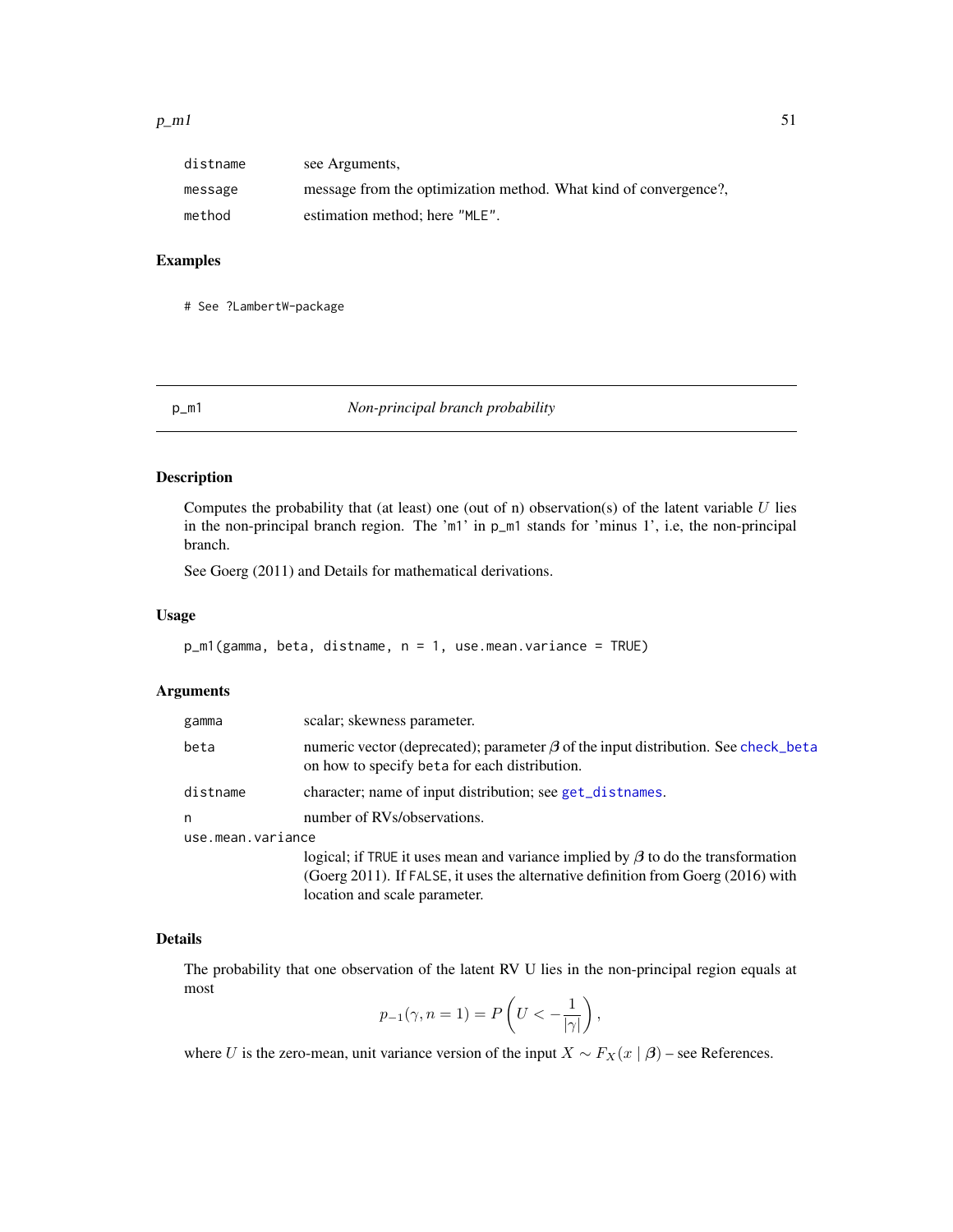<span id="page-51-0"></span>For N independent RVs  $U_1, \ldots, U_N$ , the probability that at least one data point came from the non-principal region equals

$$
p_{-1}(\gamma, n = N) = P\left(U_i < -\frac{1}{|\gamma|} \text{ for at least one } i\right)
$$

This equals (assuming independence)

$$
P\left(U_i < -\frac{1}{|\gamma|} \text{ for at least one } i\right) = 1 - P\left(U_i \ge -\frac{1}{|\gamma|}, \forall i\right) = 1 - \prod_{i=1}^N P\left(U_i \ge -\frac{1}{|\gamma|}\right)
$$
\n
$$
= 1 - \prod_{i=1}^N \left(1 - p_{-1}(\gamma, n = 1)\right) = 1 - \left(1 - p_{-1}(\gamma, n = 1)\right)^N.
$$

For improved numerical stability the cdf of a geometric RV ([pgeom](#page-0-0)) is used to evaluate the last expression. Nevertheless, numerical problems can occur for  $|\gamma| < 0.03$  (returns 0 due to rounding errors).

Note that  $1 - (1 - p_{-1}(\gamma, n = 1))^N$  reduces to  $p_{-1}(\gamma)$  for  $N = 1$ .

#### Value

non-negative float; the probability  $p_{-1}$  for n observations.

```
beta.01 \leq c(mu = 0, sigma = 1)
# for n=1 observation
p_m1(0, beta = beta.01, distance = "normal") # identical to 0# in theory != 0; but machine precision too low
p_m1(0.01, beta = beta.01, distance = "normal")p_m1(0.05, beta = beta.01, distance = "normal") # extremely smallp_m1(0.1, beta = beta.01, distance = "normal") # != 0, but very small# 1 out of 4 samples is a non-principal input;
p_m1(1.5, beta = beta.01, distance = "normal")# however, gamma=1.5 is not common in practice
# for n=100 observations
p_m1(0, n=100, beta = beta.01, distance = "normal") # == 0p_m1(0.1, n=100, beta = beta.01, distance = "normal") # still smallp_m(0.3, n=100, beta = beta.01, distance = "normal") # a bit more likelyp_m1(1.5, n=100, beta = beta.01, distance = "normal")# Here we can be almost 100% sure (rounding errors) that at least one
```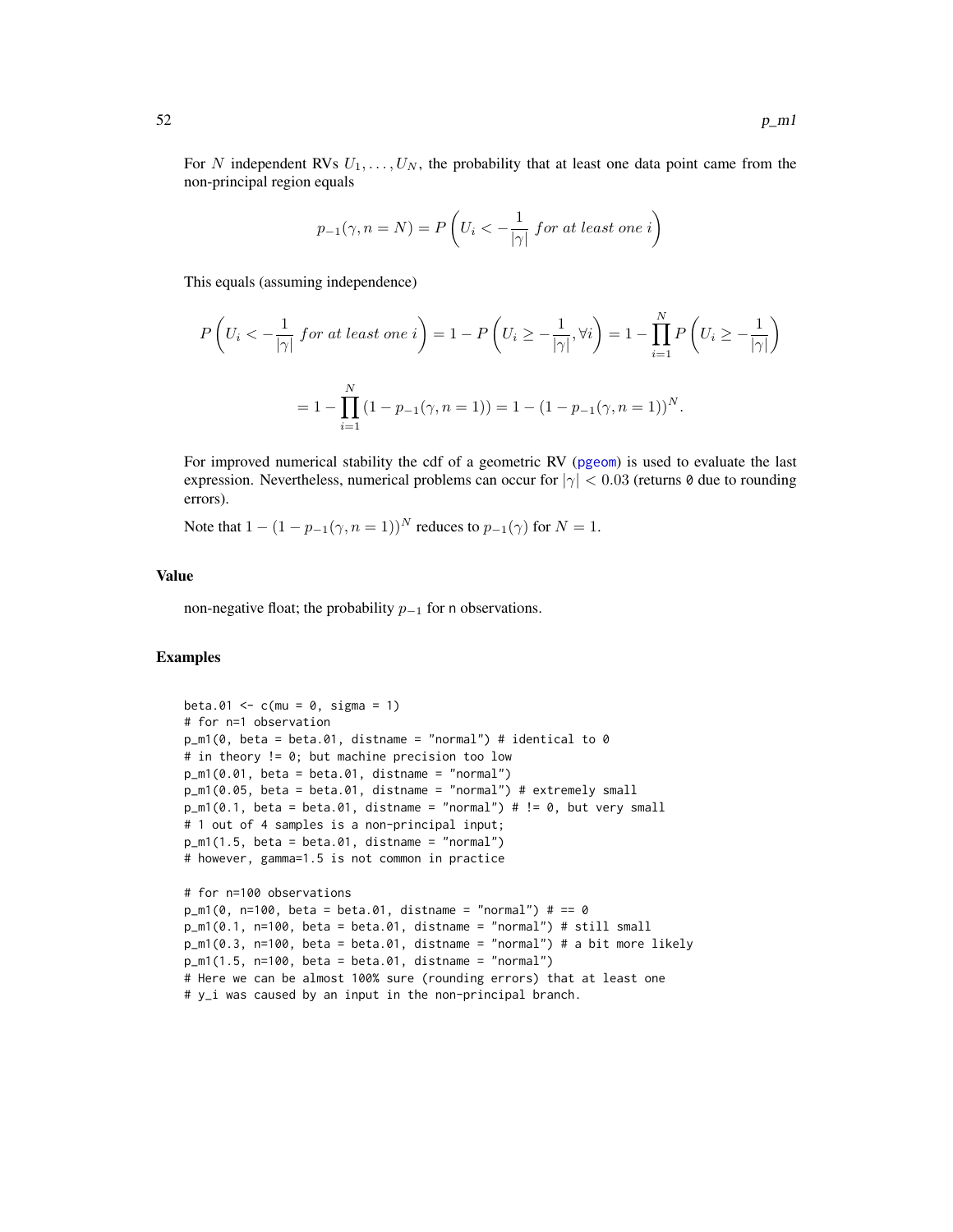<span id="page-52-2"></span><span id="page-52-1"></span><span id="page-52-0"></span>

All functions here are for the transformation parameter vector  $\tau = (\mu_x, \sigma_x, \gamma, \delta, \alpha)$ .

check\_tau checks if  $\tau$  is correctly specified (correct names, non-negativity constraints, etc.)

complete\_tau completes missing values so users don't have to specify every element of  $\tau$  explicitly. 'mu\_x' and 'sigma\_x' must be specified, but alpha = 1, gamma =  $0$ , and delta =  $0$  will be set automatically if missing.

get\_initial\_tau provides starting estimates for  $\tau$ .

normalize\_by\_tau shifts and scales data given the tau vector as

 $(data - \mu_x)/\sigma_x$ .

Parameters  $\mu_x$  and  $\sigma_x$  are not necessarily mean and standard deviation in the  $\tau$  vector; that depends on the family type and use.mean.variance (for location families they usually are mean and standard deviation if use.mean.variance = TRUE; for scale and non-location non-scale families they are just location/scale parameters for the transformation).

tau2theta converts  $\tau$  to the parameter list  $\theta$  (inverse of [theta2tau](#page-56-1)).

tau2type guesses the type ('s', 'h', 'hh') from the names of tau vector; thus make sure tau is named correctly.

#### Usage

```
check_tau(tau)
```

```
complete_tau(tau, type = tau2type(tau))
get\_initial\_tau(y, type = c("h", "hh", "s"), location. family = TRUE)normalize_by_tau(data, tau, inverse = FALSE)
tau2theta(tau, beta)
```
tau2type(tau)

#### **Arguments**

| tau  | named vector $\tau$ which defines the variable transformation. Must have at least<br>'mu_x' and 'sigma_x' element; see complete_tau for details. |
|------|--------------------------------------------------------------------------------------------------------------------------------------------------|
| type | type of Lambert W $\times$ F distribution: skewed "s"; heavy-tail "h"; or skewed<br>heavy-tail "hh".                                             |
| У    | a numeric vector of real values (the observed data).                                                                                             |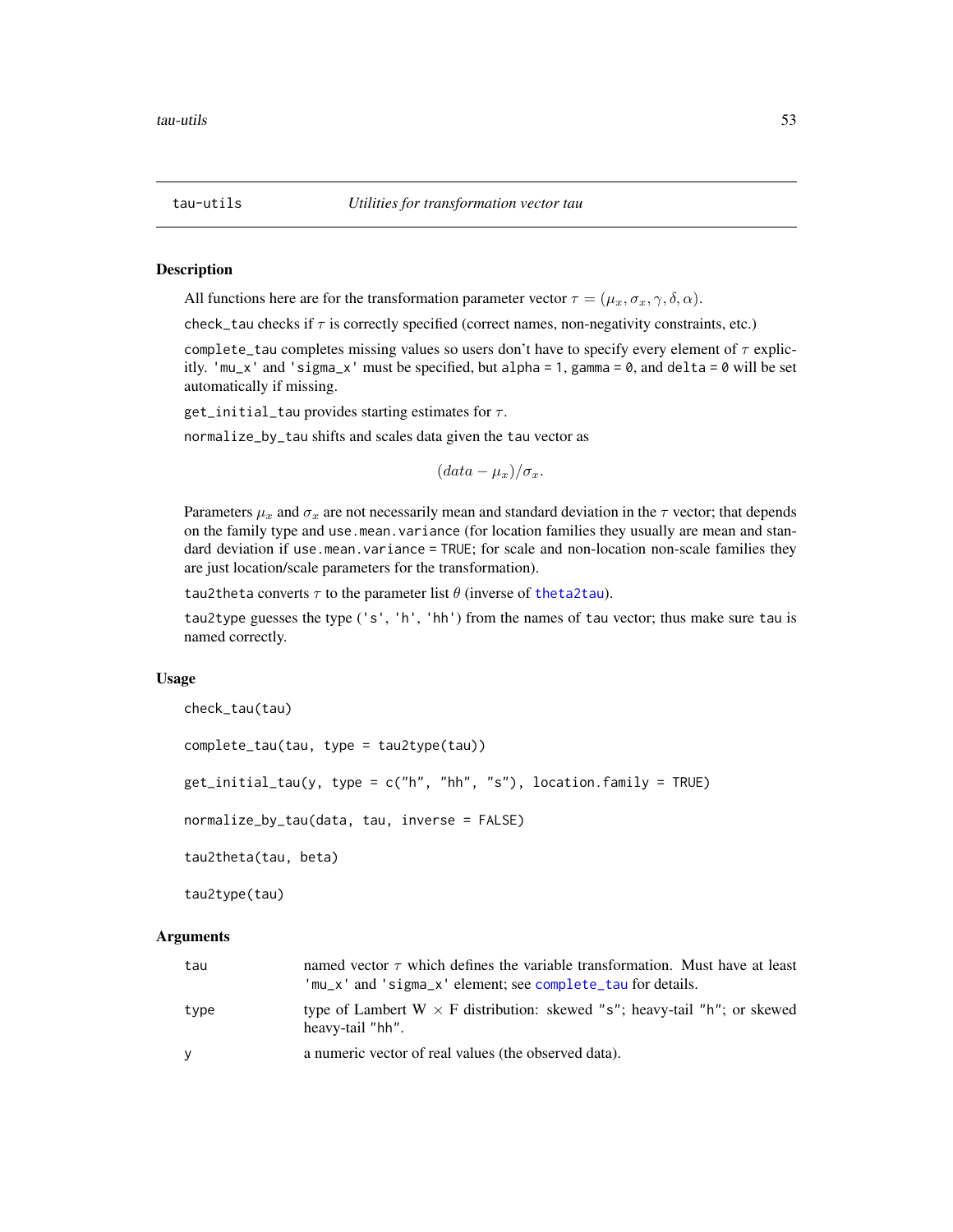<span id="page-53-0"></span>

| location.family |                                                                                                                                           |
|-----------------|-------------------------------------------------------------------------------------------------------------------------------------------|
|                 | logical; if FALSE it sets $mu_x$ to 0 and only estimates sigma $_x$ ; if TRUE (default),<br>it estimates mu_x as well.                    |
| data            | numeric; a numeric object in R. Usually this is either y or x (or z and u if<br>$inverse = TRUE.$ )                                       |
| inverse         | logical; if TRUE it applies the inverse transformation $data \cdot \sigma_x + \mu_x$                                                      |
| beta            | numeric vector (deprecated); parameter $\beta$ of the input distribution. See check_beta<br>on how to specify beta for each distribution. |

#### Value

check\_tau throws an error if  $\tau$  does not define a proper transformation.

complete\_tau returns a named numeric vector.

get\_initial\_tau returns a named numeric vector.

tau2theta returns a list with entries alpha, beta, gamma, and delta.

tau2type returns a string: either "s", "h", or "hh".

test\_normality *Visual and statistical Gaussianity check*

#### Description

Graphical and statistical check if data is Gaussian (three common Normality tests, QQ-plots, histograms, etc).

test\_normality does not show the autocorrelation function (ACF) estimate for lag 0, since it always equals 1. Thus removing it does not lose any information, but greatly improves the y-axis scale for higher order lags (which are usually very small compared to 1).

```
test_norm is a shortcut for test_normality.
```
#### Usage

```
test_normality(
  data,
  show.volatility = FALSE,
 plot = TRUE,
 pch = 1,
 add.legend = TRUE,
  seed = sample(1e+06, 1))
test_norm(...)
```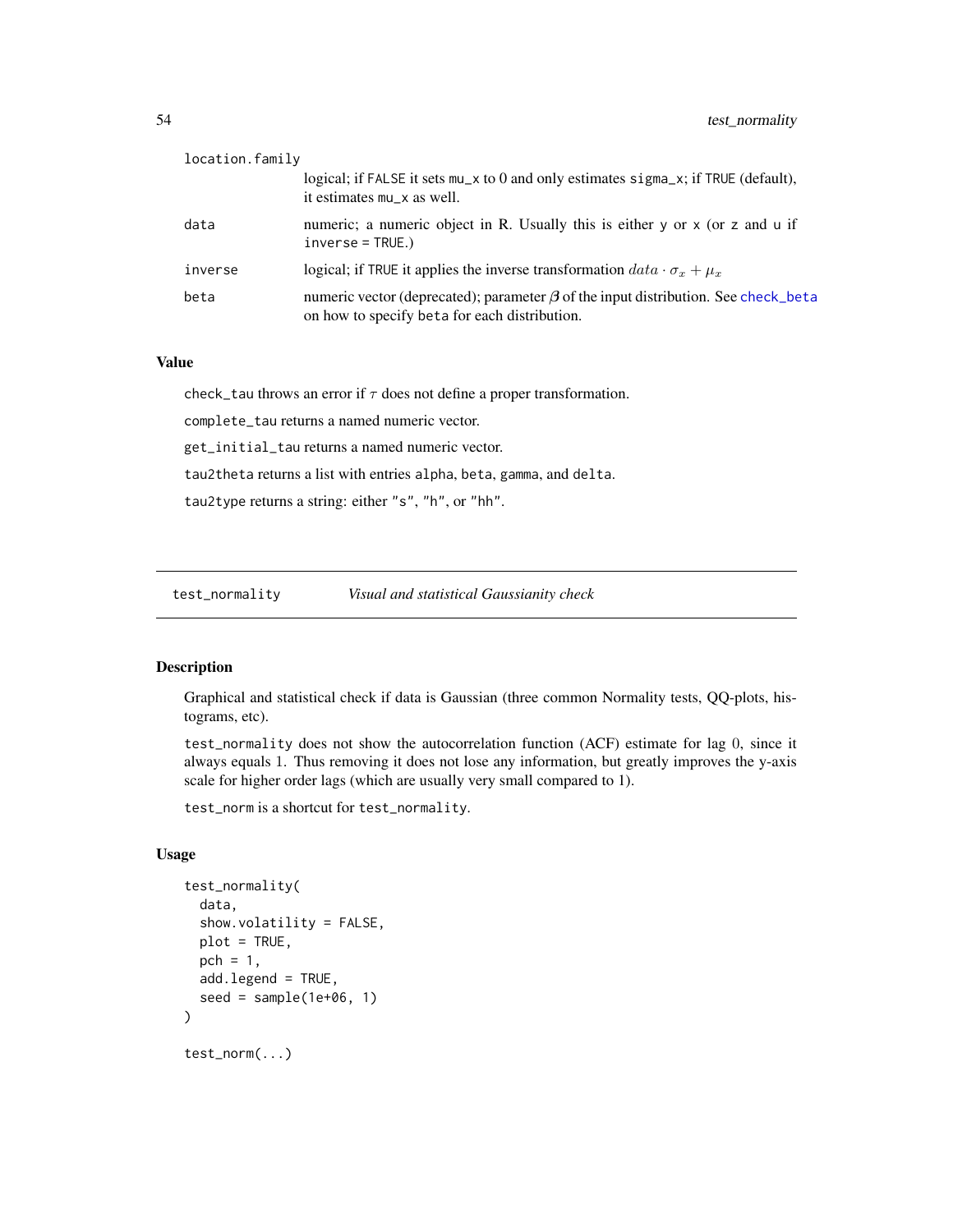#### <span id="page-54-0"></span>test\_normality 55

#### Arguments

| data<br>show.volatility | a numeric vector of data values.                                                                                                                                                                                            |
|-------------------------|-----------------------------------------------------------------------------------------------------------------------------------------------------------------------------------------------------------------------------|
|                         | logical; if TRUE the squared (centered) data and its ACF are also shown. Useful<br>for time series data to see if squares exhibit dependence (for financial data they<br>typically do); default: FALSE.                     |
| plot                    | Should visual checks (histogram, densities, qqplot, ACF) be plotted? Default<br>TRUE; otherwise only hypothesis test results are returned.                                                                                  |
| pch                     | a vector of plotting characters or symbols; default $pch = 1$ .                                                                                                                                                             |
| add.legend              | logical; if TRUE (default) a legend is placed in histogram/density plot.                                                                                                                                                    |
| seed                    | optional; if sample size $> 5,000$ , then some normality tests fail to run. In this<br>case it uses a subsample of size 5,000. For reproducibility, the seed can be<br>specified by user. By default it uses a random seed. |
| .                       | arguments as in test_normality.                                                                                                                                                                                             |
|                         |                                                                                                                                                                                                                             |

#### Value

A list with results of 3 normality tests (each of class htest) and the seed used for subsampling:

| anderson.darling |                                                             |
|------------------|-------------------------------------------------------------|
|                  | Anderson Darling (if <b>nortest</b> package is available),  |
| shapiro.francia  |                                                             |
|                  | Shapiro-Francia (if <b>nortest</b> package is available),   |
| shapiro.wilk     | Shapiro-Wilk,                                               |
| seed             | seed for subsampling (only used if sample size $> 5,000$ ). |

#### References

Thode Jr., H.C. (2002): "Testing for Normality". Marcel Dekker, New York.

#### See Also

[shapiro.test](#page-0-0) in the stats package; [ad.test](#page-0-0), [sf.test](#page-0-0) in the nortest package.

```
y \le rLambertW(n = 1000, theta = list(beta = c(3, 4), gamma = 0.3),
               distname = "normal")
test_normality(y)
x < - rnorm(n = 1000)
test_normality(x)
# mixture of exponential and normal
test_normality(c(rexp(100), rnorm(100, mean = -5)))
```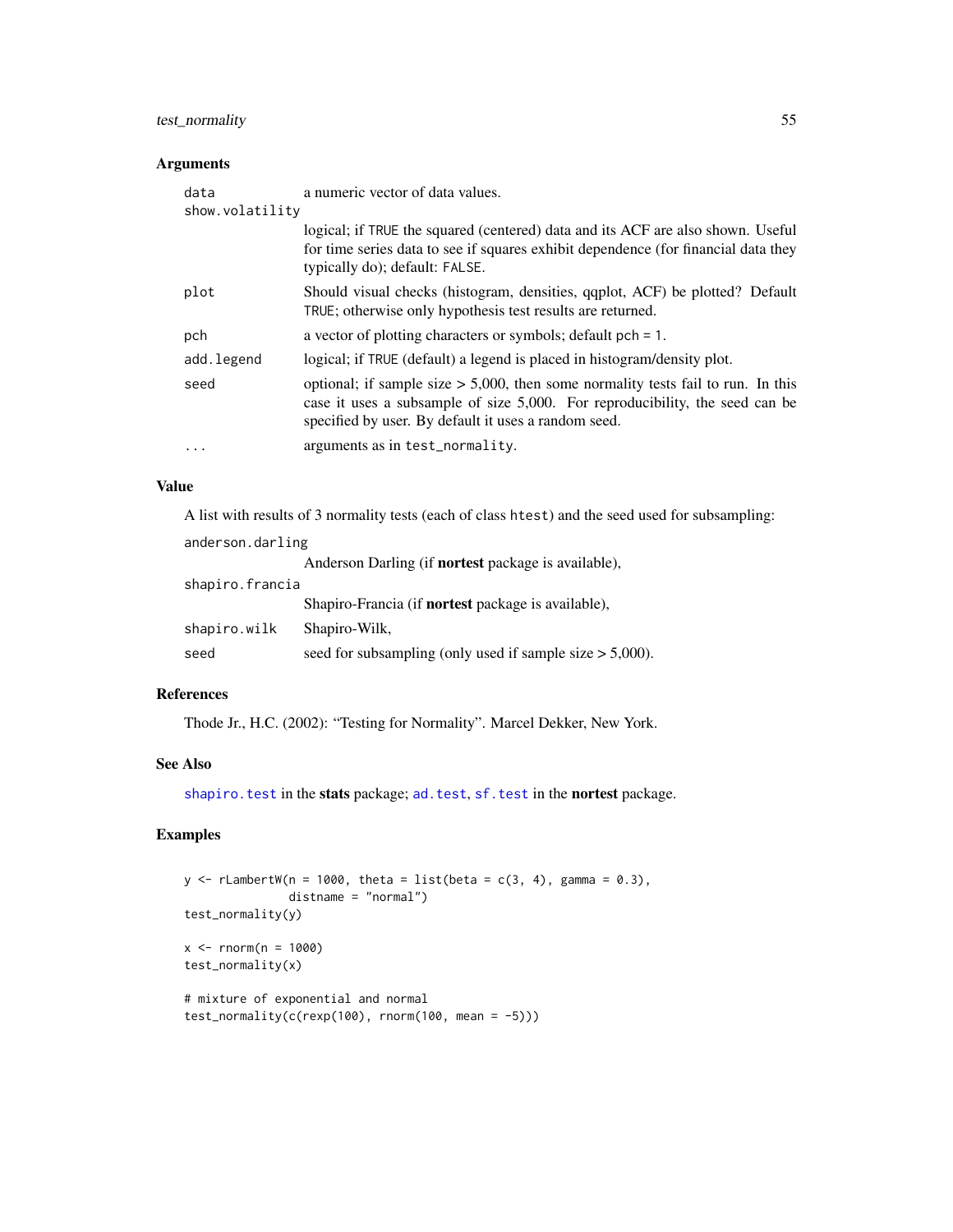<span id="page-55-1"></span><span id="page-55-0"></span>

Performs a test for the null hypothesis of symmetry,  $H_0$ :  $\delta_l = \delta_r$ , versus the alternative of asymmetry. This can be done using a Wald test of the linear restriction  $H_0$ :  $\delta_l - \delta_r = 0$  or a likelihood ratio test.

By default it uses "Wald" test since this only requires the Hessian of the "hh" Lambert W fit. The "LR" test requires the log-likelihood values for both MLEs (type "h" and "hh") and thus takes longer to compute.

#### Usage

```
test_symmetry(LambertW.fit, method = c("Wald", "LR"))
```
#### **Arguments**

| LambertW.fit | an object of class LambertW fit with type = "hh" or a numeric vector (ob-             |
|--------------|---------------------------------------------------------------------------------------|
|              | served data). If it is data, then an asymmetric Lambert $W \times$ Gaussian distribu- |
|              | tion (distname = "normal") with two tail parameters ("hh") will be fit to the         |
|              | data internally and then used as the new LambertW. fit.                               |
| method       | test methodology: "Wald" (default) or a likelihood ratio "LR" test                    |

#### Value

A list of class "htest" containing:

| statistic | value of the test statistic.                       |
|-----------|----------------------------------------------------|
| p.value   | p-value for the test,                              |
| method    | character string describing the test,              |
| data.name | a character string giving the name(s) of the data. |

```
## Not run:
# skewed
yy <- rLambertW(n = 500, theta = list(delta = c(0.1, 0.25), beta = c(2, 1)),
                distname = "normal")
fit.ml \leq MLE_LambertW(yy, type = "hh", distname = "normal",
                       hessian = TRUE)
summary(fit.ml)
test_symmetry(fit.ml, "LR")
test_symmetry(fit.ml, "Wald")
# symmetric
```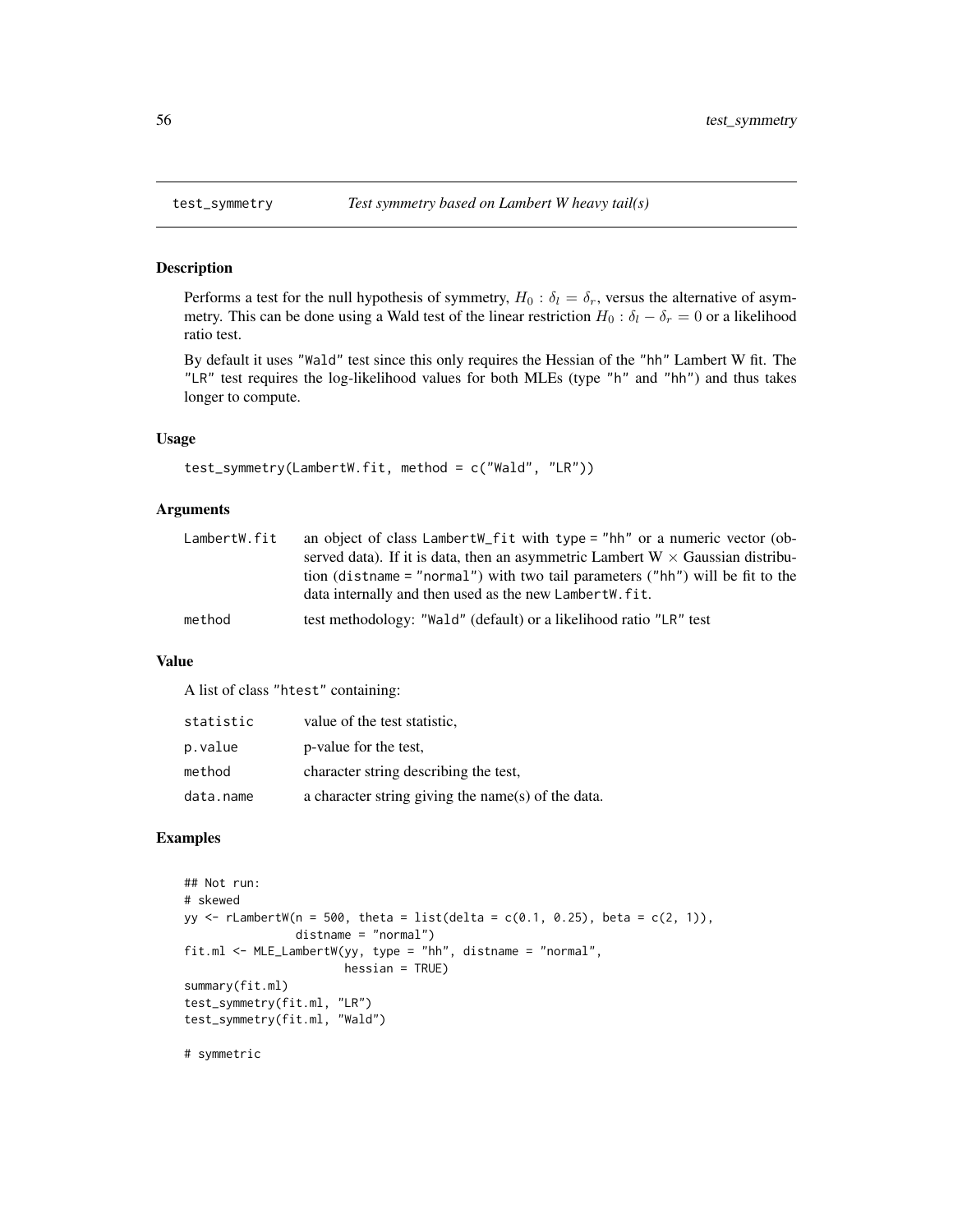#### <span id="page-56-0"></span>theta-utils 57

```
yy <- rLambertW(n = 500, theta = list(delta = c(0.2, 0.2), beta = c(2, 1)),
                distname = "normal")
fit.ml <- MLE_LambertW(yy, type = "hh", distname = "normal")
summary(fit.ml)
test_symmetry(fit.ml, "LR")
test_symmetry(fit.ml, "Wald")
## End(Not run)
```
<span id="page-56-2"></span>

theta-utils *Utilities for the parameter vector of Lambert W*× *F distributions*

#### <span id="page-56-1"></span>**Description**

These functions work with  $\theta = (\beta, \gamma, \delta, \alpha)$ , which fully parametrizes Lambert W $\times$  F distributions. See Details for more background information on some functions.

check\_theta checks if  $\theta = (\alpha, \beta, \gamma, \delta)$  describes a well-defined Lambert W distribution.

complete\_theta completes missing values in a parameters list so users don't have to specify everything in detail. If not supplied, then alpha = 1, gamma =  $\theta$ , and delta =  $\theta$  will be set by default.

flatten\_theta and unflatten\_theta convert between the list theta and its vector-style flattened type. The flattened version is required for several optimization routines, since they optimize over multivariate vectors – not lists.

get\_initial\_theta provides initial estimates for  $\alpha$ ,  $\beta$ ,  $\gamma$ , and  $\delta$ , which are then used in maximum likelihood (ML) estimation ([MLE\\_LambertW](#page-48-1)).

get\_theta\_bounds returns lower and upper bounds for  $\theta$  (necessary for optimization such as [MLE\\_LambertW](#page-48-1)).

theta2tau converts  $\theta$  to the transformation vector  $\tau = (\mu_x, \sigma_x, \gamma, \delta, \alpha)$ .

theta2unbounded transforms  $\theta$  from the bounded space to an unrestricted space (by log-transformation on  $\sigma_x$ ,  $\delta$ , and  $\alpha$ ; note that this restricts  $\gamma \geq 0$ ,  $\delta \geq 0$ , and  $\alpha \geq 0$ .).

#### Usage

```
check_theta(theta, distname)
```
complete\_theta(theta = list(), LambertW.input = NULL)

```
flatten_theta(theta)
```

```
get_initial_theta(
 y,
  distname,
  type = c("h", "hh", "s"),
  theta.fixed = list(alpha = 1),
  method = c("Taylor", "IGMM"),
  use.mean.variance = TRUE
```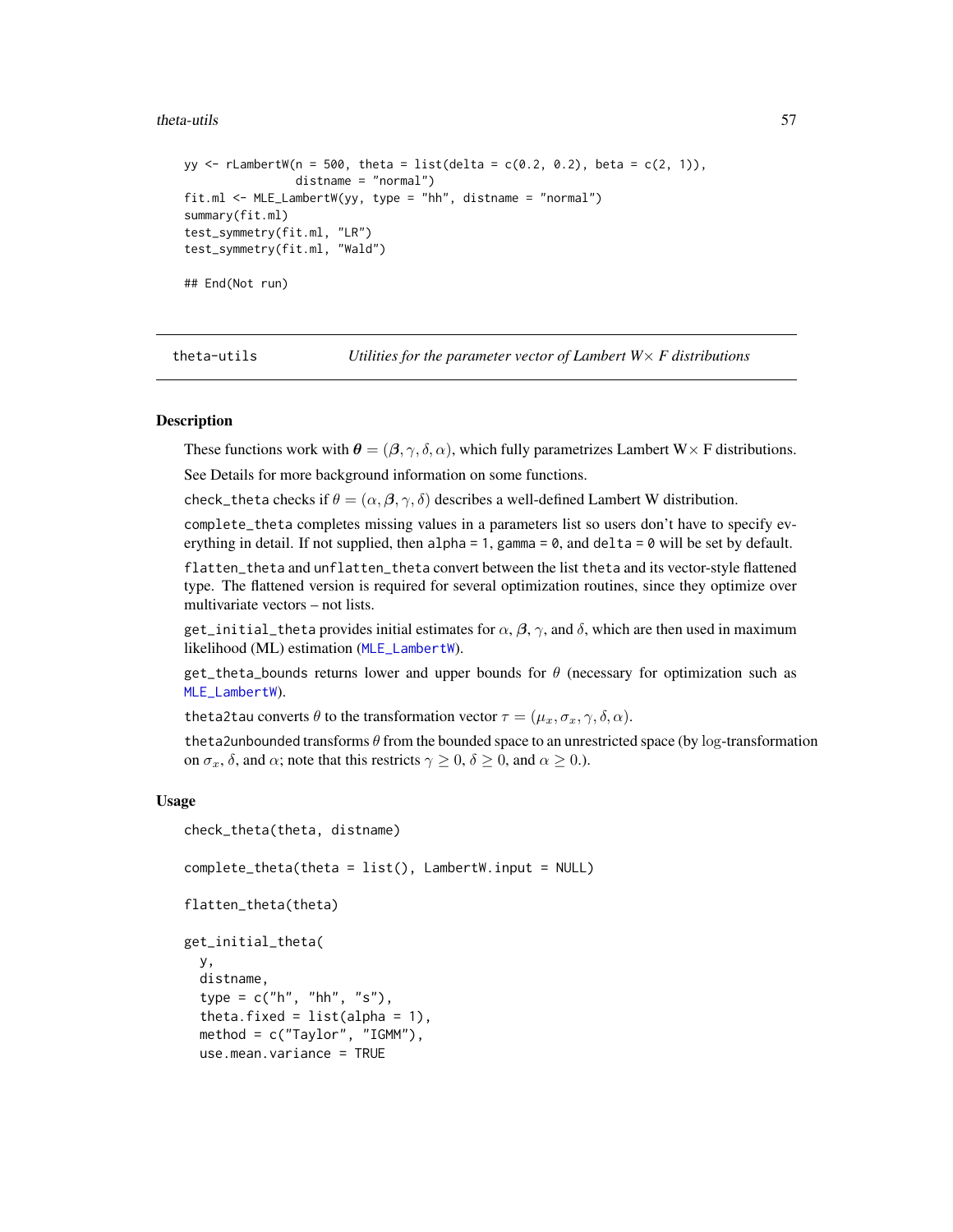```
get_theta_bounds(
  distname,
  beta,
  type = c("s", "h", "hh"),not.negative = FALSE
\mathcal{L}
```
theta2tau(theta = list(beta =  $c(0, 1)$ ), distname, use.mean.variance = TRUE) theta2unbounded(theta, distname, type =  $c("h", "hh", "s"), inverse = FALSE)$ unflatten\_theta(theta.flattened, distname, type)

#### Arguments

| theta             | list; a (possibly incomplete) list of parameters alpha, beta, gamma, delta.<br>complete_theta fills in default values for missing entries.                                                                                                                                                                                                                              |
|-------------------|-------------------------------------------------------------------------------------------------------------------------------------------------------------------------------------------------------------------------------------------------------------------------------------------------------------------------------------------------------------------------|
| distname          | character; name of input distribution; see get_distnames.                                                                                                                                                                                                                                                                                                               |
|                   | LambertW. input optional; if beta is missing in theta, LambertW. input (which has a beta ele-<br>ment) must be specified.                                                                                                                                                                                                                                               |
| У                 | a numeric vector of real values (the observed data).                                                                                                                                                                                                                                                                                                                    |
| type              | type of Lambert $W \times F$ distribution: skewed "s"; heavy-tail "h"; or skewed<br>heavy-tail "hh".                                                                                                                                                                                                                                                                    |
| theta.fixed       | list; fixed parameters for the optimization; default: alpha = 1.                                                                                                                                                                                                                                                                                                        |
| method            | character; should a fast "Taylor" (default) approximation be used (delta_Taylor<br>or gamma_Taylor) to estimate $\delta$ or $\gamma$ , or should "IGMM" (IGMM) estimates be<br>used. Use "Taylor" as initial values for IGMM; IGMM improves upon it and should<br>be used for MLE_LambertW. Do not use "IGMM" as initial values for IGMM - this<br>will run IGMM twice. |
| use.mean.variance |                                                                                                                                                                                                                                                                                                                                                                         |
|                   | logical; if TRUE it uses mean and variance implied by $\beta$ to do the transformation<br>(Goerg 2011). If FALSE, it uses the alternative definition from Goerg (2016) with<br>location and scale parameter.                                                                                                                                                            |
| beta              | numeric vector (deprecated); parameter $\beta$ of the input distribution. See check_beta<br>on how to specify beta for each distribution.                                                                                                                                                                                                                               |
| not.negative      | logical; if TRUE it sets the lower bounds for alpha and delta to 0. Default:<br>FALSE.                                                                                                                                                                                                                                                                                  |
| inverse           | logical; if TRUE, it transforms the unbounded the ta back to the original, bounded<br>space. Default: FALSE.                                                                                                                                                                                                                                                            |
| theta.flattened   |                                                                                                                                                                                                                                                                                                                                                                         |
|                   | named vector; flattened version of list theta.                                                                                                                                                                                                                                                                                                                          |

<span id="page-57-0"></span>

 $\lambda$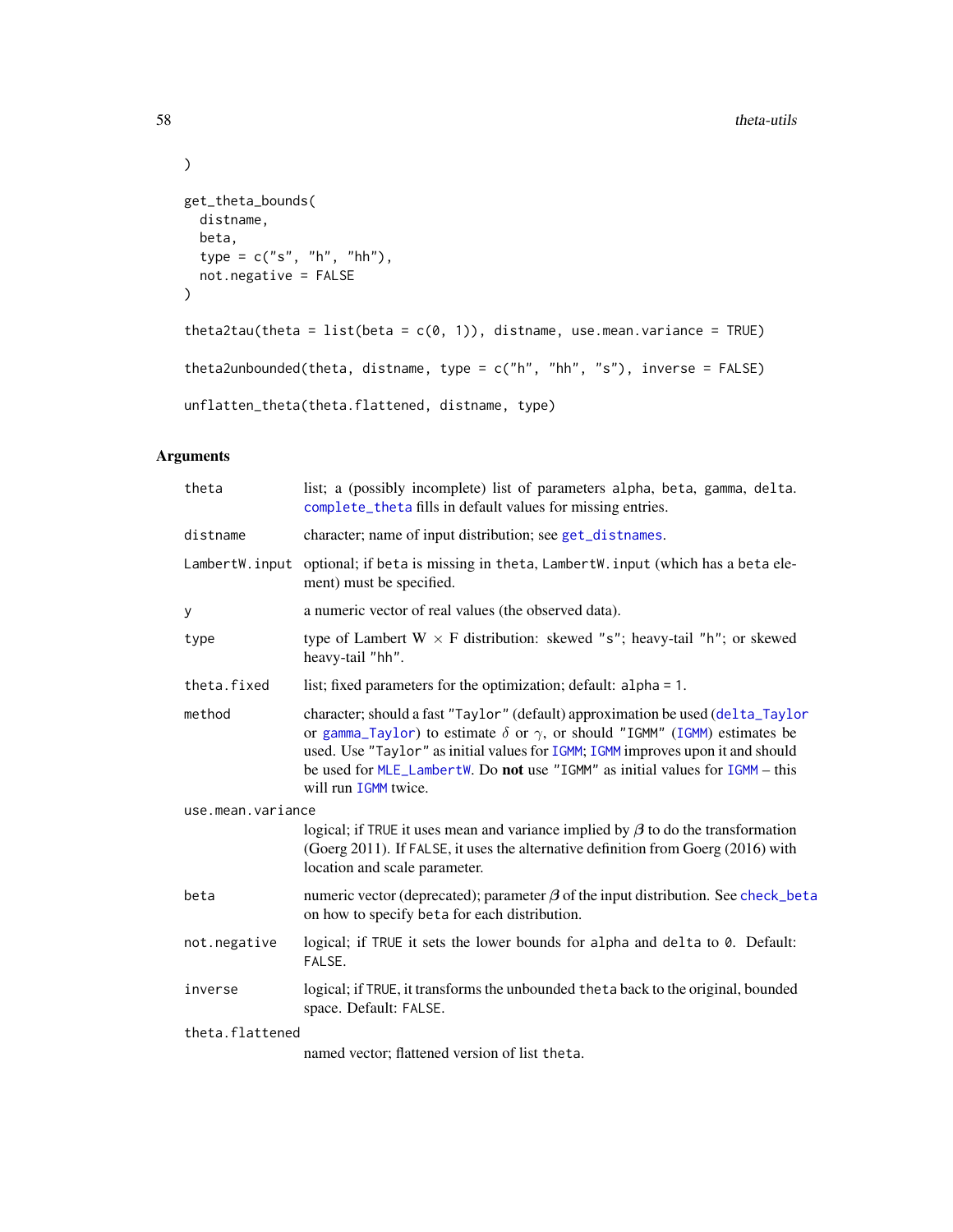#### <span id="page-58-0"></span>theta-utils 59

#### Details

get\_initial\_theta obtains a quick initial estimate of  $\theta$  by first finding the (approximate) input  $\hat{x}_{\hat{\theta}}$  by [IGMM](#page-27-1), and then estimating  $\beta$  for this input data  $\hat{x}_{\hat{\theta}} \sim F_X(x \mid \beta)$  (see [estimate\\_beta](#page-5-1)).

Converting theta to an unbouded space is especially useful for optimization routines (like [nlm](#page-0-0)), which can be performed over an unconstrained space. The obtained optimum can be converted back to the original space using the inverse transformation (set inverse = TRUE transforms it via exp) – this guarantees that the estimate satisfies non-negativity constraints (if required). The main advantage is that this avoids using optimization routines with boundary constraints – since they are much slower compared to uncostrained optimization.

#### Value

check\_theta throws an error if list theta does not define a proper Lambert  $W \times F$  distribution; does nothing otherwise.

complete\_theta returns a list containing:

| alpha                                                   | heavy tail exponent(s),                                                                                           |  |
|---------------------------------------------------------|-------------------------------------------------------------------------------------------------------------------|--|
| beta                                                    | named vector $\beta$ of the input distribution,                                                                   |  |
| gamma                                                   | skewness parameter,                                                                                               |  |
| delta                                                   | heavy-tail parameter(s).                                                                                          |  |
| get_initial_theta returns a list containing:            |                                                                                                                   |  |
| alpha                                                   | heavy tail exponent; default: 1,                                                                                  |  |
| beta                                                    | named vector $\beta$ of the input distribution; estimated from the recovered input<br>data $\hat{\mathbf{x}}_2$ , |  |
| gamma                                                   | skewness parameter; if type is "h" or "hh" gamma = $\theta$ ; estimated from IGMM,                                |  |
| delta                                                   | heavy-tail parameter; estimated from $IGMM$ . If type = "s", then delta = 0.                                      |  |
| get_theta_bounds returns a list containing two vectors: |                                                                                                                   |  |
| lower                                                   | flattened vector of lower bounds for valid $\theta$ ,                                                             |  |
| upper                                                   | flattened vector of upper bounds for valid $\theta$ .                                                             |  |

#### See Also

[check\\_beta](#page-5-1) [estimate\\_beta](#page-5-1), [get\\_initial\\_tau](#page-52-2) [beta2tau](#page-5-1)

```
## Not run:
check_theta(theta = list(beta = c(1, 1, -1)), distname = "t")
## End(Not run)
```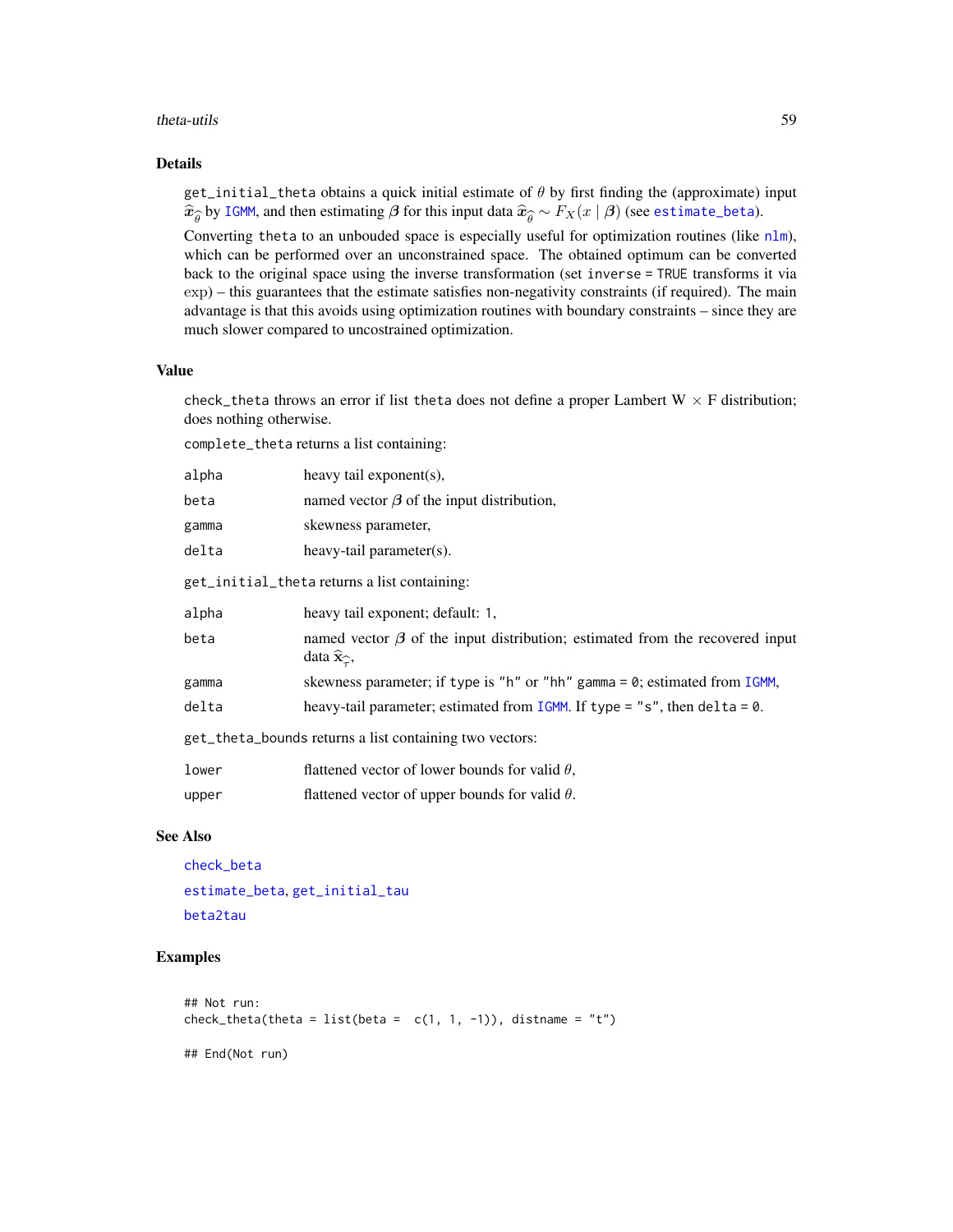```
check_theta(theta = list(beta = c(1, 1)), distname = "normal") # ok
params \le list(beta = c(2, 1), delta = 0.3) # alpha and gamma are missing
complete_theta(params) # added default values
params <- list(beta = c(2, 1), delta = 0.3, alpha = c(1, 2))
params <- complete_theta(params)
check_theta(params, distname = 'normal')
###
x < - rnorm(1000)
get_initial_theta(x, distname = "normal", type = "h")
get\_initial\_theta(x, distance = "normal", type = "s")# starting values for the skewed version of an exponential
y \le r rLambertW(n = 1000, distname = "exp", beta = 2, gamma = 0.1)
get_initial_theta(y, distname = "exp", type = "s")
# starting values for the heavy-tailed version of a Normal = Tukey's h
y \le rLambertW(n = 1000, beta = c(2, 1), distname = "normal", delta = 0.2)
get\_initial\_theta(y, distance = "normal", type = "h")#'
###
get\_theta\_bounds(type = "hh", distance = "normal", beta = c(0, 1))###
theta.restr \leq theta2unbounded(list(beta = c(-1, 0.1),
                                    delta = c(0.2, 0.2),
                                    distname = "normal")
theta.restr
# returns again the beta and delta from above
theta2unbounded(theta.restr, inverse = TRUE, distname = "normal")
```
U-utils *Zero-mean, unit-variance version of standard distributions*

#### **Description**

Density, distribution function, quantile function and random number generation for the shifted and scaled U of the (location-)scale family input  $X \sim F_X(x \mid \boldsymbol{\beta})$  - see References.

Since the normalized random variable U is one of the main building blocks of Lambert  $W \times F$  distributions, these functions are wrappers used by other functions such as [dLambertW](#page-34-1) or [rLambertW](#page-34-1).

#### Usage

dU(u, beta, distname, use.mean.variance = TRUE)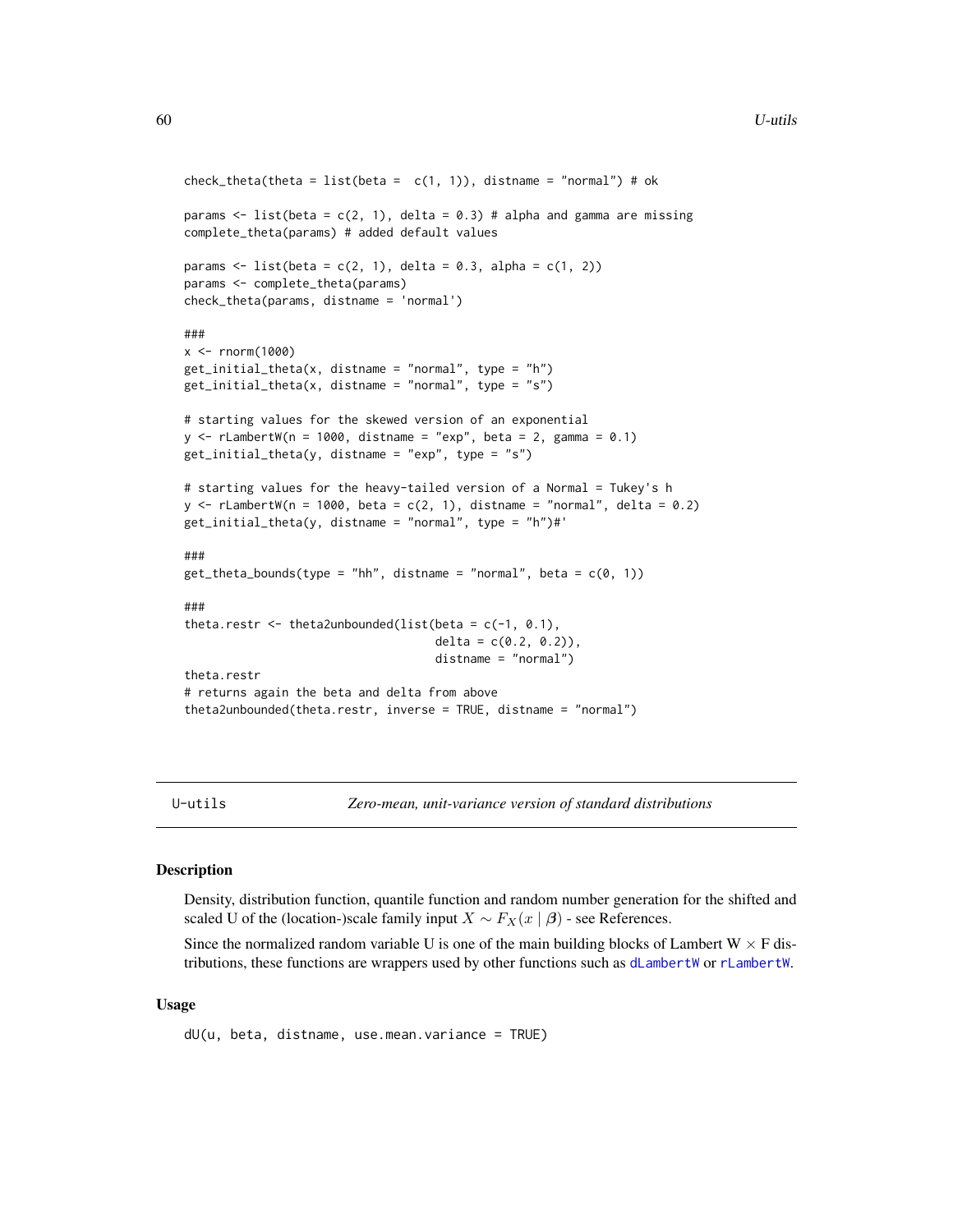#### <span id="page-60-0"></span>U-utils  $\qquad \qquad 61$

pU(u, beta, distname, use.mean.variance = TRUE)  $qU(p, beta, distance, use. mean. variance = TRUE)$ rU(n, beta, distname, use.mean.variance = TRUE)

#### Arguments

| <b>u</b>          | vector of quantiles.                                                                                                                                                                                         |  |
|-------------------|--------------------------------------------------------------------------------------------------------------------------------------------------------------------------------------------------------------|--|
| beta              | numeric vector (deprecated); parameter $\beta$ of the input distribution. See check_beta<br>on how to specify beta for each distribution.                                                                    |  |
| distname          | character; name of input distribution; see get_distnames.                                                                                                                                                    |  |
| use.mean.variance |                                                                                                                                                                                                              |  |
|                   | logical; if TRUE it uses mean and variance implied by $\beta$ to do the transformation<br>(Goerg 2011). If FALSE, it uses the alternative definition from Goerg (2016) with<br>location and scale parameter. |  |
| p                 | vector of probability levels                                                                                                                                                                                 |  |
| n                 | number of samples                                                                                                                                                                                            |  |

#### Value

dU evaluates the pdf at y, pU evaluates the cdf, qU is the quantile function, and  $rU$  generates random samples from U.

```
# a zero-mean, unit variance version of the t_3 distribution.
curve(dU(x, beta = c(1, 1, 3), distname = "t"), -4, 4,
     ylab = "pdf", xlab = "u",
      main = "student-t \n zero-mean, unit variance")
# cdf of unit-variance version of an exp(3) -> just an exp(1)
curve(pU(x, beta = 3, distname = "exp"), \theta, 4, ylab = "cdf", xlab = "u",
     main = "Exponential \n unit variance", col = 2, lwd = 2)
curve(pexp(x, rate = 1), 0, 4, add = TRUE, lty = 2)# all have (empirical) variance 1
var(rU(n = 1000, distname = "chisq", beta = 2))
var(rU(n = 1000, distname = "normal", beta = c(3, 3)))
var(rU(n = 1000, distname = "exp", beta = 1))
var(rU(n = 1000, distname = "unif", beta = c(0, 10)))
```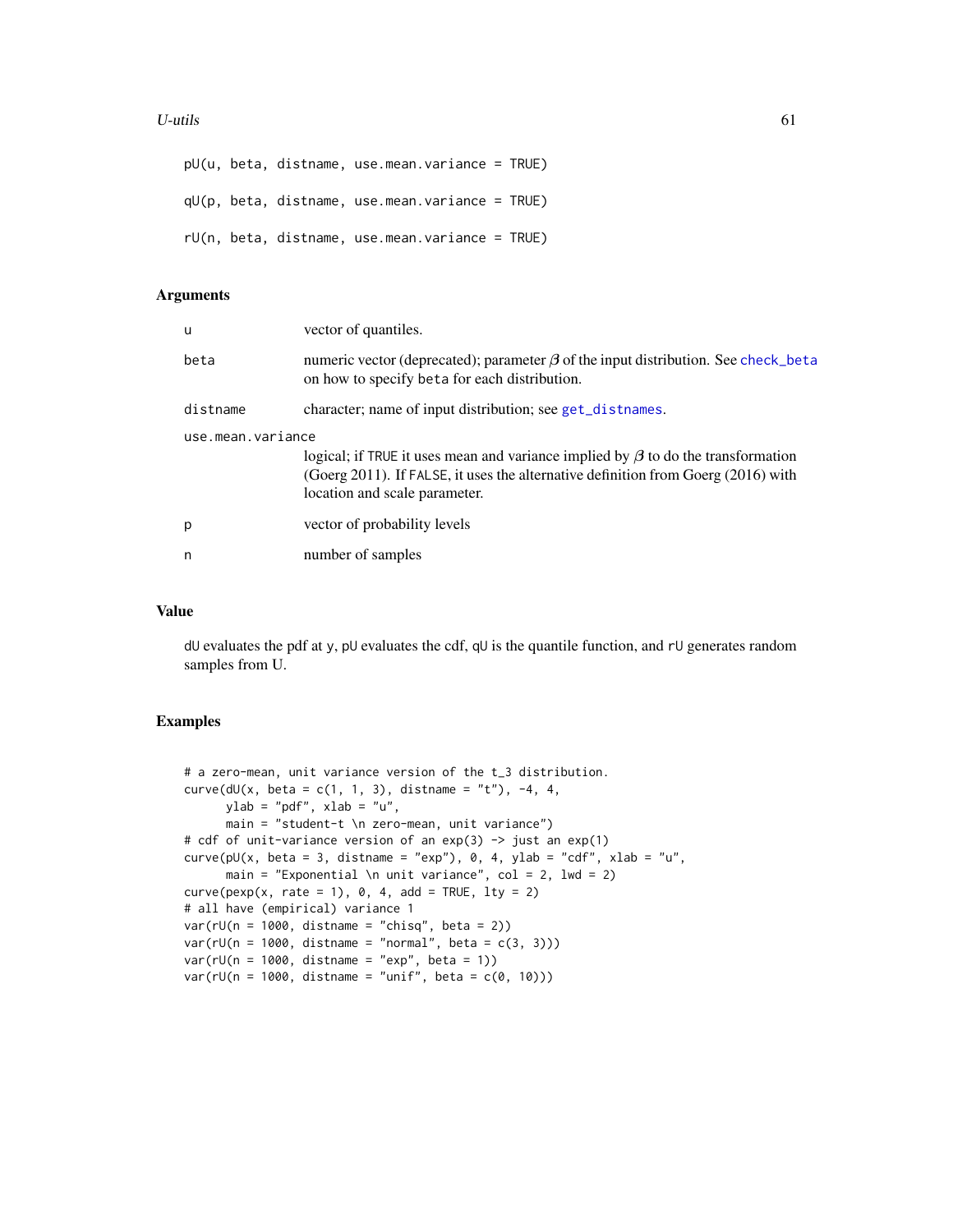The Lambert W function  $W(z) = u$  is defined as the inverse of (see [xexp](#page-65-1))

$$
u\exp(u)=z,
$$

i.e., it satisfies  $W(z) \exp(W(z)) = z$ .

W evaluates the Lambert W function (W), its first derivative (deriv\_W), and its logarithm ( $log_W$ ). All of them have a principal (branch =  $\theta$  (default)) and non-principal branch (branch = -1) solution. W is a wrapper for [lambertW0](#page-0-0) and [lambertWm1](#page-0-0) in the lamW package.

#### Usage

 $W(z, branch = 0)$ 

 $deriv_W(z, branch = 0, W.z = W(z, branch = branch))$ 

 $log\_deriv_W(z, branch = 0, W.z = W(z, branch = branch))$ 

 $deriv\_log_W(z, branch = 0, W.z = W(z, branch = branch))$ 

 $log_W(z, branch = 0, W.z = W(z, branch = branch))$ 

#### Arguments

| z      | a numeric vector of real values; note that $W(Inf,hranch = \emptyset) = Inf.$ |
|--------|-------------------------------------------------------------------------------|
| branch | either $\theta$ or $-1$ for the principal or non-principal branch solution.   |
| W.z    | Lambert W function evaluated at z; see Details below for why this is useful.  |

#### Details

Depending on the argument z of  $W(z)$  one can distinguish 3 cases:

 $z \ge 0$  solution is unique  $W(z) = W(z, \text{branch} = \emptyset);$ 

 $-1/e \le z < 0$  two solutions: the principal (W(z,branch = 0)) and non-principal (W(z,branch = -1)) branch;

 $z < -1/e$  no solution exists in the reals.

log\_W computes the natural logarithm of  $W(z)$ . This can be done efficiently since  $\log W(z)$  =  $\log z - W(z)$ . Similarly, the derivative can be expressed as a function of  $W(z)$ :

$$
W'(z) = \frac{1}{(1 + W(z)) \exp(W(z))} = \frac{W(z)}{z(1 + W(z))}.
$$

<span id="page-61-2"></span><span id="page-61-1"></span><span id="page-61-0"></span>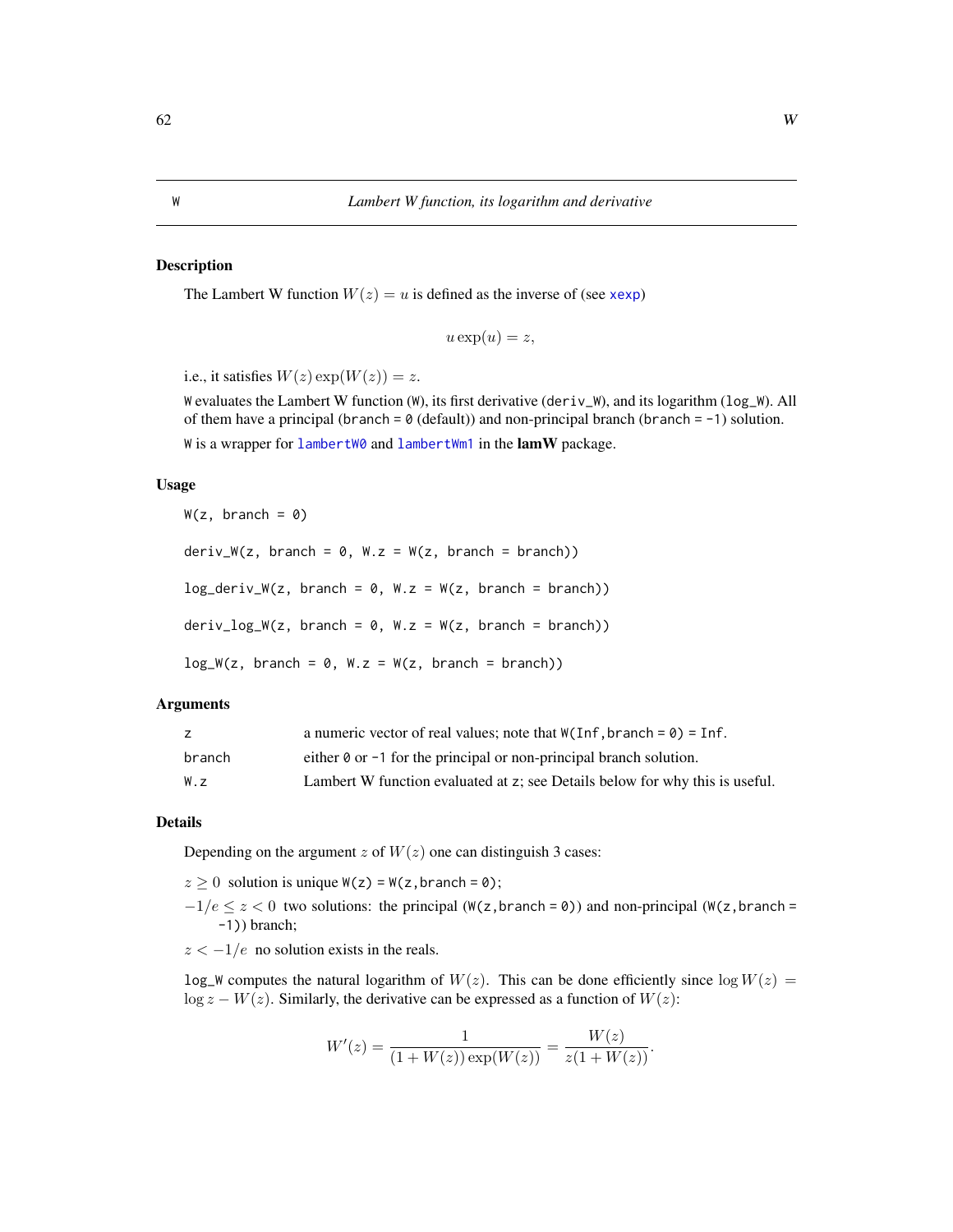<span id="page-62-0"></span>Note that  $W'(0) = 1$  and  $W'(-1/e) = \infty$ .

Moreover, by taking logs on both sides we can even simplify further to

$$
\log W'(z) = \log W(z) - \log z - \log(1 + W(z))
$$

which, since  $\log W(z) = \log z - W(z)$ , simplifies to

$$
\log W'(z) = -W(z) - \log(1 + W(z)).
$$

For this reason it is numerically faster to pass the value of  $W(z)$  as an argument to deriv\_W since W(z) often has already been evaluated in a previous step.

#### Value

numeric; same dimensions/size as z.

W returns numeric, Inf (for z = Inf), or NA if  $z < -1/e$ .

Note that W handles NaN differently to [lambertW0](#page-0-0) / [lambertWm1](#page-0-0) in the lamW package; it returns NA.

#### References

Corless, R. M., G. H. Gonnet, D. E. G. Hare, D. J. Jeffrey and D. E. Knuth (1996). "On the Lambert W function". Advances in Computational Mathematics, pp. 329-359.

#### See Also

[lambertW0](#page-0-0) / [lambertWm1](#page-0-0)in the lamW package; [xexp](#page-65-1).

```
W(-0.25) # "reasonable" input event
W(-0.25, branch = -1) # "extreme" input eventcurve(W(x, branch = -1), -1, 2, type = "1", col = 2, lwd = 2)
curve(W(x), -1, 2, type = "l", add = TRUE, lty = 2)
abline(v = - 1 / exp(1))# For lower values, the principal branch gives the 'wrong' solution;
# the non-principal must be used.
xexp(-10)
W(xexp(-10), branch = 0)
W(xexp(-10), branch = -1)
curve(log(x), 0.1, 5, 1ty = 2, col = 1, ylab = "")curve(W(x), 0, 5, add = TRUE, col = "red")curve(log_W(x), 0.1, 5, add = TRUE, col = "blue")grid()
legend("bottomright", c("log(x)", "W(x)", "log(W(x))").col = c("black", "red", "blue"), lty = c(2, 1, 1))
```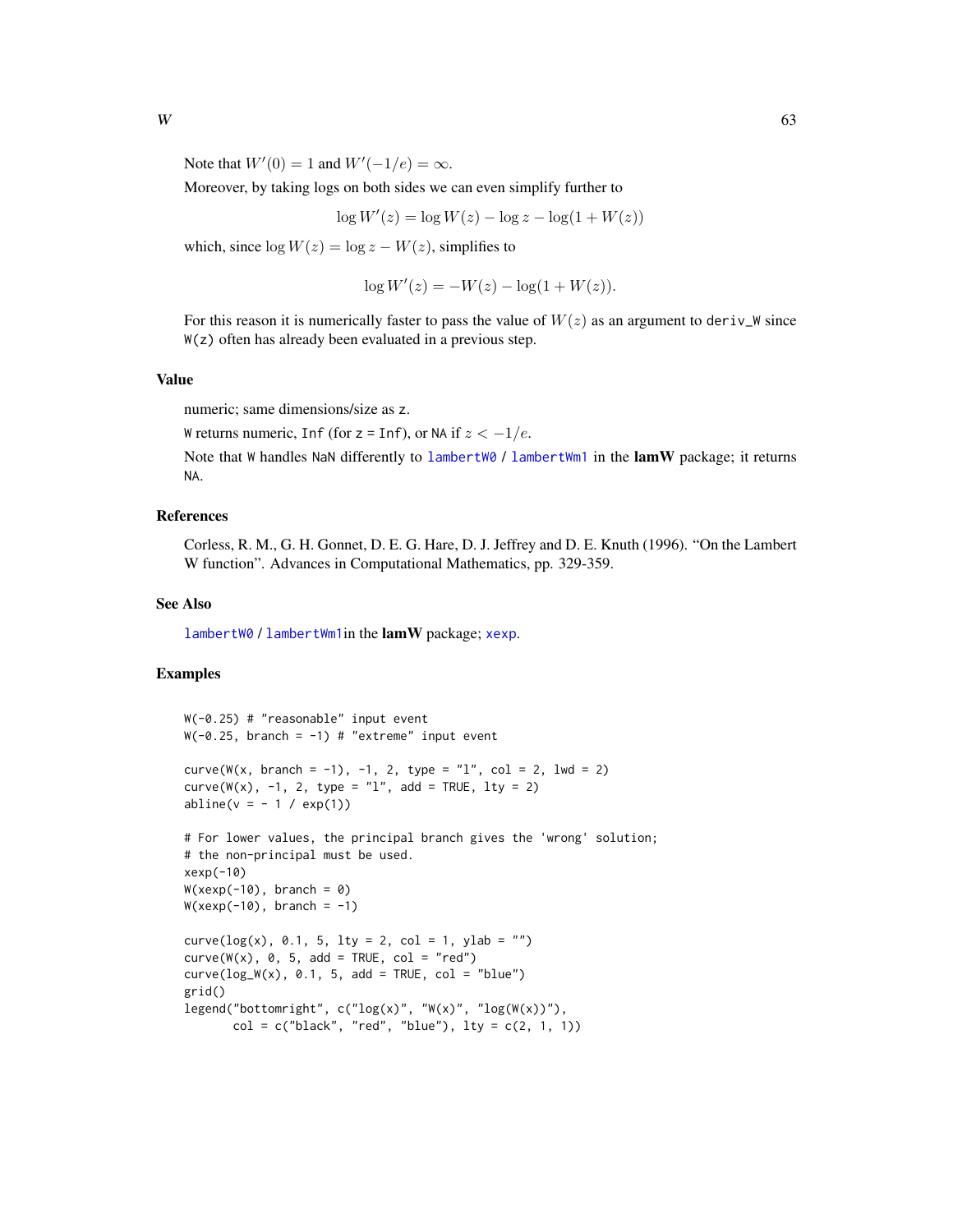<span id="page-63-0"></span>Inverse transformation W\_delta\_alpha for heavy-tail Lambert W RVs and its derivative. This is the inverse of Tukey's h transformation as a special case of alpha = 1.

#### Usage

```
W<sup>-</sup>delta(z, delta = 0)
W<sup>delta_alpha(z, delta = 0, alpha = 1)</sup>
W_2delta(z, delta = c(0, 1/5))
W_2delta_2alpha(z, delta = c(0, 0), alpha = c(1, 1))
deriv_W_delta(z, delta = 0)
deriv_W_delta_alpha(z, delta = 1, alpha = 1)
```
#### Arguments

| z     | a numeric vector of real values.                                                                                                            |
|-------|---------------------------------------------------------------------------------------------------------------------------------------------|
| delta | heavy-tail parameter(s); by default delta = 0, which implies $W_{\alpha}$ delta(z) = z.                                                     |
|       | If a vector of length 2 is supplied, then $\text{delta}[1]$ on the left and $\text{delta}[2]$ on<br>the right (of the center) will be used. |
| alpha | heavy-tail exponent(s) in $(u^2)^\alpha$ ; default: alpha = 1.                                                                              |

#### Value

Computes sgn(z)  $\left(\frac{1}{\alpha\delta}W(\alpha\delta(z^2)^{\alpha})\right)^{1/2\alpha}$ . If z is a vector, so is the output.

```
G_delta(0)
W_delta(0)
# W_delta is the inverse of G_delta
u.v < -2:2W_delta(G_delta(u.v, delta = 0.3), delta = 0.3)
# with alpha too
G<sup>delta_alpha(u.v, delta = 1, alpha = 0.33)</sup>
W_delta_alpha(G_delta_alpha(u.v, delta = 1, alpha = 0.33),
              delta = 1, alpha = 0.33) # the inverse
```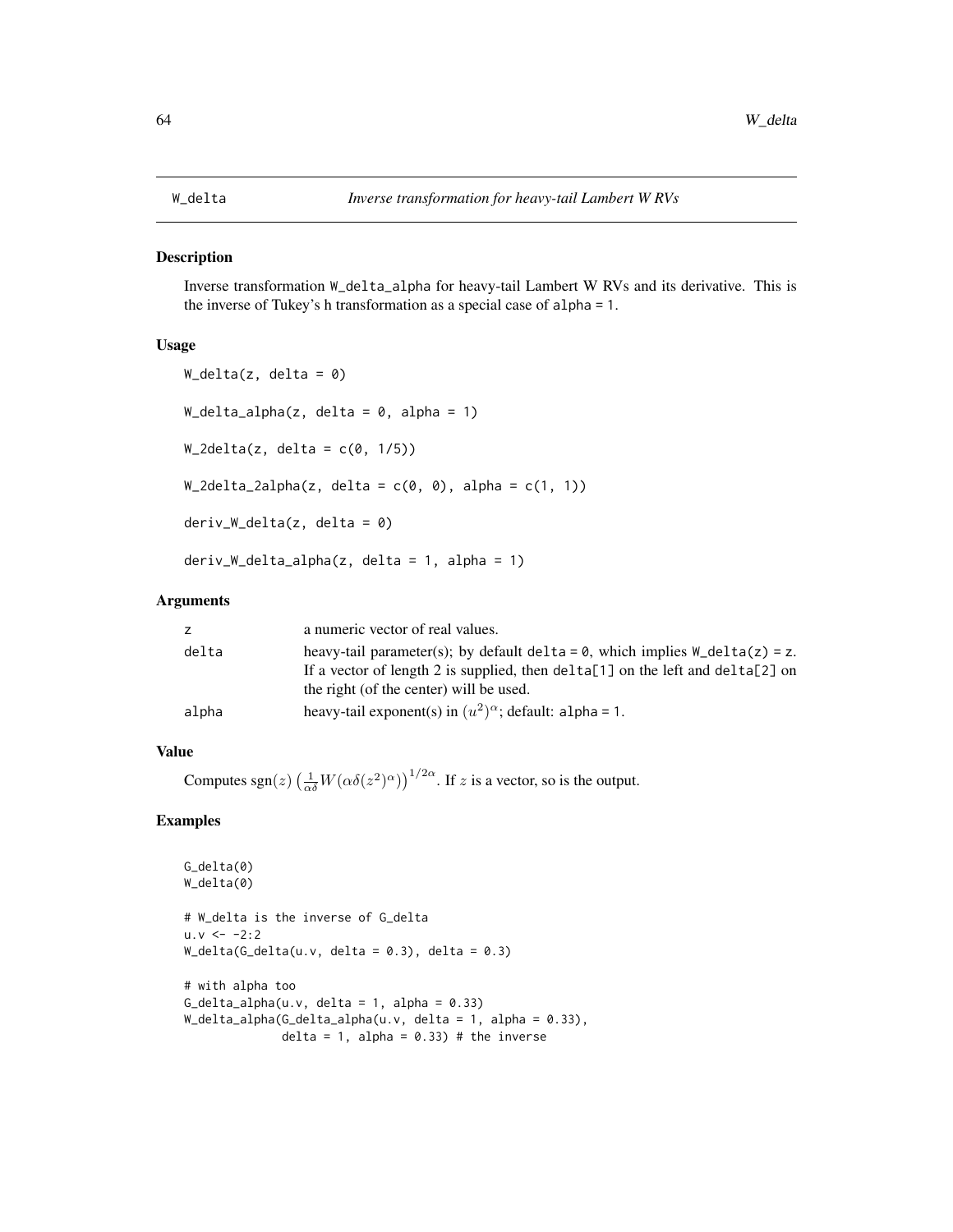<span id="page-64-1"></span><span id="page-64-0"></span>

Inverse transformation for skewed Lambert W RVs and its derivative.

#### Usage

```
W_{g}amma(z, gamma = 0, branch = 0)
```

```
deriv_W_gamma(z, gamma = 0, branch = 0)
```
#### **Arguments**

| Z.     | a numeric vector of real values; note that $W(Inf, branch = 0) = Inf.$                      |
|--------|---------------------------------------------------------------------------------------------|
| gamma  | skewness parameter; by default gamma = $\theta$ , which implies $W_{\text{gamma}}(z) = z$ . |
| branch | either $\theta$ or $-1$ for the principal or non-principal branch solution.                 |

#### Details

A skewed Lambert  $W \times F RV Z$  (for simplicity assume zero mean, unit variance input) is defined by the transformation (see [H\\_gamma](#page-26-2))

$$
z = U \exp(\gamma U) =: H_{\gamma}(U), \quad \gamma \in \mathbf{R},
$$

where  $U$  is a zero-mean and/or unit-variance version of the distribution  $F$ .

The inverse transformation is  $W_{\gamma}(z) := \frac{W(\gamma z)}{\gamma}$ , where W is the Lambert W function.

W\_gamma(z,gamma,branch = 0) (and W\_gamma(z,gamma,branch = -1)) implement this inverse.

If  $\gamma = 0$ , then  $z = u$  and the inverse also equals the identity.

If  $\gamma \neq 0$ , the inverse transformation can be computed by

$$
W_{\gamma}(z) = \frac{1}{\gamma}W(\gamma z).
$$

Same holds for  $W_{\text{gamma}}(z,gamma, b \text{ranch} = -1)$ . The derivative of  $W_{\gamma}(z)$  with respect to z simplifies to

$$
\frac{d}{dz}W_{\gamma}(z) = \frac{1}{\gamma}\cdot W'(\gamma z)\cdot \gamma = W'(\gamma z)
$$

deriv\_W\_gamma implements this derivative (for both branches).

#### Value

numeric; if  $z$  is a vector, so is the output.

#### See Also

[H\\_gamma](#page-26-2)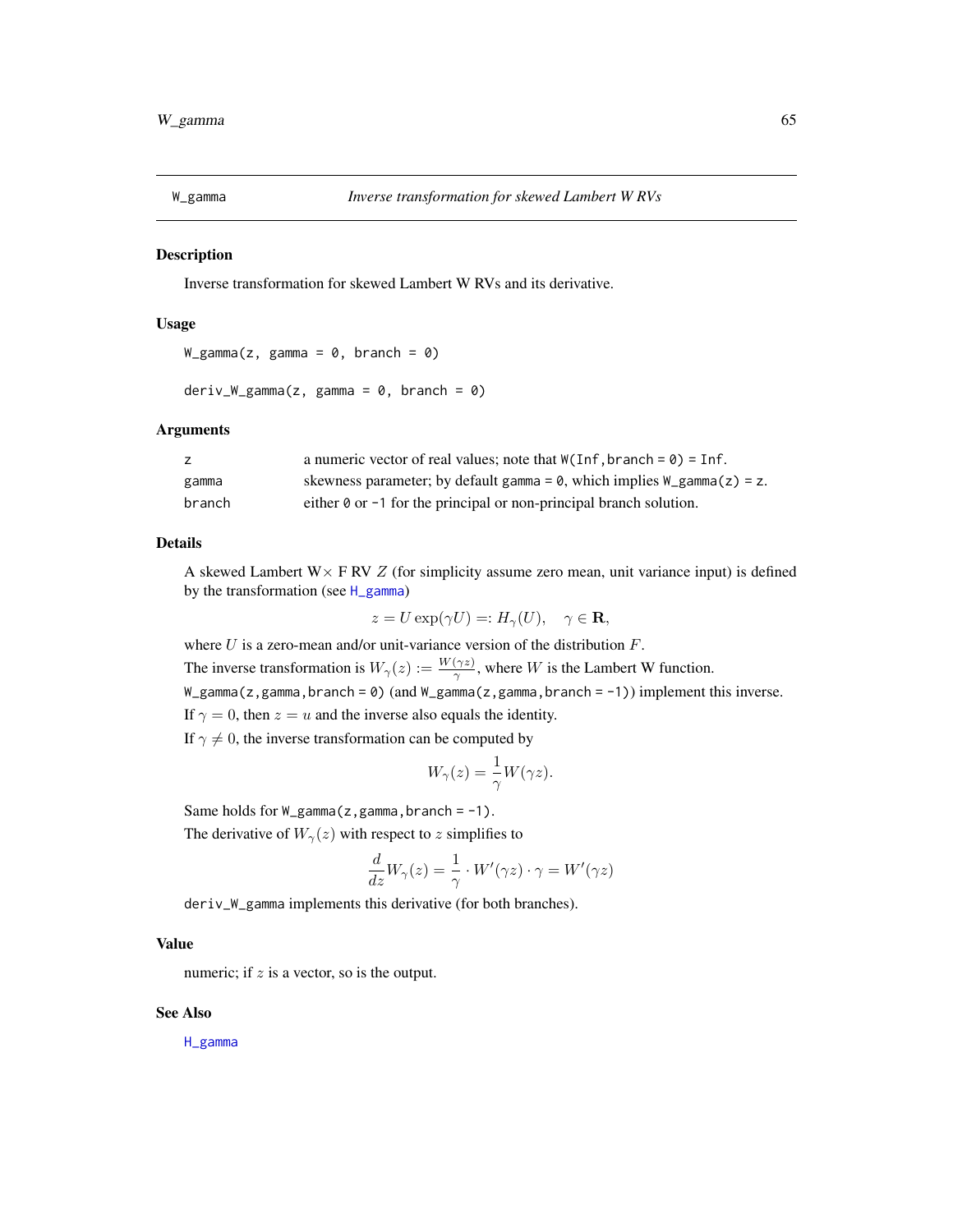<span id="page-65-1"></span><span id="page-65-0"></span>The Lambert W function  $W(z)$  is the inverse of  $u \exp(u) = z$ .

In versions < 0.6.0 of the package this function was denoted as H. It is now replaced with the more descriptive xexp (and H is deprecated).

#### Usage

xexp(x)

 $deriv\_xexp(x, degree = 1)$ 

#### Arguments

| $\mathsf{x}$ | a numeric vector of real/complex values.       |
|--------------|------------------------------------------------|
| degree       | non-negative integer; degree of the derivative |

#### Details

The n-th derviative of  $x \cdot \exp(x)$  is available in closed for as

 $\exp(x) \cdot (x+n).$ 

#### Value

Returns  $z = x \exp(x)$  for  $x \in C$ . If x is a vector/matrix, so is z.

#### See Also

[W](#page-61-2)

```
plot(xexp, -5, 0.5, type="l", xlab="u", ylab="z")
grid()
abline(h=0, 1ty = 2)abline(v=0, lty = 2)
```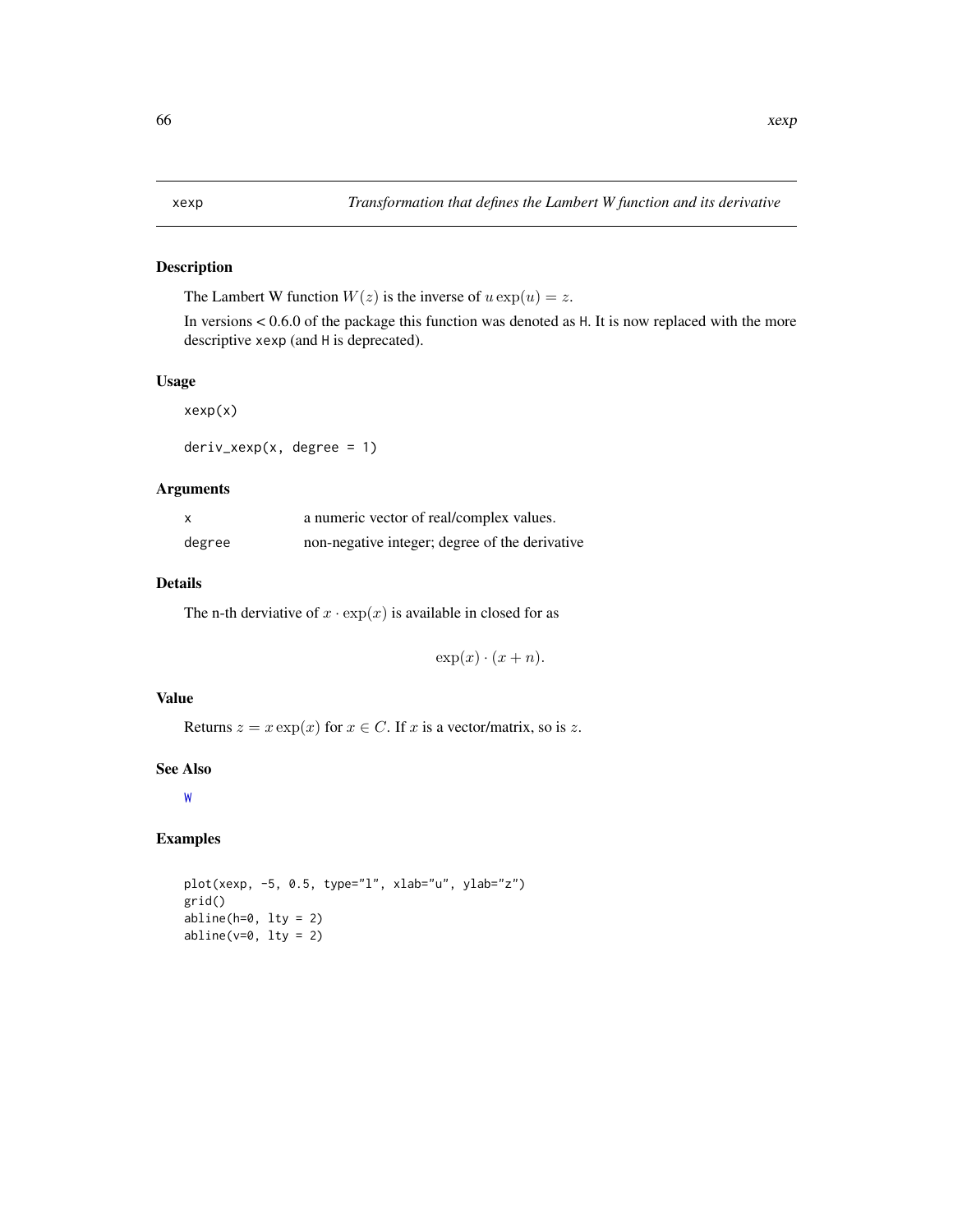# <span id="page-66-0"></span>Index

∗ datagen LambertW-toolkit, [32](#page-31-0) LambertW-utils, [35](#page-34-0) U-utils, [60](#page-59-0) ∗ datasets datasets, [10](#page-9-0) ∗ distribution LambertW-toolkit, [32](#page-31-0) LambertW-utils, [35](#page-34-0) loglik-LambertW-utils, [43](#page-42-0) U-utils, [60](#page-59-0) ∗ hplot LambertW\_fit-methods, [41](#page-40-0) LambertW\_input\_output-methods, [42](#page-41-0) test\_normality, [54](#page-53-0) ∗ htest ks\_test\_t, [30](#page-29-0) test\_normality, [54](#page-53-0) test\_symmetry, [56](#page-55-0) ∗ iteration IGMM, [28](#page-27-0) ∗ manip get\_input, [24](#page-23-0) get\_output, [25](#page-24-0) ∗ math beta-utils, [6](#page-5-0) delta\_01, [11](#page-10-0) G\_delta\_alpha, [27](#page-26-0) gamma\_01, [17](#page-16-0) get\_support, [26](#page-25-0) H\_gamma, [27](#page-26-0) lp\_norm, [46](#page-45-0) tau-utils, [53](#page-52-0) W, [62](#page-61-0) W\_delta, [64](#page-63-0) W\_gamma, [65](#page-64-0) xexp, [66](#page-65-0) ∗ misc distname-utils, [15](#page-14-0)

∗ models LambertW-toolkit, [32](#page-31-0) ∗ multivariate Gaussianize, [20](#page-19-0) ∗ optimize delta\_GMM, [12](#page-11-0) delta\_Taylor, [13](#page-12-0) gamma\_GMM, [18](#page-17-0) gamma\_Taylor, [19](#page-18-0) IGMM, [28](#page-27-0) MLE\_LambertW, [49](#page-48-0) ∗ package LambertW-package, [3](#page-2-0) ∗ print LambertW\_fit-methods, [41](#page-40-0) LambertW\_input\_output-methods, [42](#page-41-0) ∗ univar delta\_01, [11](#page-10-0) Gaussianize, [20](#page-19-0) LambertW-toolkit, [32](#page-31-0) LambertW-utils, [35](#page-34-0) loglik-LambertW-utils, [43](#page-42-0) medcouple\_estimator, [48](#page-47-0) p\_m1, [51](#page-50-0) U-utils, [60](#page-59-0) ∗ utilities beta-utils, [6](#page-5-0) tau-utils, [53](#page-52-0) AA *(*datasets*)*, [10](#page-9-0) ad.test, *[55](#page-54-0)* analyze\_convergence, [4,](#page-3-0) *[28](#page-27-0)*, *[30](#page-29-0)* beta-utils, [6](#page-5-0) beta2tau, *[59](#page-58-0)* beta2tau *(*beta-utils*)*, [6](#page-5-0) beta\_names *(*deprecated-functions*)*, [14](#page-13-0) boot, *[9](#page-8-0)* boot.ci, *[5](#page-4-0)* bootstrap, *[5](#page-4-0)*, [8](#page-7-0)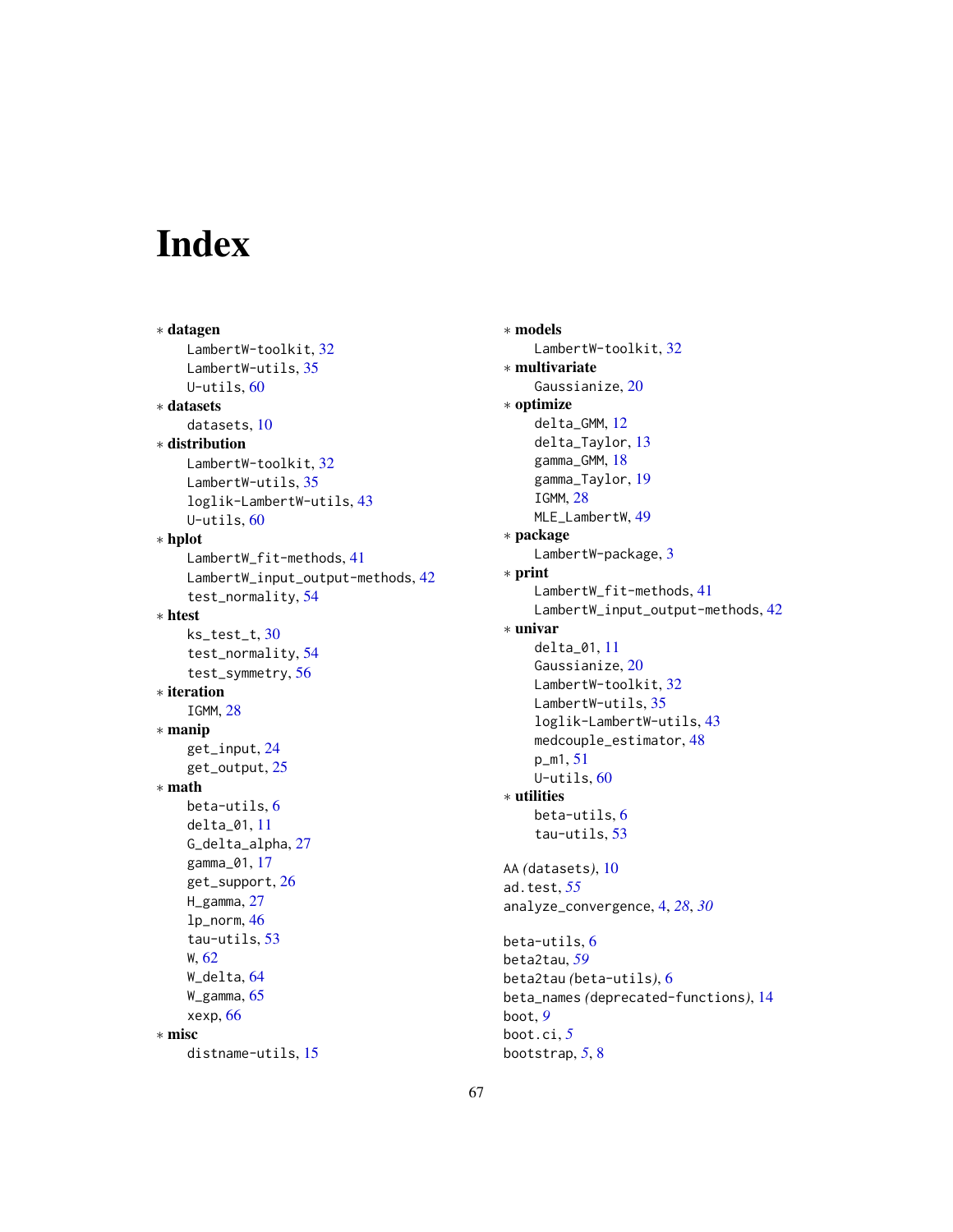```
bounds_theta (deprecated-functions), 14
```
check\_beta, *[9](#page-8-0)*, *[32](#page-31-0)*, *[37](#page-36-0)*, *[45](#page-44-0)*, *[51](#page-50-0)*, *[54](#page-53-0)*, *[58,](#page-57-0) [59](#page-58-0)*, *[61](#page-60-0)* check\_beta *(*beta-utils*)*, [6](#page-5-0) check\_distname *(*distname-utils*)*, [15](#page-14-0) check\_tau *(*tau-utils*)*, [53](#page-52-0) check\_theta *(*theta-utils*)*, [57](#page-56-0) common-arguments, [9](#page-8-0) complete\_tau, *[10](#page-9-0)*, *[23](#page-22-0)[–26](#page-25-0)*, *[45](#page-44-0)*, *[53](#page-52-0)* complete\_tau *(*tau-utils*)*, [53](#page-52-0) complete\_theta, *[9](#page-8-0)*, *[33](#page-32-0)*, *[37](#page-36-0)*, *[44](#page-43-0)*, *[58](#page-57-0)* complete\_theta *(*theta-utils*)*, [57](#page-56-0) create\_LambertW\_input, *[3](#page-2-0)*, *[16](#page-15-0)*, *[32](#page-31-0)*, *[42](#page-41-0)* create\_LambertW\_input *(*LambertW-toolkit*)*, [32](#page-31-0) create\_LambertW\_output, *[3](#page-2-0)*, *[16](#page-15-0)*, *[32,](#page-31-0) [33](#page-32-0)*, *[38](#page-37-0)*, *[42](#page-41-0)* create\_LambertW\_output *(*LambertW-toolkit*)*, [32](#page-31-0) d1W\_1 *(*deprecated-functions*)*, [14](#page-13-0) datasets, [10](#page-9-0) delta\_01, [11](#page-10-0) delta\_GMM, [12,](#page-11-0) *[13](#page-12-0)*, *[18](#page-17-0)*, *[29,](#page-28-0) [30](#page-29-0)* delta\_Taylor, *[12](#page-11-0)*, [13,](#page-12-0) *[28](#page-27-0)*, *[58](#page-57-0)* deprecated-functions, [14](#page-13-0) deriv\_log\_W *(*W*)*, [62](#page-61-0) deriv\_W, *[15](#page-14-0)* deriv\_W *(*W*)*, [62](#page-61-0) deriv\_W\_delta *(*W\_delta*)*, [64](#page-63-0) deriv\_W\_delta\_alpha *(*W\_delta*)*, [64](#page-63-0) deriv\_W\_gamma *(*W\_gamma*)*, [65](#page-64-0) deriv\_xexp *(*xexp*)*, [66](#page-65-0) distname-utils, [15](#page-14-0) dLambertW, *[3](#page-2-0)*, *[60](#page-59-0)* dLambertW *(*LambertW-utils*)*, [35](#page-34-0) dU *(*U-utils*)*, [60](#page-59-0)

estimate\_beta, *[59](#page-58-0)* estimate\_beta *(*beta-utils*)*, [6](#page-5-0)

fitdistr, *[7](#page-6-0)*, *[30,](#page-29-0) [31](#page-30-0)* flatten\_theta *(*theta-utils*)*, [57](#page-56-0)

G\_2delta\_2alpha *(*G\_delta\_alpha*)*, [27](#page-26-0) G\_delta, *[27](#page-26-0)* G\_delta *(*G\_delta\_alpha*)*, [27](#page-26-0) G\_delta\_alpha, [27](#page-26-0) gamma\_01, [17](#page-16-0)

gamma\_GMM, *[13](#page-12-0)*, [18,](#page-17-0) *[19](#page-18-0)*, *[30](#page-29-0)* gamma\_Taylor, *[18](#page-17-0)*, [19,](#page-18-0) *[28](#page-27-0)*, *[58](#page-57-0)* Gaussianize, *[3](#page-2-0)*, [20,](#page-19-0) *[25](#page-24-0)* get.input *(*get\_input*)*, [24](#page-23-0) get\_beta\_names *(*beta-utils*)*, [6](#page-5-0) get\_distname\_family, *[29](#page-28-0)* get\_distname\_family *(*distname-utils*)*, [15](#page-14-0) get\_distnames, *[3](#page-2-0)*, *[7](#page-6-0)*, *[9](#page-8-0)*, *[16](#page-15-0)*, *[32](#page-31-0)*, *[37](#page-36-0)*, *[44](#page-43-0)*, *[50,](#page-49-0) [51](#page-50-0)*, *[58](#page-57-0)*, *[61](#page-60-0)* get\_distnames *(*distname-utils*)*, [15](#page-14-0) get\_gamma\_bounds, [23](#page-22-0) get\_initial\_tau, *[7](#page-6-0)*, *[28](#page-27-0)*, *[59](#page-58-0)* get\_initial\_tau *(*tau-utils*)*, [53](#page-52-0) get\_initial\_theta, *[7](#page-6-0)*, *[50](#page-49-0)* get\_initial\_theta *(*theta-utils*)*, [57](#page-56-0) get\_input, [24,](#page-23-0) *[25](#page-24-0)* get\_output, *[24](#page-23-0)*, [25,](#page-24-0) *[39](#page-38-0)* get\_support, [26](#page-25-0) get\_theta\_bounds *(*theta-utils*)*, [57](#page-56-0) H *(*deprecated-functions*)*, [14](#page-13-0) H\_gamma, [27,](#page-26-0) *[65](#page-64-0)* IGMM, *[3](#page-2-0)*, *[7](#page-6-0)*, *[9](#page-8-0)*, *[12](#page-11-0)[–14](#page-13-0)*, *[18](#page-17-0)[–20](#page-19-0)*, [28,](#page-27-0) *[41](#page-40-0)*, *[58,](#page-57-0) [59](#page-58-0)* ks.test, *[30,](#page-29-0) [31](#page-30-0)* ks test t.  $30$ kurtosis, [31](#page-30-0) LambertW *(*LambertW-package*)*, [3](#page-2-0) LambertW-package, [3](#page-2-0) LambertW-toolkit, [32](#page-31-0) LambertW-utils, [35](#page-34-0) lambertW0, *[62,](#page-61-0) [63](#page-62-0)* LambertW\_fit-methods, [41](#page-40-0) LambertW\_input\_output-methods, [42](#page-41-0) lambertWm1, *[62,](#page-61-0) [63](#page-62-0)* log\_deriv\_W *(*W*)*, [62](#page-61-0) log\_W *(*W*)*, [62](#page-61-0) loglik-LambertW-utils, [43](#page-42-0) loglik\_input *(*loglik-LambertW-utils*)*, [43](#page-42-0) loglik\_LambertW *(*loglik-LambertW-utils*)*, [43](#page-42-0) loglik\_penalty *(*loglik-LambertW-utils*)*, [43](#page-42-0) lp\_norm, [46](#page-45-0)

medcouple\_estimator, *[18](#page-17-0)*, *[28](#page-27-0)*, [48](#page-47-0) mLambertW *(*LambertW-utils*)*, [35](#page-34-0)